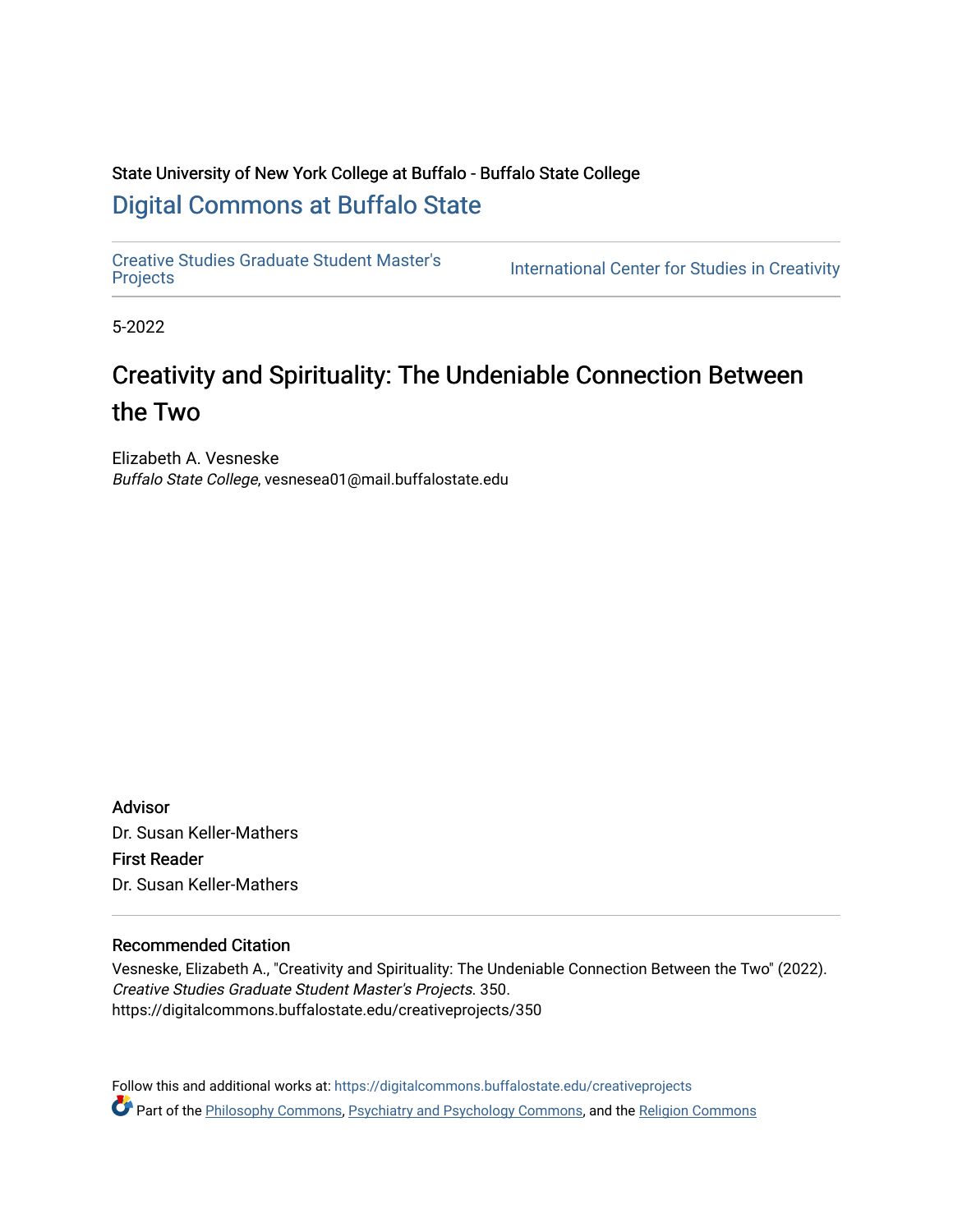# Creativity and Spirituality: The Undeniable Connection Between the Two

by

Elizabeth A. Vesneske

An Abstract of a Project in Creativity and Change Leadership

Submitted in Partial Fulfillment of the Requirements for the Degree of

Master of Science

May 2022

Buffalo State State University of New York Department of Creativity and Change Leadership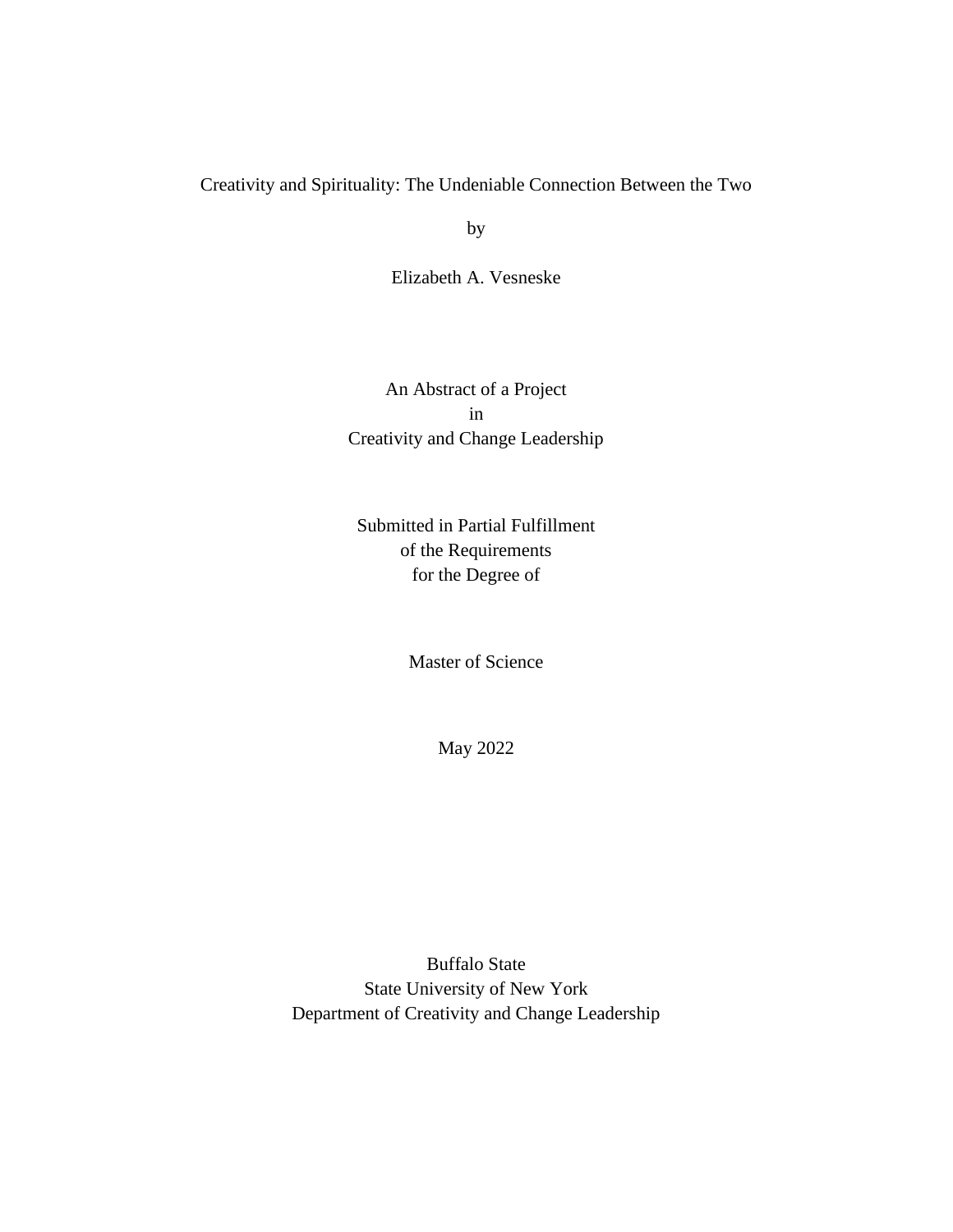## ABSTRACT OF PROJECT

#### Exploring the Spiritual Nature of Creativity

As a deeply spiritual person I began to notice that as I developed my spiritual practices and grew deeper in my spirituality my creativity started to flourish. Ironically enough, I had chosen a master's program that focused solely on creativity. This is something I would later call a synchronicity, where things in your life magically happen to align. My spirituality, something I am so passionate about started to work its way into my graduate studies. Finding the Center for Applied Imagination through Buffalo State College has not only allowed me to strengthen my creativity and grow deeper in my spirituality, but also allowed me to gain a whole new perspective of how the two are so graciously intertwined. It is my belief that as you intentionally work to understand who you truly are through spiritual and self-development practices you will be gifted the magic of heightened creativity. Throughout my master's project you will find personal reflections of practices and concepts, as well as excerpts from readings that have allowed me to discover this connection.

*Keywords:* authentic, create, creativity, feminine and masculine energy, Higher Self, soul, spiritual, spirituality, synchronicity

Elizabeth A Vlousle

 $05/12/2022$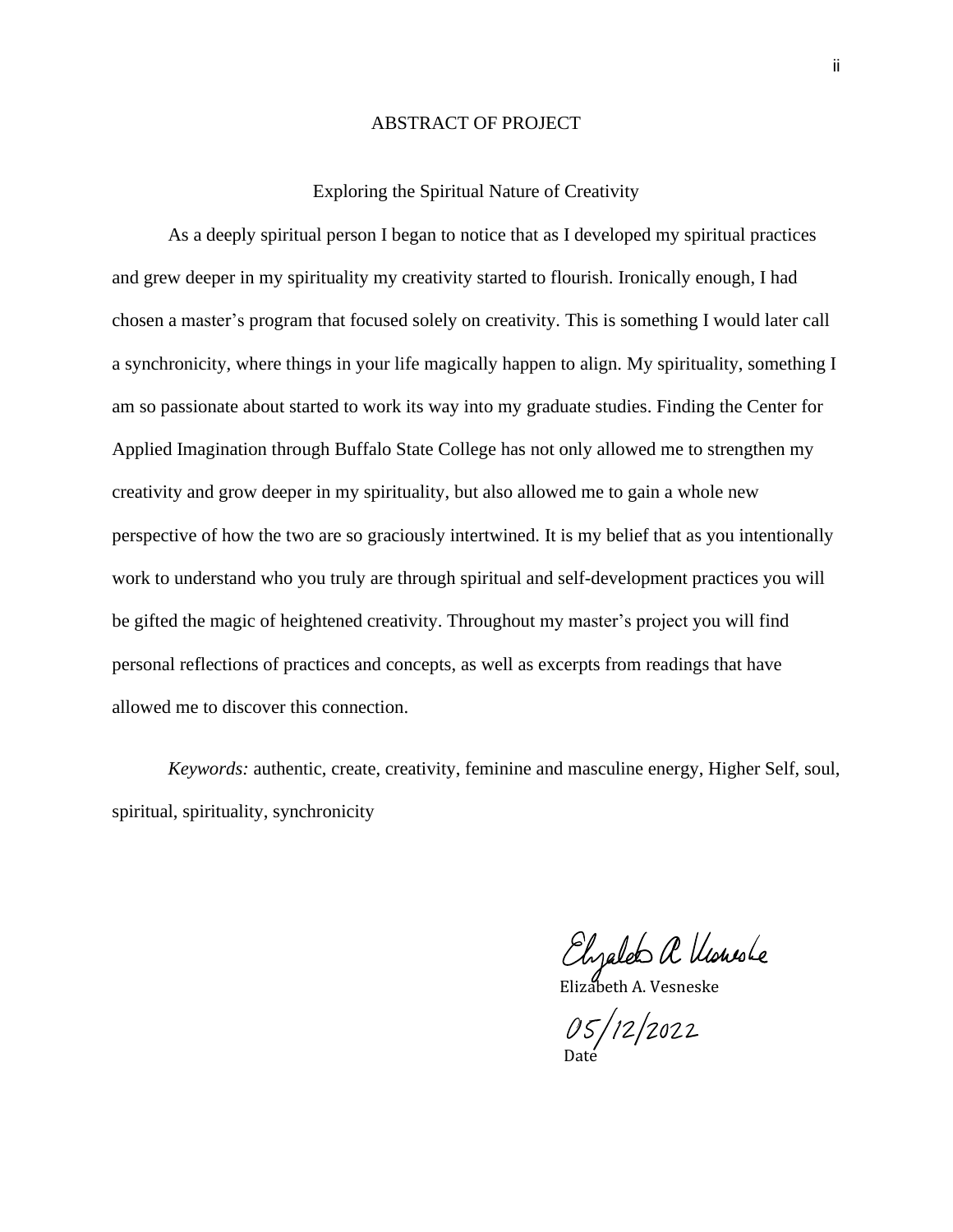Buffalo State State University of New York Department of Creativity and Change Leadership

Creativity and Spirituality – The Undeniable Connection Between the Two

A Project in Creativity and Change Leadership

by

Elizabeth A. Vesneske

Submitted in Partial Fulfillment of the Requirements for the Degree of

Master of Science

iii

May 2022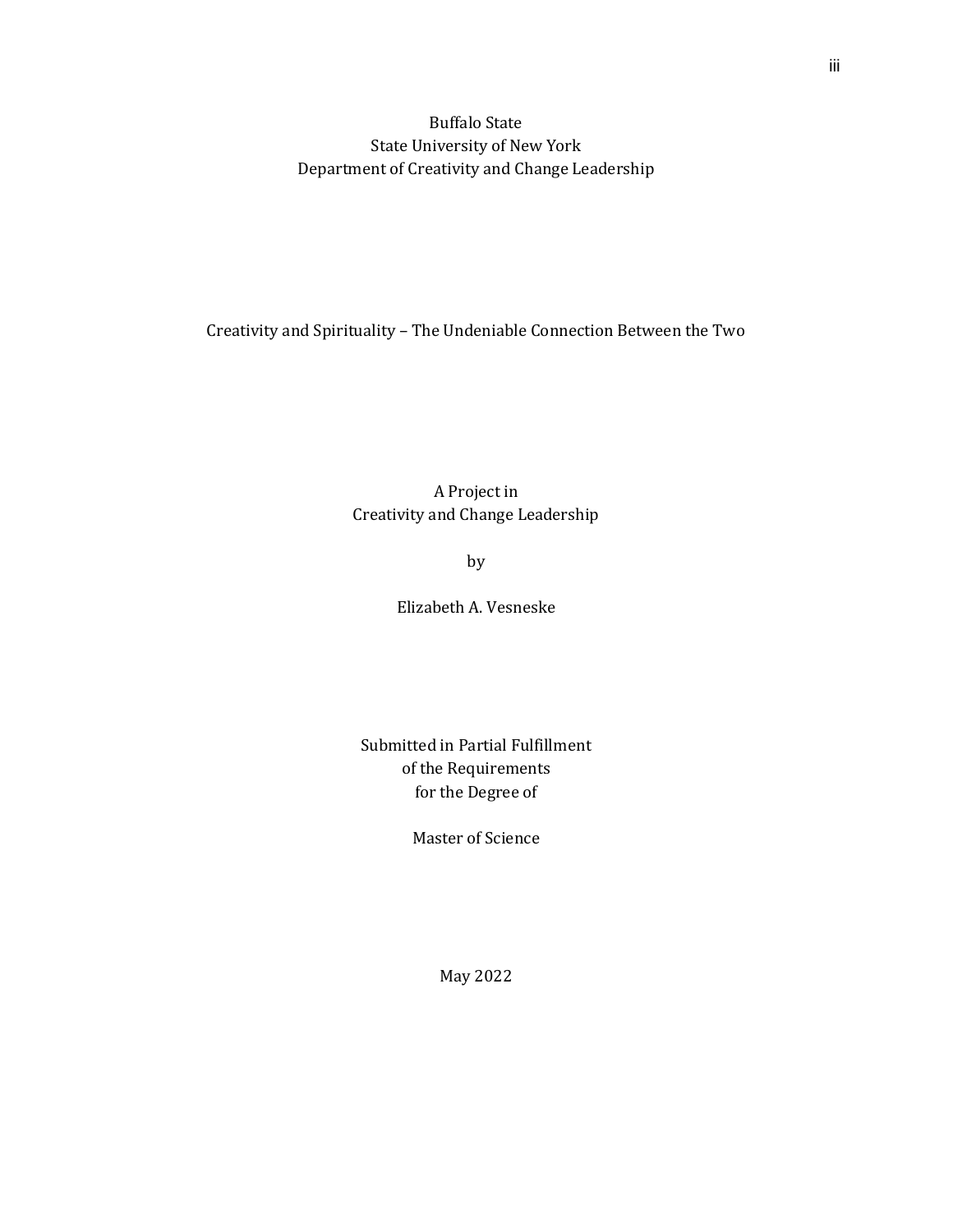Buffalo State State University of New York Department of Creativity and Change Leadership

Creativity and Spirituality – The Undeniable Connection Between the Two

A Project in Creativity and Change Leadership

by

Elizabeth A. Vesneske

Submitted in Partial Fulfillment of the Requirements for the Degree of

Master of Science

May 2022

Dates of Approval:

05/10/2022

05/12/2022

Dasan Keller-Mathers

Dr. Susan Keller-Mathers Associate Professor

Izald a Kisagha

Elizabeth A. Vesneske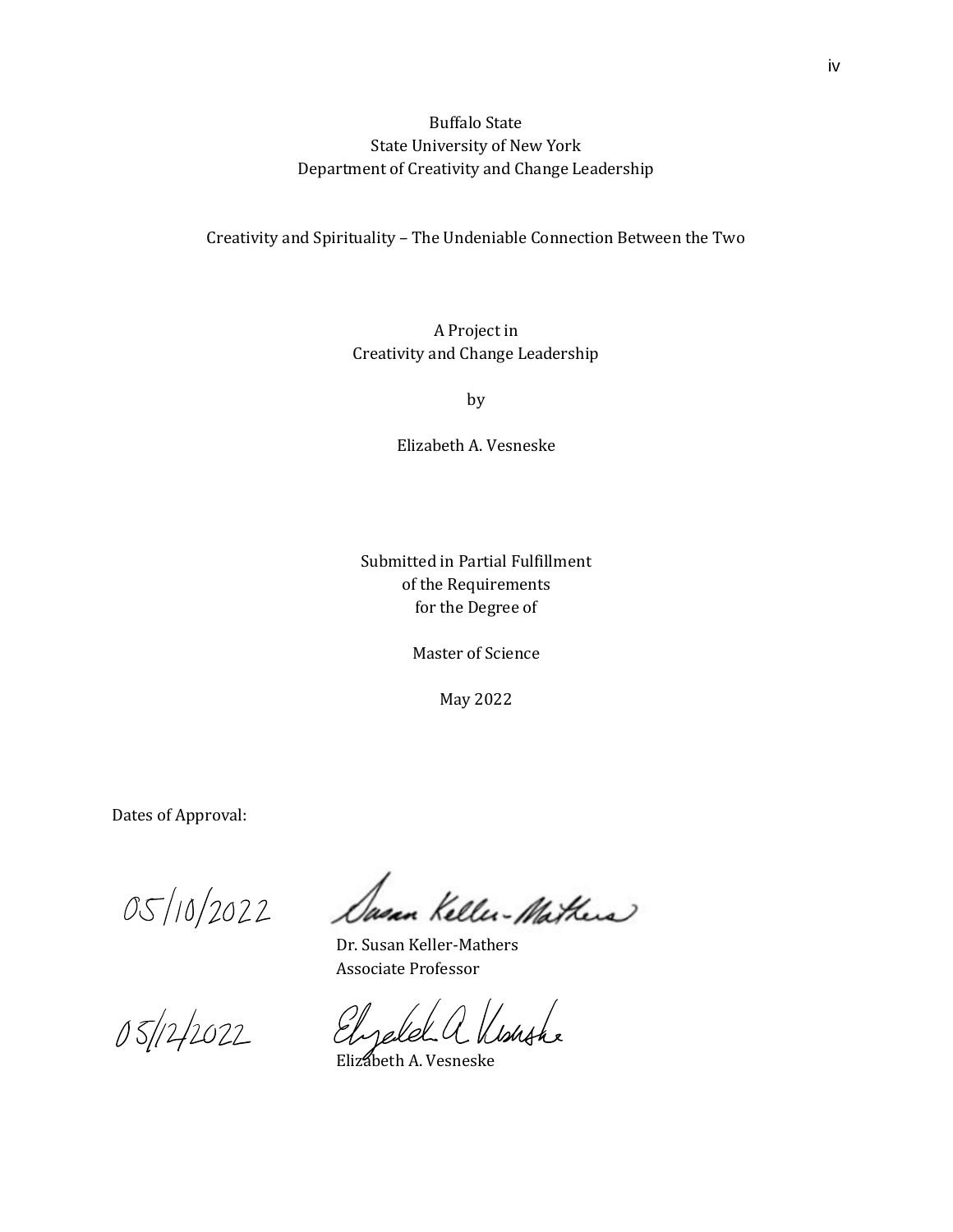## **Copyright Notice**

Copyright © 2022 by Elizabeth Vesneske. All rights reserved. The works of authorship contained in this paper, including but not limited to all text and images, are owned, except as otherwise expressly stated, by Elizabeth Vesneske and may not be copied, reproduced, transmitted, displayed, distributed, rented, sublicensed, altered, stored for subsequent use, or otherwise used in whole or in part in any manner without the prior written consent of Elizabeth Vesneske, except to the extent that such use constitutes "fair use" under the Copyright Act of 1976 (17 U.S.C. §107), with an attached copy of this page containing the Copyright Notice. The principle of fair use specifies that a teacher may fairly copy 10 percent of a prose work, up to 1,000 words.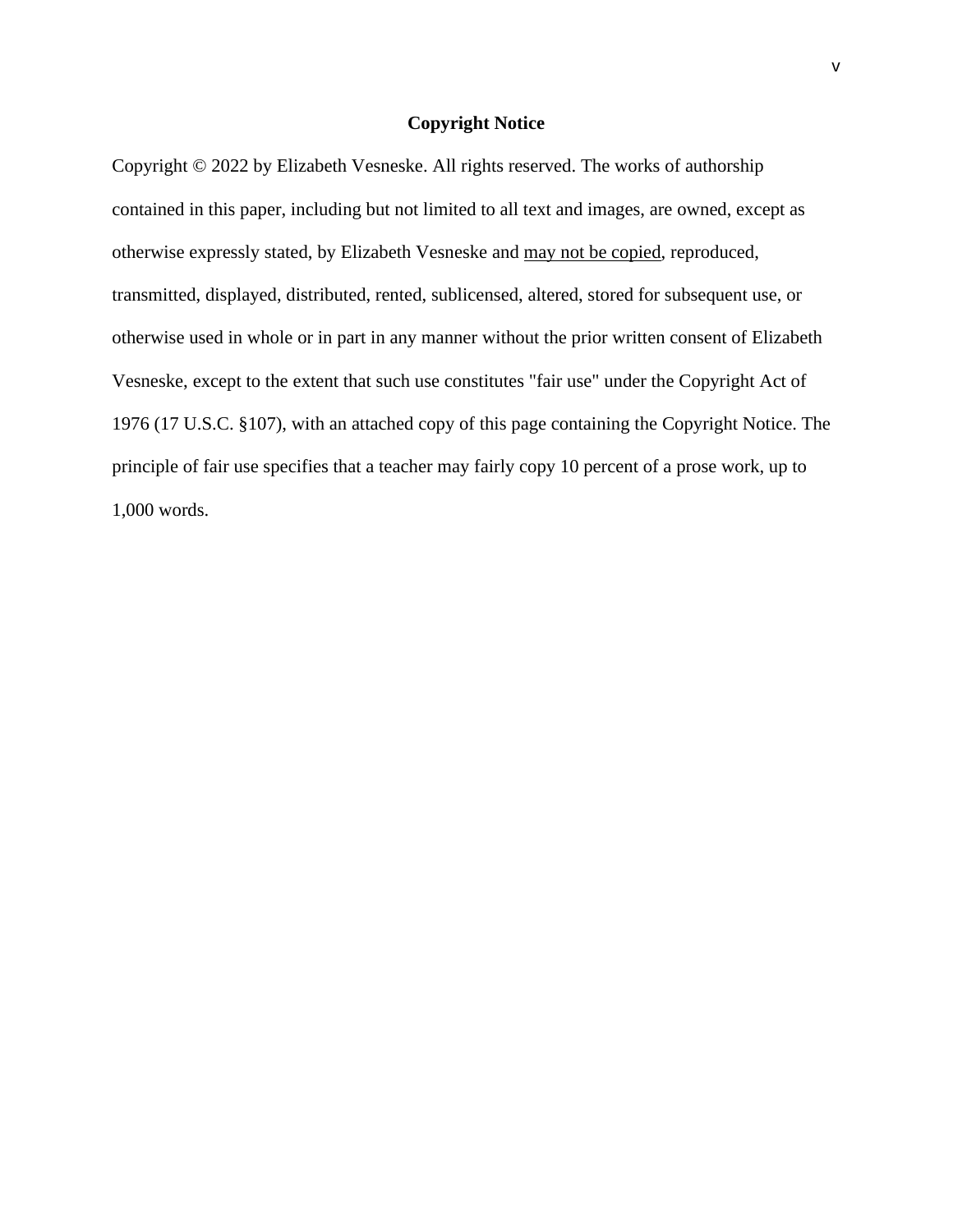#### **Acknowledgements**

First and foremost, I would like to thank my incredible parents for graciously welcoming my daughter and I back home when times were tough. My time spent here these past two years has been nothing short of transformative. You've gifted me precious time with my daughter and have allowed space and time to self-reflect and truly come to know I am. Thank you for always supporting me, for watching Laney during every zoom session or in person class, and for listening to me passionately and obsessively talk about the magic of creativity and spirituality. I could not have done this without you.

The Center for Applied Imagination and the Creativity and Change Leadership Master's Program at SUNY Buffalo State. This program has quite literally changed my life. The work being done in this department is cutting-edge and I feel so incredibly fortunate to be a part of it. The knowledge I have gained from the Creativity Scholars in this program will pour over into every aspect of my life. My professor and advisor, Dr. Susan Keller Mathers for your passion and enthusiasm. For being a sounding board and for unknowingly hyping me up with your feedback videos. Your compliments and unwavering support have encouraged and have helped me gain so much confidence in my finding my true, authentic voice.

Last but most certainly not least, my baby girl, Laney. Thank you for inspiring me, day in and day out. You bring magic to my life. You pull out my inner child and even though you keep me busy you have a way of pulling me back into the present moment, the here and now. I promise to continue to share with you the beauty in knowing who you truly are. I hope to always inspire the creative energy that lives within you. I love you beyond words. I hope I make you proud.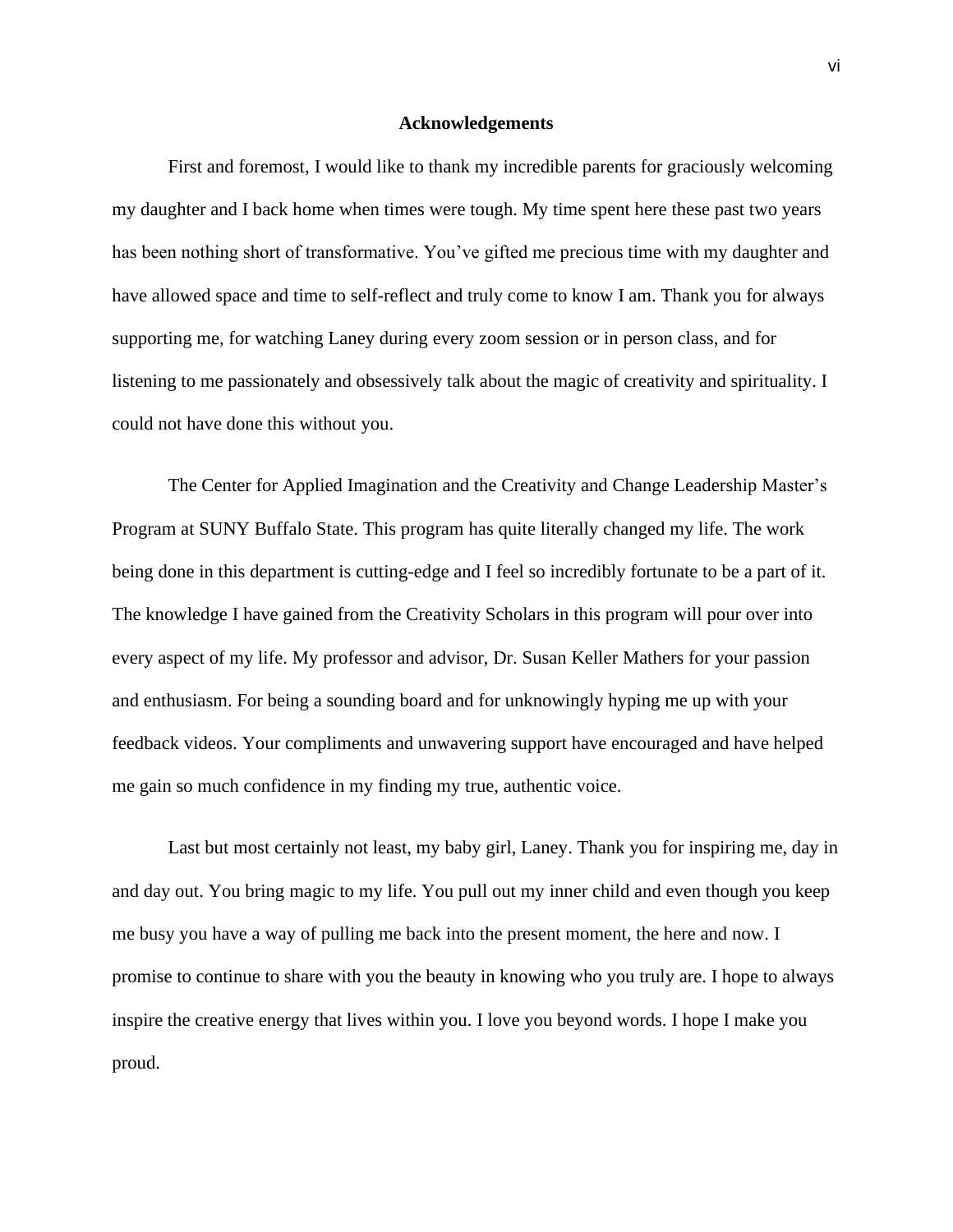# **Table of Contents**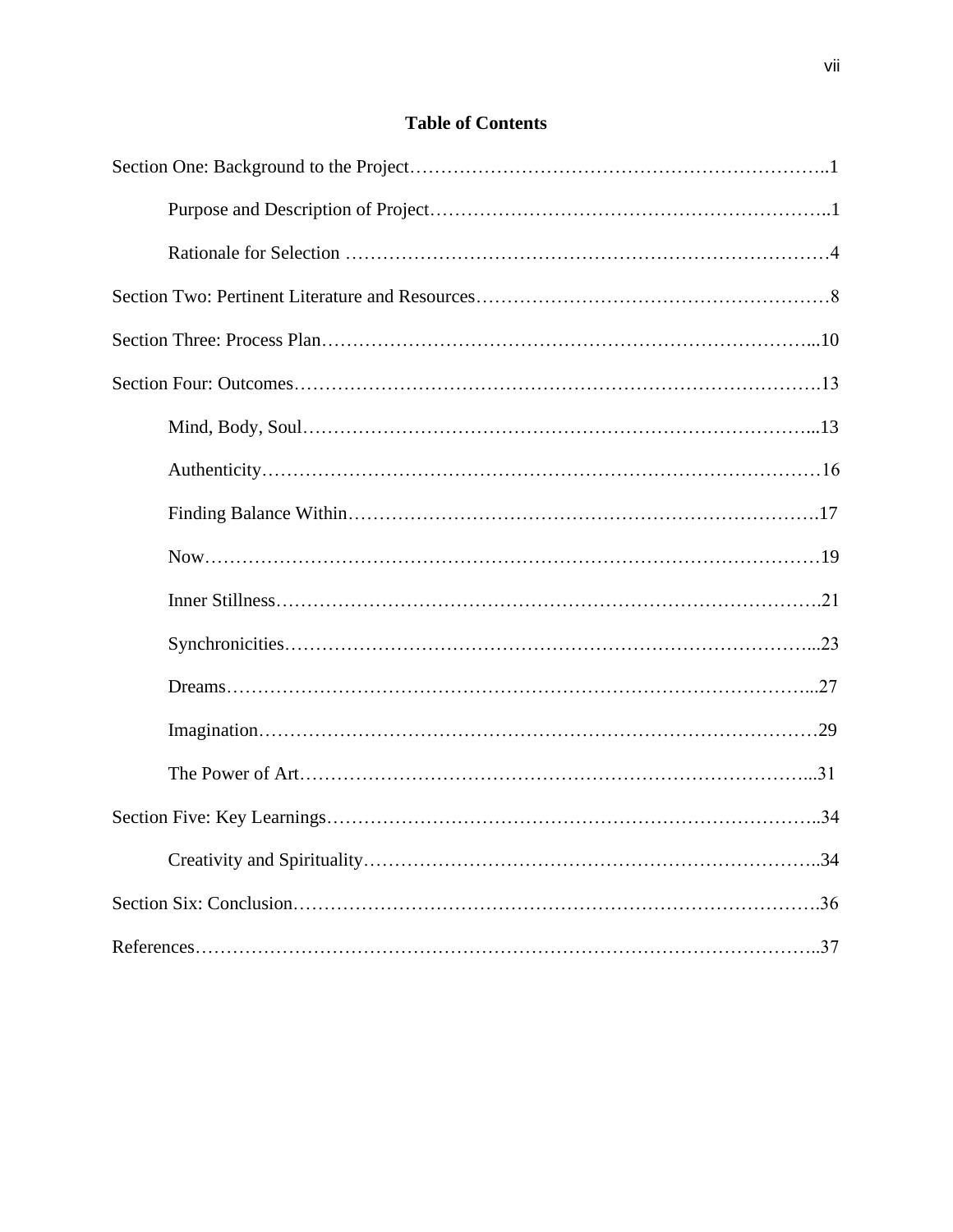# **List of Tables and Figures**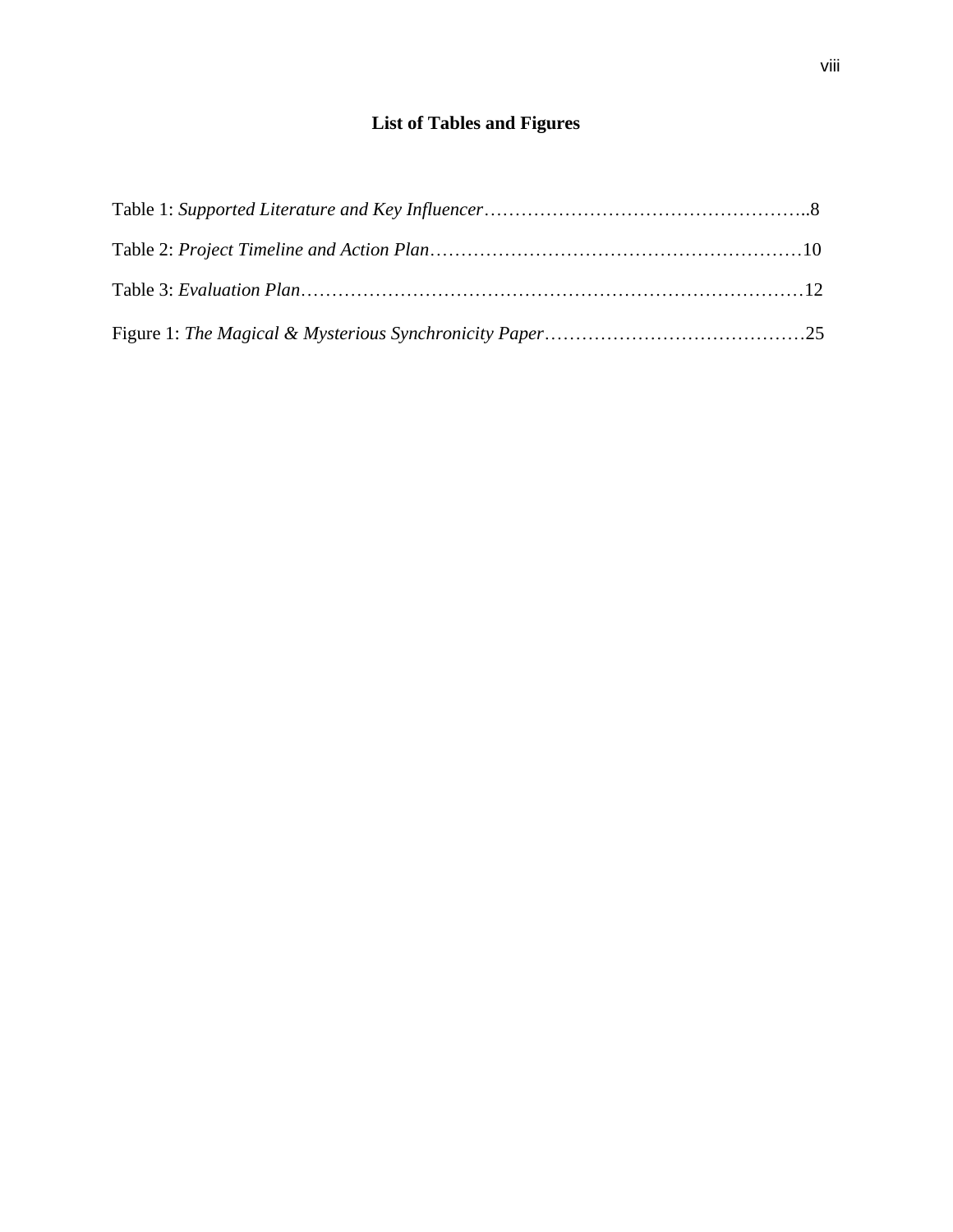#### **SECTION ONE: BACKGROUND TO THE PROJECT**

#### **Purpose and Description of Project**

The purpose of my project is to provide a new perspective for those who are seeking creative fulfillment in their life. Simply put, when one chooses to rightfully align themselves with who they truly are at the core, in turn they will be rewarded with an abundance of creative energy. Turning inward with spirituality allows you to find your authentic voice. Our unique, internal language is then expressed through creativity. This project is intended to be an exploration of my beliefs, findings, and experiences as I have passionately explored and wholeheartedly believe that creativity and spirituality are seamlessly intertwined.

The past couple years I have intentionally chosen to devote time and energy into spiritual practices in hopes of gaining a better sense of self. Little did I know my spiritual journey and master's studies in creativity would soon collide. This is something I would refer to as a synchronicity. For the purpose of this section though, I will discuss synchronicities more in depth later in the project. Throughout my journey I have come to realize that as I gain more awareness of who I am at the very core my creative energy in turn has flourished. In order to fully grasp what I am discussing here I will briefly break down the term spirituality and broadly discuss how it connects to creativity.

It is to my understanding that many people view spirituality as a religious practice. Although spirituality involves a great deal of faith, it should not be considered an organized religion. Spirituality encompasses so much more than the predefined boxes religions typically confine themselves to. Religions are built upon the belief that one must seek answers through text or external sources whereas spirituality encourages you to look inward, for all of the answers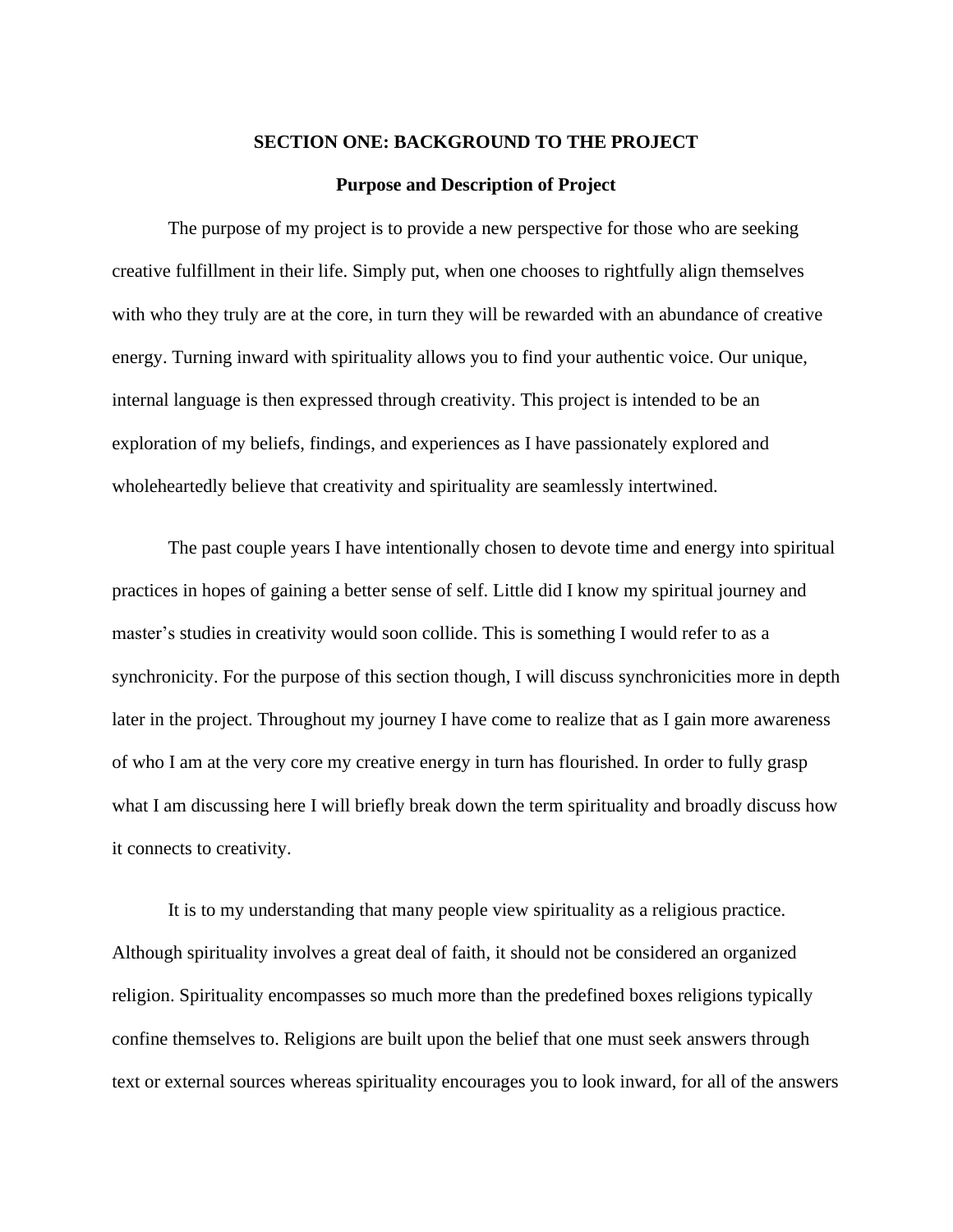you are seeking lie within your own being. However, I do want to emphasize that I believe that spirituality does involve a great deal of seeking wisdom from many external sources. The difference here is how you choose to interpret and purposefully integrate this newfound wisdom to benefit your mind, body, and soul, consciously, every day.

When explored in depth, spirituality is extremely complex, for this reason there is no one definition that fully defines what this word encompasses. This is because spirituality is unique to every individual. In essence, for me, spirituality is the journey one consciously embarks upon to explore, strengthen, and come to know one's own true Self and the relationship they share with a Higher Power. When we turn inward and begin to explore the true nature of what makes us who we are, unknowingly we are simultaneously or in other words syncronicitically aligning ourselves with our life's purpose. Spirituality allows us to respectfully choose ourselves and pay tribute to our unique abilities, find solace in them, and then share them with the world around us.

This is where creativity comes into play. When I first began exploring this topic in one of my master's courses, *Current Issues in Creative Studies*, I briefly touched on spirituality and creativity and how difficult they can be to define. I find this similarity beautifully ironic because to me this just deepens their connection all the more. When we align ourselves with these broad, yet complex terms they begin to fixate themselves in our lives every day. It is hard to respectfully define them because of how vastly unique they are to each individual.

My personal belief, and one that has stood true for my own spiritual journey, is that when you purposely choose to strengthen your own sense of self through spiritual practices, your creativity; in other words, your unique creative energy expresses itself to the world and encompasses your life. Creativity is the process of sharing with the world who you truly are at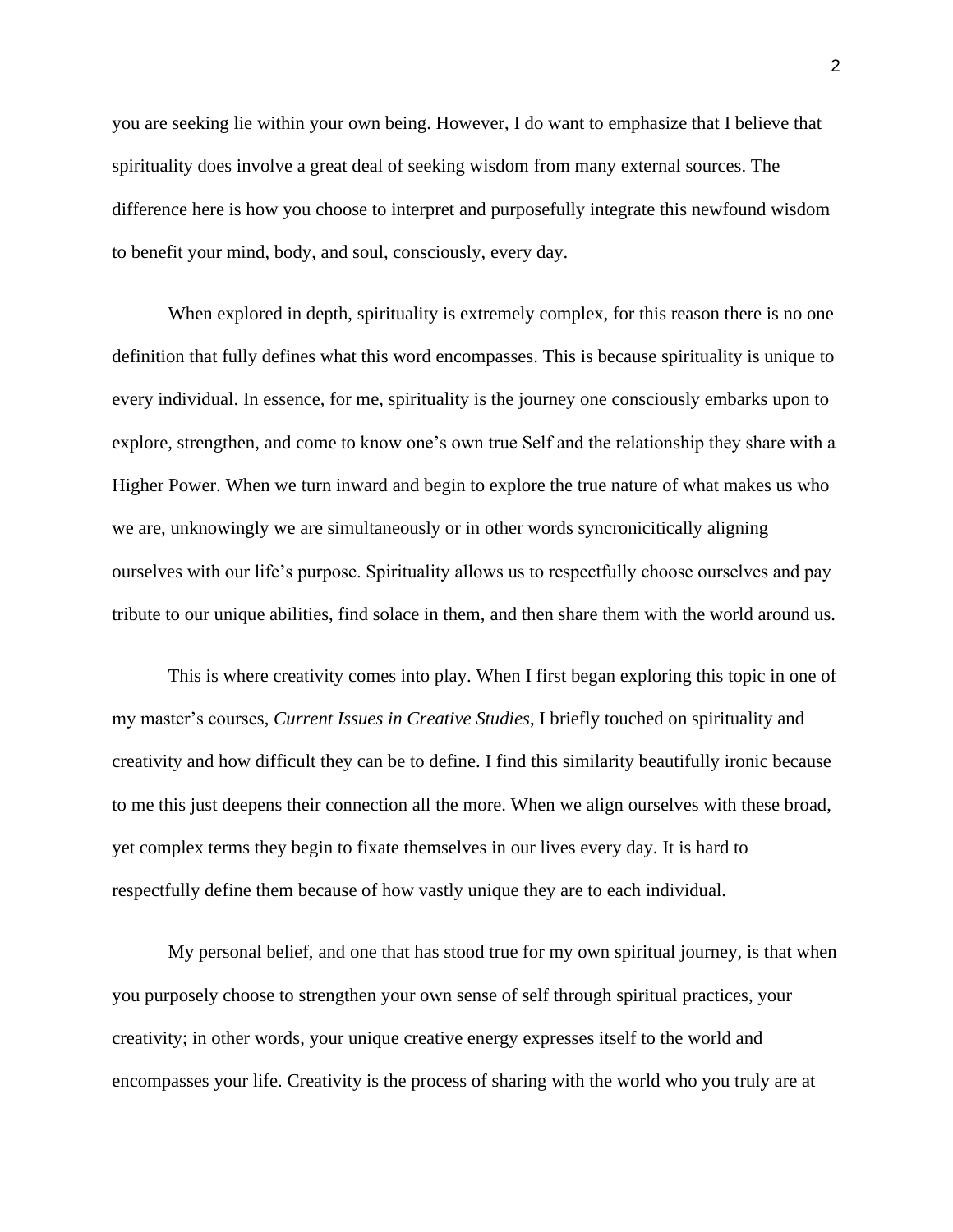the core. Ernest Homles, an American Writer, well known for his New Thought Movement and spiritual philosophy once said, "to be spiritual is to create." (Rattan, 2020). Defining the word *spiritual* as "relating to the spirit or soul or relating to the mind or intellect as distinguished from the physical nature: *a spiritual approach to life*." ("Spiritual", n.d.) In addition, when we define the word *create* as "to cause to come into being, as something unique that would not naturally evolve or that is not made by ordinary processes; to evolve from one's own thoughts or imagination, as a work of art or an invention." ("Create", n.d.)

When we look more in depth at what defines these two energetic words, we come to realize what Homles was really saying here. "To be spiritual is to create"; when we create, we are physically bringing the essence of our soul into the physical world. We are making our soul tangible. Creativity is the language of our souls and when we express our creative energy with the world, we are rightfully aligning with who we are at the core. When we adopt these practices, nurture this mindset, and take pride in our unique gifts; this is when the magic happens, and your creativity abundantly flourishes and flows.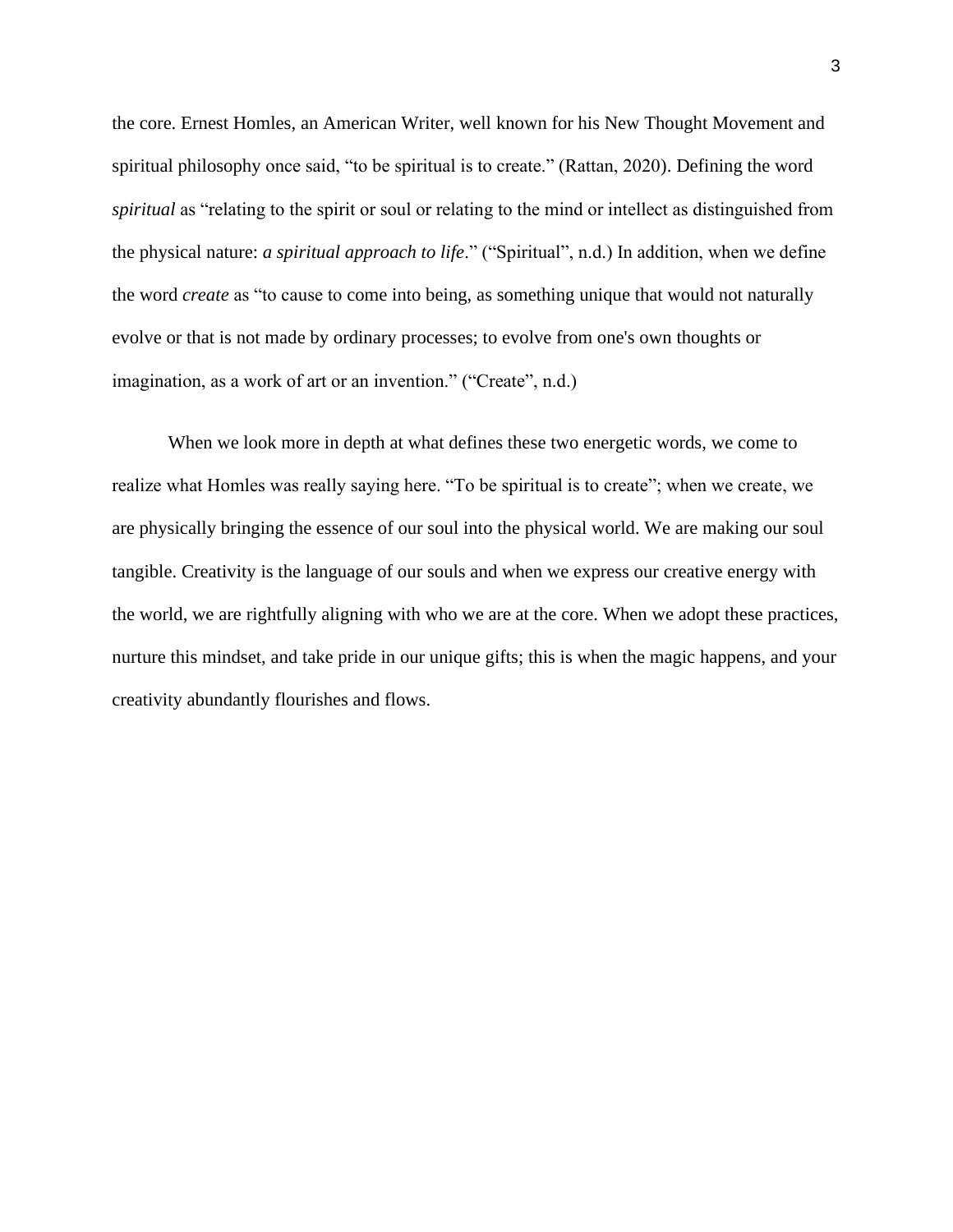#### **Rationale for Selection**

"In Chinese mythology, Yin and Yang were born from chaos when the universe was first created, and they are believed to exist in harmony at the center of the Earth." (Cartwright, 2018). I would argue that the Yin and Yang symbol is most commonly known as the spiritual sign for balance. What some might not know is that it represents almost all "inseparable and contradictory opposites." (Cartwright, 2018). Some of these opposites include, night-day, darklight, moon-sun, old-young, and the one that I am going to focus most heavily on is female-male or in other words, feminine and masculine energy. We as spiritual beings all possess within us both masculine and feminine energies. If we stay true to our understanding of the Yin-Yang we know that we must create balance between the two in order for harmony to exist within us.

Much of the history of Yin Yang is still to be discovered but what we do know is that the concept has existed for thousands of years in China. "Around 100 AD. the first dictionary of Chinese characters was created, and it defined yin as referring to "a closed door, darkness and the south bank of a river and the north side of a mountain" and yang as "height, brightness and the south side of a mountain." Another early recorded instance of the terms yin and yang appearing together referred to yin as the shady side of a hill and yang as the sunny side of the hill." (Sarikas, 2021). The religio-philosophical tradition, Taoism often relies upon the beliefs of Chinese mythology including that of the Yin and Yang.

Each side possess qualities that help make it whole. The Yang (White) is said to be the male or masculine side, where as the Yin (Black) is seen as the female, feminine side. Some characteristics that build up the masculine yang are taking action, assertiveness, physical force, decision-making, leadership, protection, logical thinking and reasoning, achieving, being goaloriented, providing, etc. The feminine side embodies gentleness, kindness, heart-centeredness,

4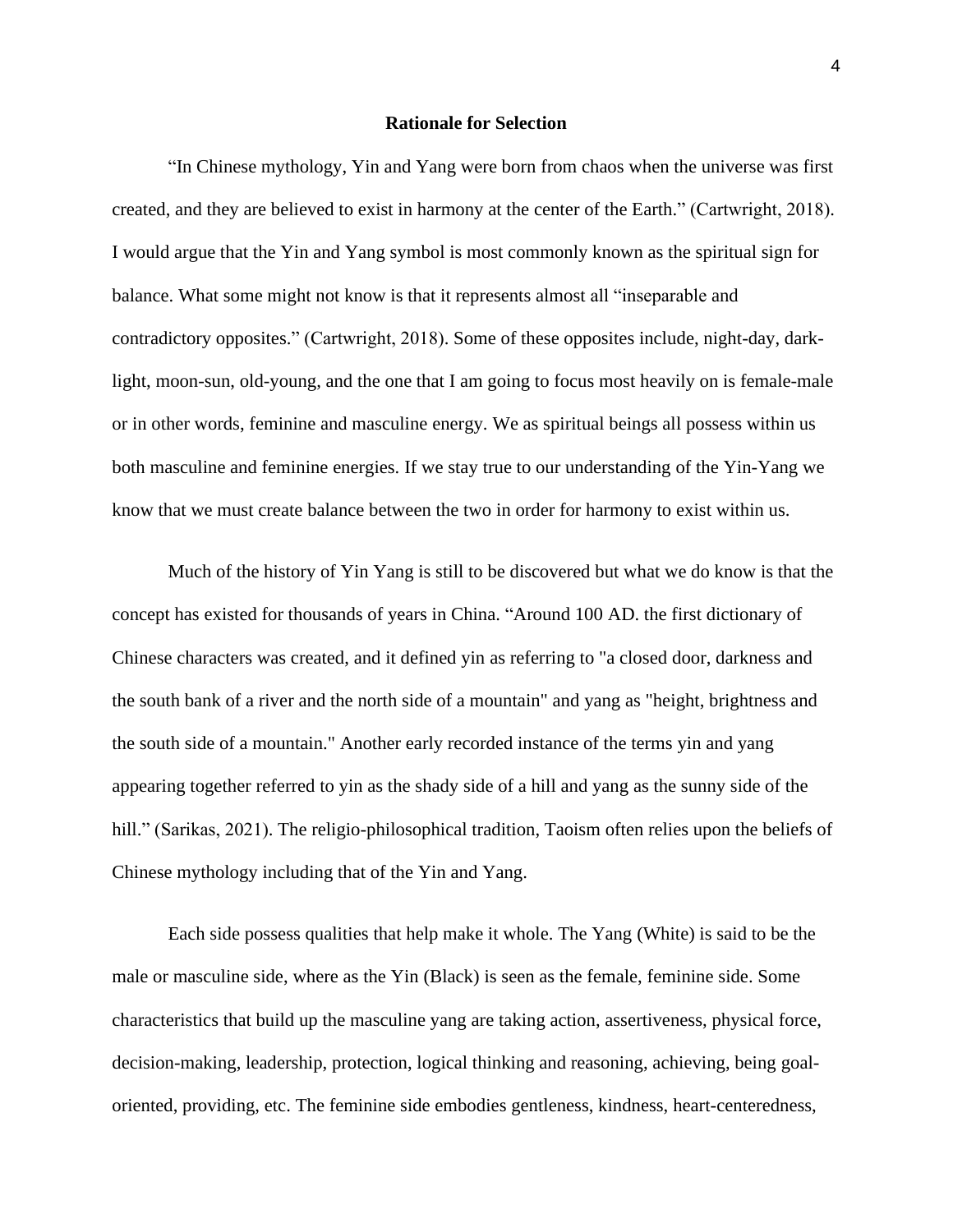intuition, acceptance, receiving, emotionality, communication, compassion, empathy, understanding, forgiveness and of course *creativity.*

Every being regardless of race, ethnicity, gender, etc. possess both of these energies. Finding balance between the two is crucial for a harmony driven life. I believe today's culture somewhat steams away from the beauty in nurturing and balancing both of these life force energies that each of us possess. I would argue that for quite some time we have had a large imbalance of the two and we as a collective are operating from a Yang driven side resulting in a lack of creativity. Finding balance between these two life force energies allows us to find balance and harmony within which in turn allows us to live a life full of true expression.

When we express creativity, we are tapping into our feminine desires and are expressing pent up creative energy that we have gracefully allowed to now flow through. Nowadays, unfortunately, it is not uncommon to hear people say, "I am not creative." When I hear these words, my soul instantly cries out for this individual. Hearing people say, "I am not creative" I believe is just another way of saying, "I am not quite sure of who I am" or, "I am not comfortable with expressing my true desires with the world." This may be farfetched; this is however just my belief and one that I wholeheartedly stand behind. For me a lack of creativity is a tall tale sign that I am not catering to both the masculine and feminine energies within me equally. To me, creativity is your soul's expression. We have lost our sense of self, we have lost that harmony and balance within; therefore, we have lost touch with that creative energy.

Many of my beliefs steam from the teachings of these individuals, Maya Angelou, Ronda Byrnes, Julia Cameron, Ram Dass, Joe Dispenza, Joel Fronlich, Alex Grey, Abraham Hicks, Ra Uru Hu, Bernard L. De Koven, Alan Lew, Terrance Mckenna, Mooji, Sky Nelson-Isaacs,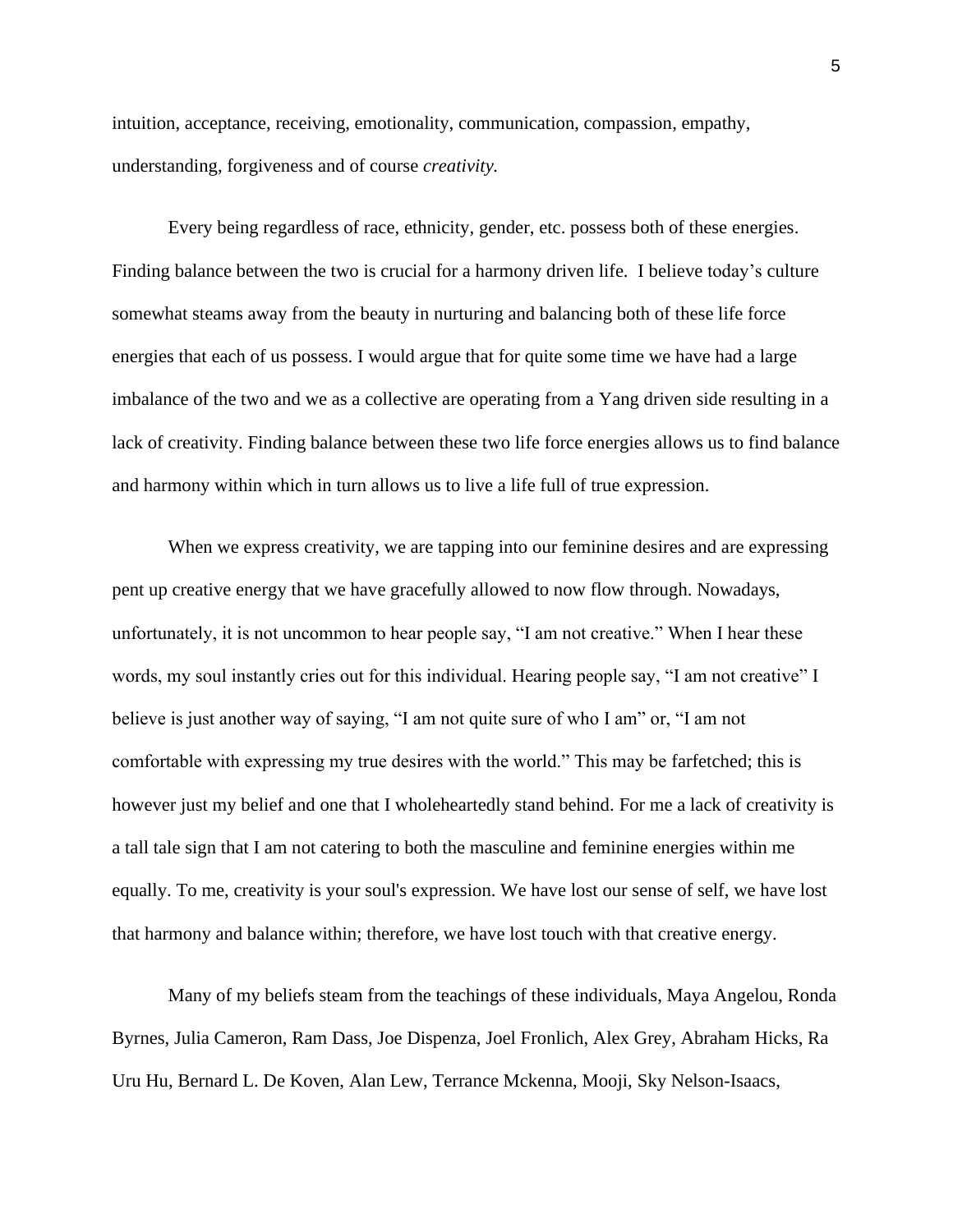Sadhguru, Dr. Ben Sessa, Eckhart Tolle, David Foster Wallace, Wallace Wattles, and Alan Watts. Everything I have learned from these intelligent, and extremely gifted human beings has allowed me to formulate my own thoughts on the inner workings of creativity and how it directly relates to one's spirituality. There are many avenues I have explored that have influenced my beliefs and practices. Some of the topics that I may cover throughout my master's project that will justify my beliefs are, meditation, flow, play, visualization, daydreaming, synchronicities, feminine and masculine energy, gratitude, imagination, the human electromagnetic field, art, yoga, and more.

Maya Angelou is credited with stating that, "You can't use up creativity. The more you use the more you have." Creativity is energy. If we look at the basic principles of The Law of Attraction, we know that like energies attract like energies. Therefore, when you express creativity and really harness all of that energy, you will attract more of it into your life. Creativity is the perfect combination of the inner workings of your soul, imagination, finding balance within and the sweet spot where our minds pause and allow space for new things to be brought to light.

I have always felt as though I was deeply spiritual, but it was not until the last couple years that I really have poured my heart and soul into learning more about what spirituality really is and how it relates to my life. I believe that everyone's spiritual journey is extremely unique and can be quite daunting for people to explore. However, from my own experience and the principles of the Ying Tang, there is no light without darkness, and when you deepen your understanding of spirituality you are gifted with a greater sense of self as well as an abundance of creativity. Somewhere deep within me knows it is my calling to explore this topic and share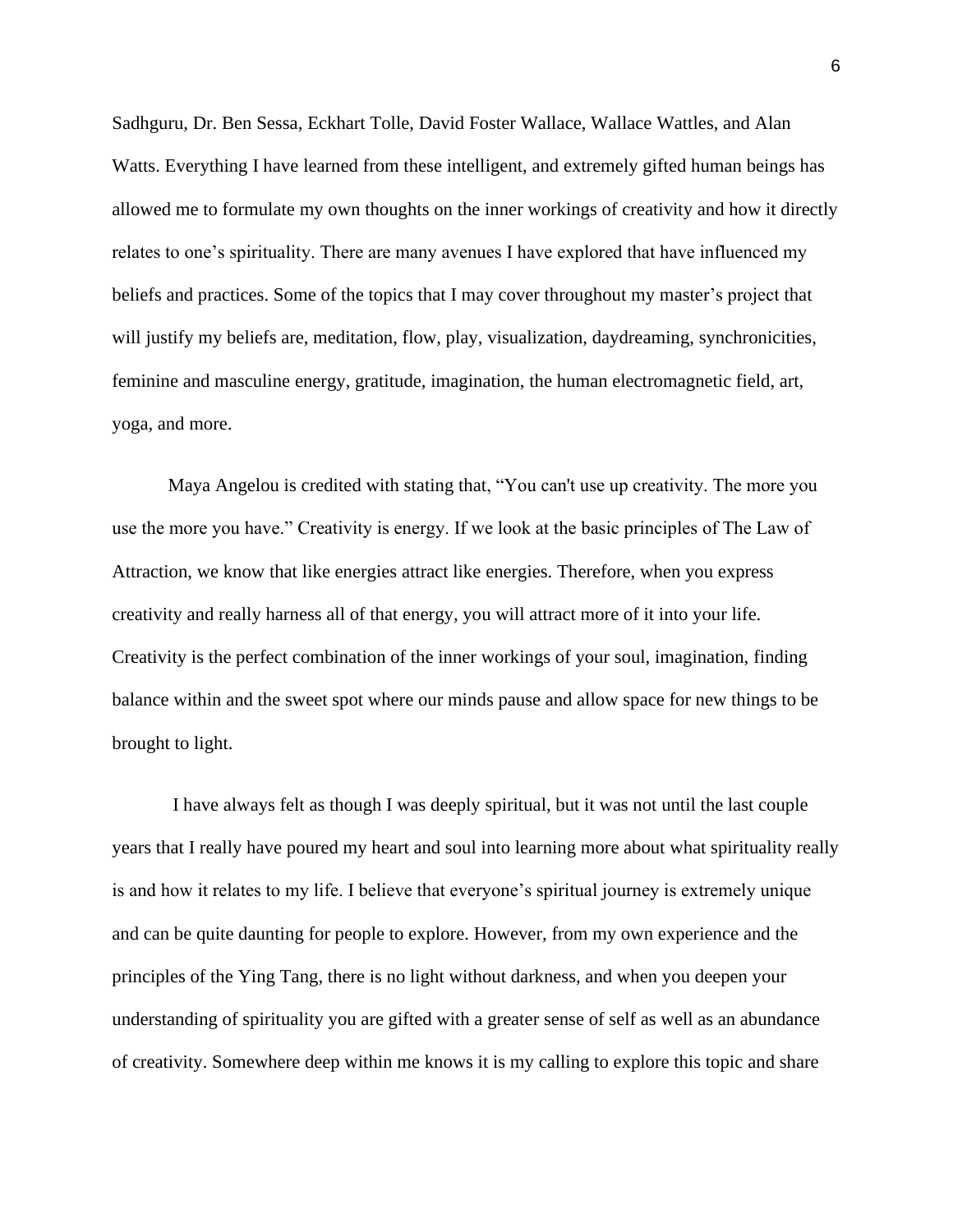my findings with others in hopes of helping them find the creative light and balance within themselves.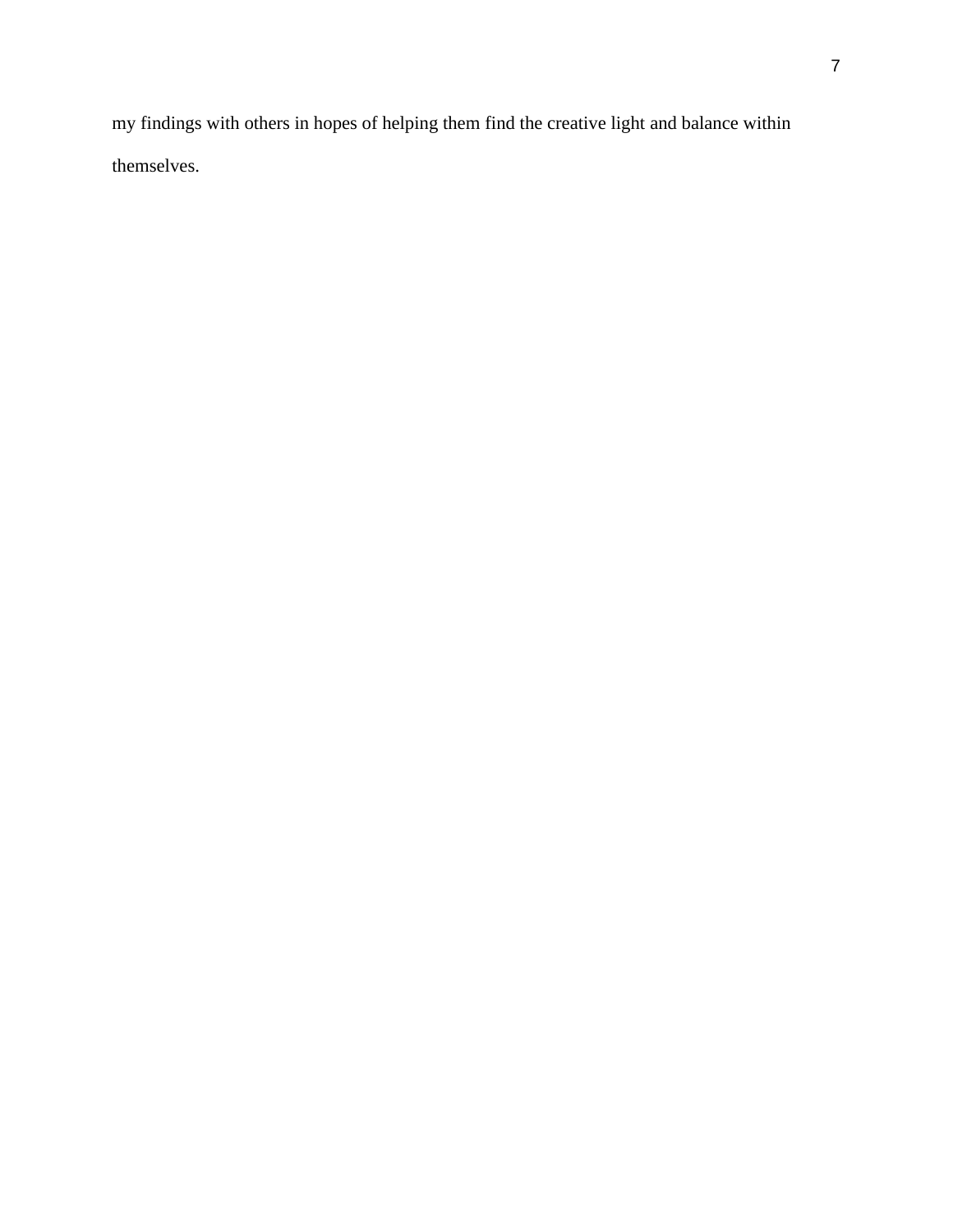## **SECTION TWO: PERTINENT LITERATURE AND RESOURCES**

Luckily for me, I started the research for this project years ago without even knowing it. I have always been drawn to spirituality, so I often read books that revolve around this topic. I will continue to research this while diving more heavily into the areas that include creativity. A large portion of this research will include my own personal connections and insights that I have gathered along the way throughout my own spiritual journey. I will also continue to review and reference many of the teachings of the people I have listed below. The people listed below have gifted me an abundance of wisdom. I hope to touch on the teachings and insights of each of them in this paper, however if I do not mention all of them I wanted to respectfully those who have helped me on my journey.

Table 1

| <b>Name</b>            | <b>Importance/Significance</b>                                               |
|------------------------|------------------------------------------------------------------------------|
| Maya Angelou           | <b>American Poet</b>                                                         |
| Ronda Byrnes           | Australian Writer and Producer / Author of<br>The Secret - Law of Attraction |
| Julia Cameron          | American Author / Author of The Artist's<br>Way                              |
| <b>Ram Dass</b>        | American Spiritual Teacher & Guru of<br>Modern Yoga / Author of Be Here Now  |
| Dr. Joe Dispenza       | <b>International Lecturer</b>                                                |
| <b>Joel Fronlich</b>   | Ph.D. Student / Consciousness Studies                                        |
| Alex Grey              | <b>American Visual Artist</b>                                                |
| Abraham (Esther) Hicks | <b>American Inspirational Speaker</b>                                        |
| Ra Uru Hu              | Author, Founder and Messenger of the<br>Human Design System                  |

*Supported Literature and Key Influencers*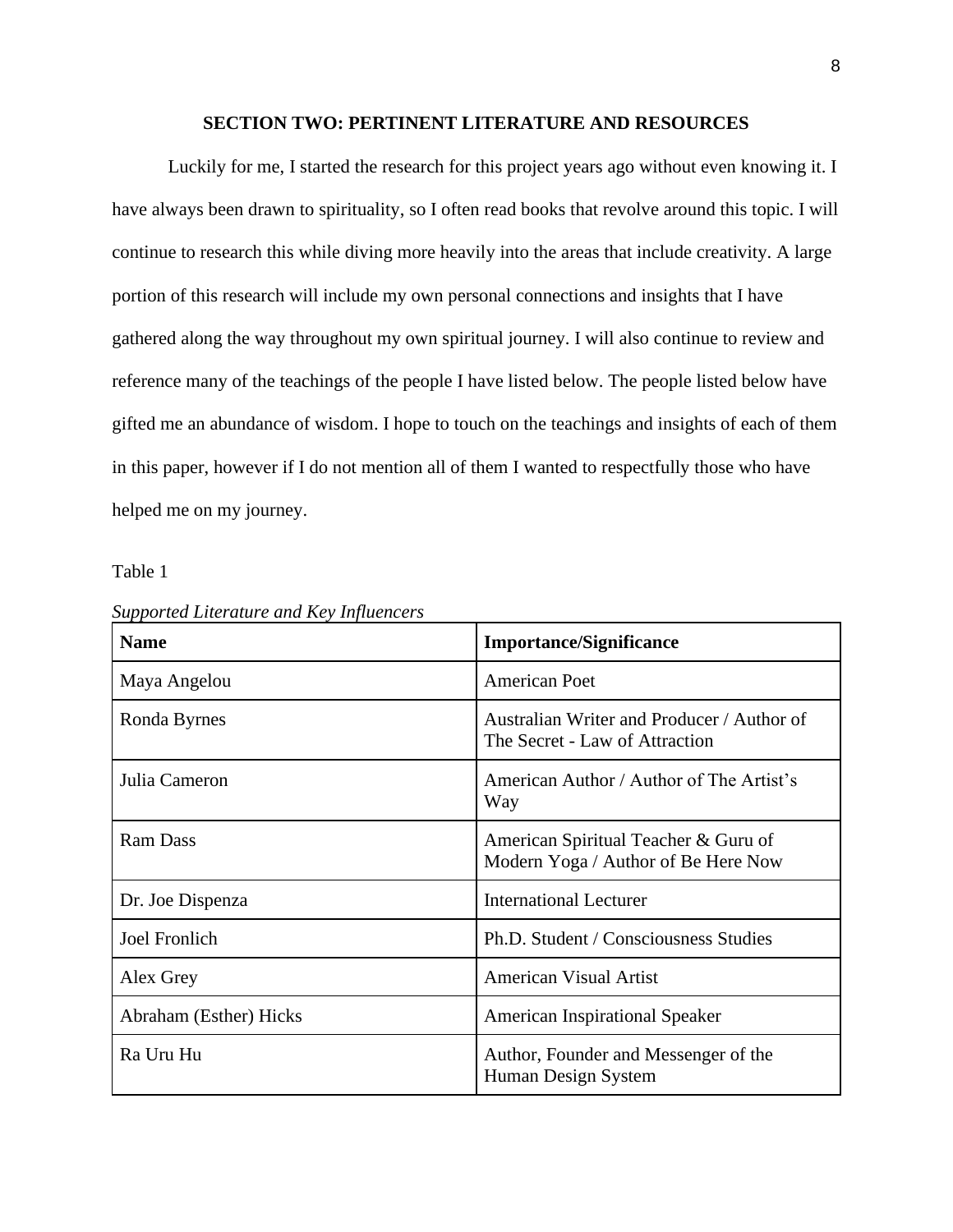| Anodea Judith                             | American Author, Therapist, Public Speaker /<br>Chakra System |
|-------------------------------------------|---------------------------------------------------------------|
| Bernard L. De Koven                       | American Game Designer / deepFUN.com                          |
| Alan Lew                                  | Conservative Rabbi / Meditation                               |
| <b>Terrance Mckenna</b>                   | American Ethnobotanist, Psychedelic<br>Advocate               |
| <b>Mary Morrissey</b>                     | Author, Public Speaker / Building Your Field<br>of Dreams     |
| Mooji                                     | Jamaican Spiritual Teacher                                    |
| Sky Nelson-Issa<br>$\mathbf{c}\mathbf{s}$ | Author / Living In Flow                                       |
| Dr. Gerard Puccio                         | Creativity Scholar, Founder of Foursight                      |
| Sadhguru                                  | Indian Yoga Guru and Proponent of<br>Spirituality             |
| Dr. Ben Sessa                             | Psilocybin Therapist, Psychedelic Medical<br>Exploration      |
| <b>Eckhart Tolle</b>                      | Spiritual Teacher, Self-help Author                           |
| David Foster Wallace                      | <b>American Author</b>                                        |
| <b>Wallace Wattles</b>                    | American New Thought Writer                                   |
| <b>Alan Watts</b>                         | English Philosopher                                           |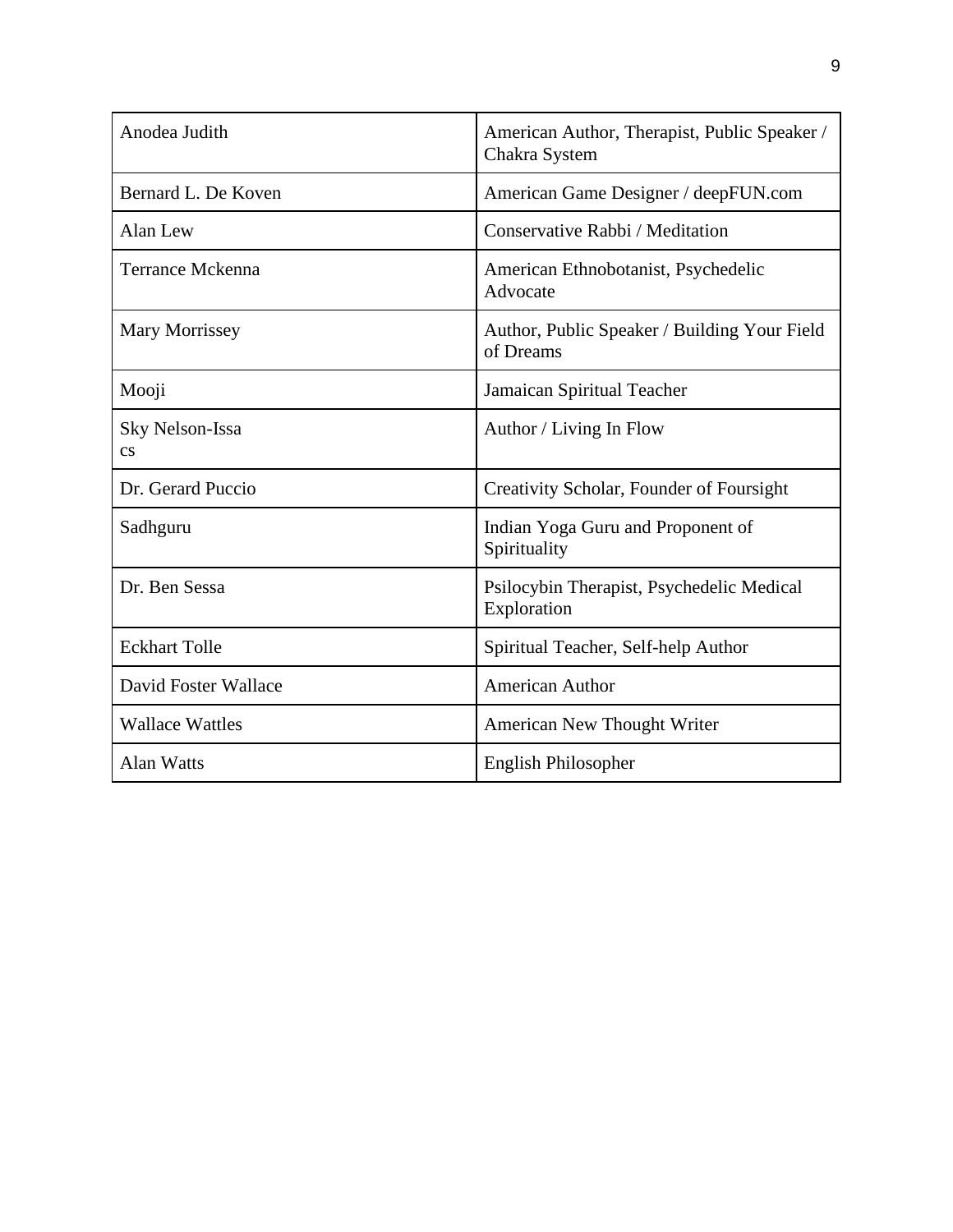# **SECTION THREE: PROCESS PLAN**

Overall theme this masters project is a reflection piece that focuses on Creativity and Spirituality. I intend for this paper to be a synthesis of all of these topics and my understanding of the relationship they share with one another and more importantly how they tie into spirituality and creativity. I find them extremely interesting and although I still have a lot to learn myself, I want to share with those interested what I do know and the beliefs I myself have formed along the way.

Below I have listed the project timeline and action plan that I intend to follow to help me stay on track and check off milestones along the way.

Table 2

 $\Gamma$ 

| Activity                                  | Deadline                       | Hours to<br>Complete | <b>Support Needed</b>    |
|-------------------------------------------|--------------------------------|----------------------|--------------------------|
| Initial Meeting                           | <b>January 6, 2022</b>         | $\overline{2}$       | Dr. Susan Keller-Mathers |
| <b>Conduct research for Concept Paper</b> | January 6th-13th, 2022         | 30                   |                          |
| <b>Submit Concept Paper</b>               | February 14th, 2022            | $\overline{2}$       |                          |
| Await Approval and continue<br>research   | February 14th-21st, 2022       | 15                   |                          |
| Synthesize my beliefs                     | February 14th-ongoing,<br>2022 | 10                   |                          |

# *Project Timeline and Action Plan*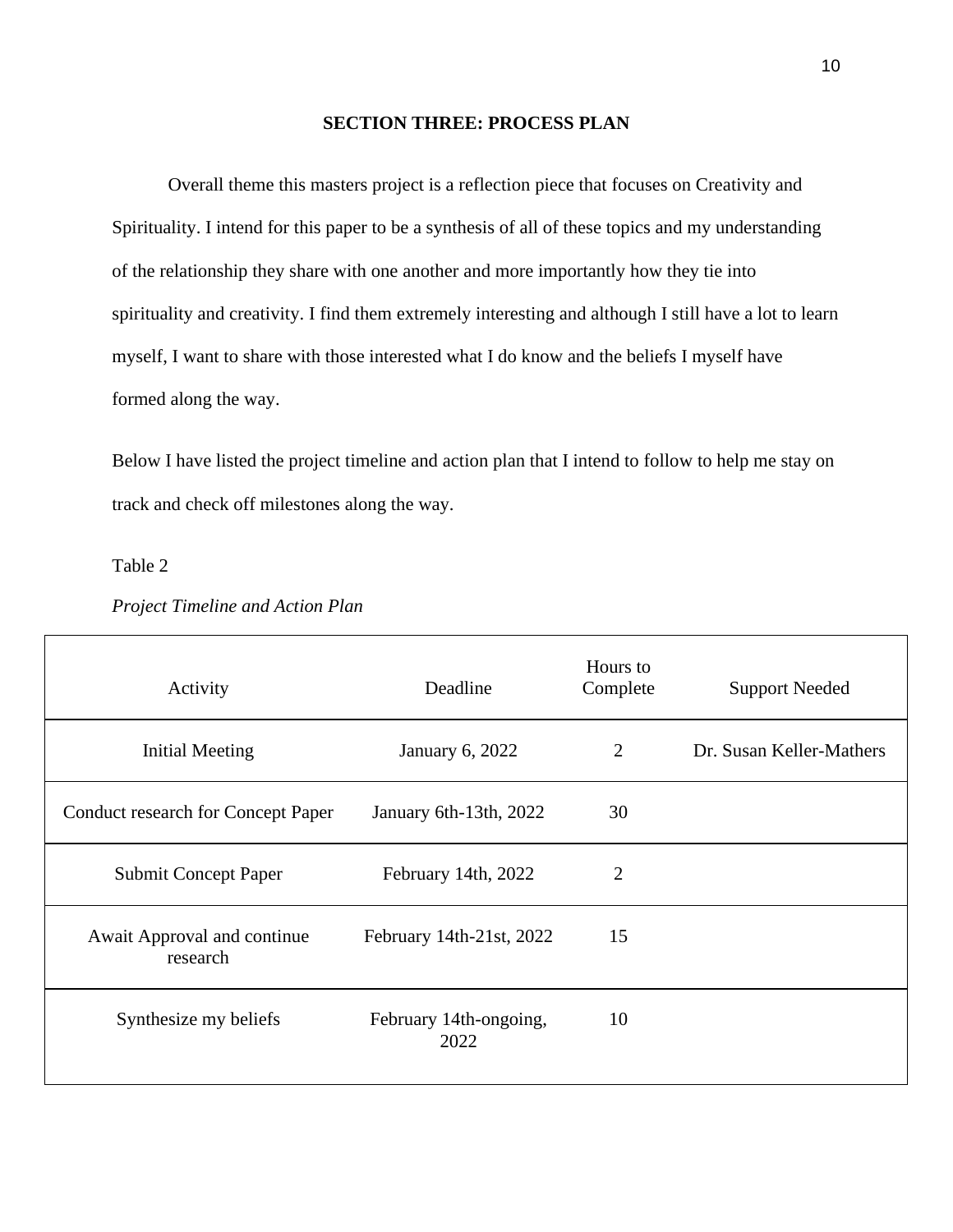| Section 1-3 Due                                                          | March 21st, 2022      | 40             |                          |
|--------------------------------------------------------------------------|-----------------------|----------------|--------------------------|
| Schedule Meeting to regroup and<br>consider roadblocks or current issues | April 4th, 2022       | 2              | Dr. Susan Keller-Mathers |
| Section 4-6 Due                                                          | April 18th, 2022      | 50             |                          |
| Compile information, adjust where<br>necessary, review, get feedback     | Ongoing               | 40             | Dr. Susan Keller-Mathers |
| <b>Submit Masters Project</b>                                            | May 2nd, 2022         | $\overline{2}$ |                          |
| Develop other products (presentation)                                    | Spring 2022 (ongoing) | 10             |                          |
| Await results & Submit to Digitals<br>Commons                            | May 9th, 2022         | $\overline{2}$ |                          |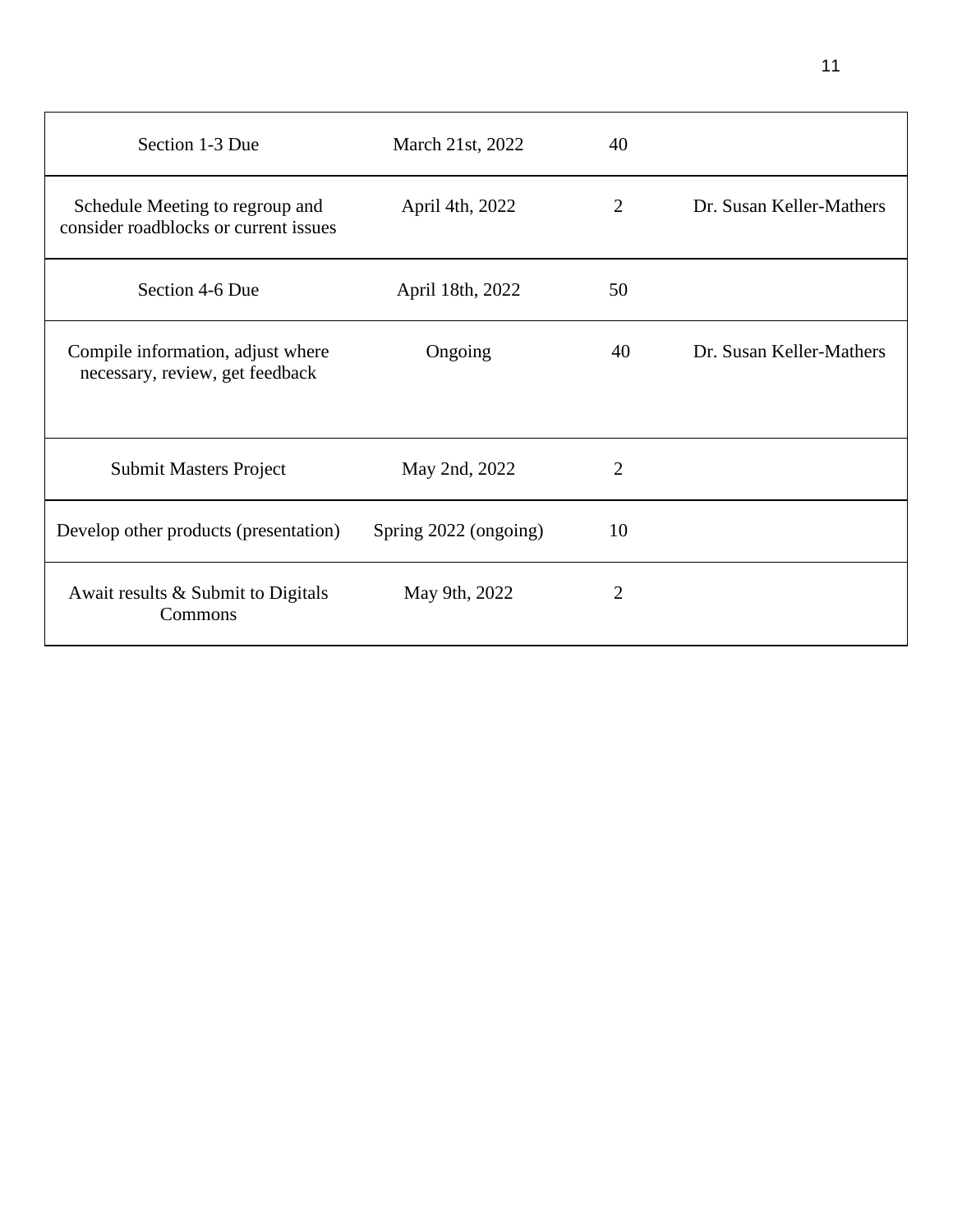# Table 3

*Evaluation Plan*

| Table 3<br><b>Key Evaluation Assessments Towards Goals</b>                                                                                  |                                                                                                                                                                                                                                                       |  |  |
|---------------------------------------------------------------------------------------------------------------------------------------------|-------------------------------------------------------------------------------------------------------------------------------------------------------------------------------------------------------------------------------------------------------|--|--|
| Goals                                                                                                                                       | <b>Deliverable</b>                                                                                                                                                                                                                                    |  |  |
| Continue growing in my own spirituality, which<br>in turn will enhance my creativity                                                        | Keep track of key insights along the way. Pay<br>close attention to my habits and feelings<br>associated with them.                                                                                                                                   |  |  |
| Write an insightful paper for people to gain<br>profound information from                                                                   | Synthesize my beliefs in a readable, cohesive<br>manner.                                                                                                                                                                                              |  |  |
| Develop an "open journal" dialog throughout my<br>paper so that people can see firsthand how said<br>habits can influence their creativity. | Remain open and honest - share the obvious<br>connections I have found with my readers. Be<br>vulnerable.                                                                                                                                             |  |  |
| Long term goal - Create a creativity mediation<br>platform that interlinks the two more directly.                                           | Long term goal - I am currently getting certified<br>to be a meditation practitioner. When the time is<br>right, I will use the research I have gathered here<br>to help enhance one's creativity through the power<br>of meditation and mindfulness. |  |  |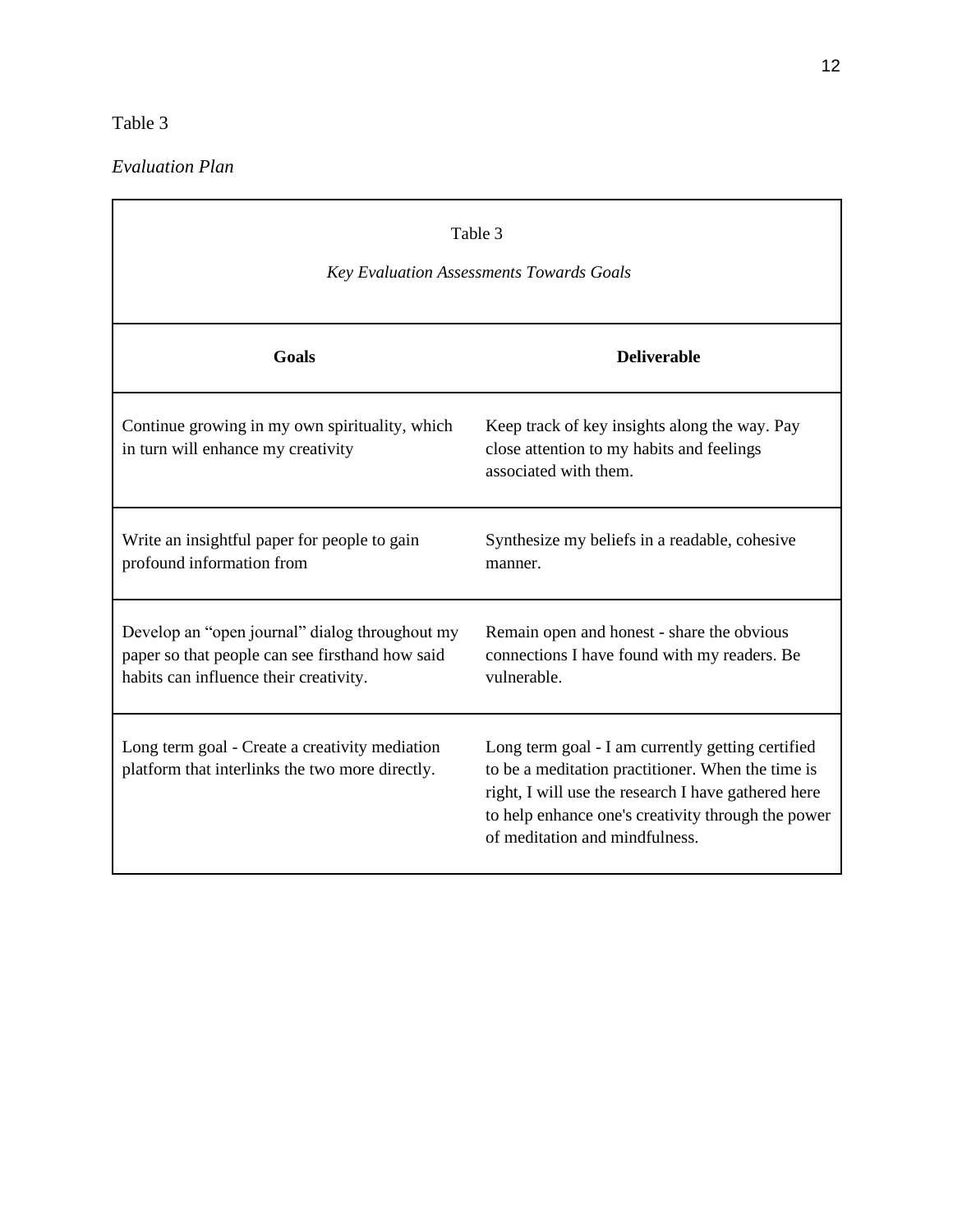#### **SECTION FOUR: OUTCOMES**

As I sit down to write this portion of the project, I find myself overwhelmed with excitement and angst. I have so many thoughts circulating my brain that I have been trying to articulately put into full sentences for what feels like years now. There is so much I have to say about these two complex words – spirituality and creativity. As I deep dive into how they connect, I hope I find all of the right words to describe my feelings, thoughts and beliefs surrounding these two profound topics. All that I ask is that you continue to keep an open mind about what it means to be a spiritual person or creative individual. Let go of any preconceived ideas and allow your mind to shut out that part of you that whispers "I am not creative", or the "I am not spiritual". Allow yourself to be fully immersed in this moment. If you allow, it is possible you will gain a shift in perspective that may open you up to a whole world of new beginnings and insightful change. We are in fact spiritual beings having a human experience, it is not the other way around. It is your right to be spiritual. It is your right to be creative. Both are innate within you.

## **Mind, Body, Soul**

Before we can even begin to discuss the interconnectedness of spirituality and creativity, we must first explore the three integral aspects of life, that is our – mind, body, and soul. For the purpose of this section, I am going to touch on the mind and body but focus most of my attention on breaking down what I believe *soul* means. You hear the phrase – mind, body, soul ever so often but I believe our understanding of the soul often gets lost in translation and sometimes forgotten all together. Why is that? Why do we as a collective have such an unbalanced, understanding of these three integral aspects of life?

13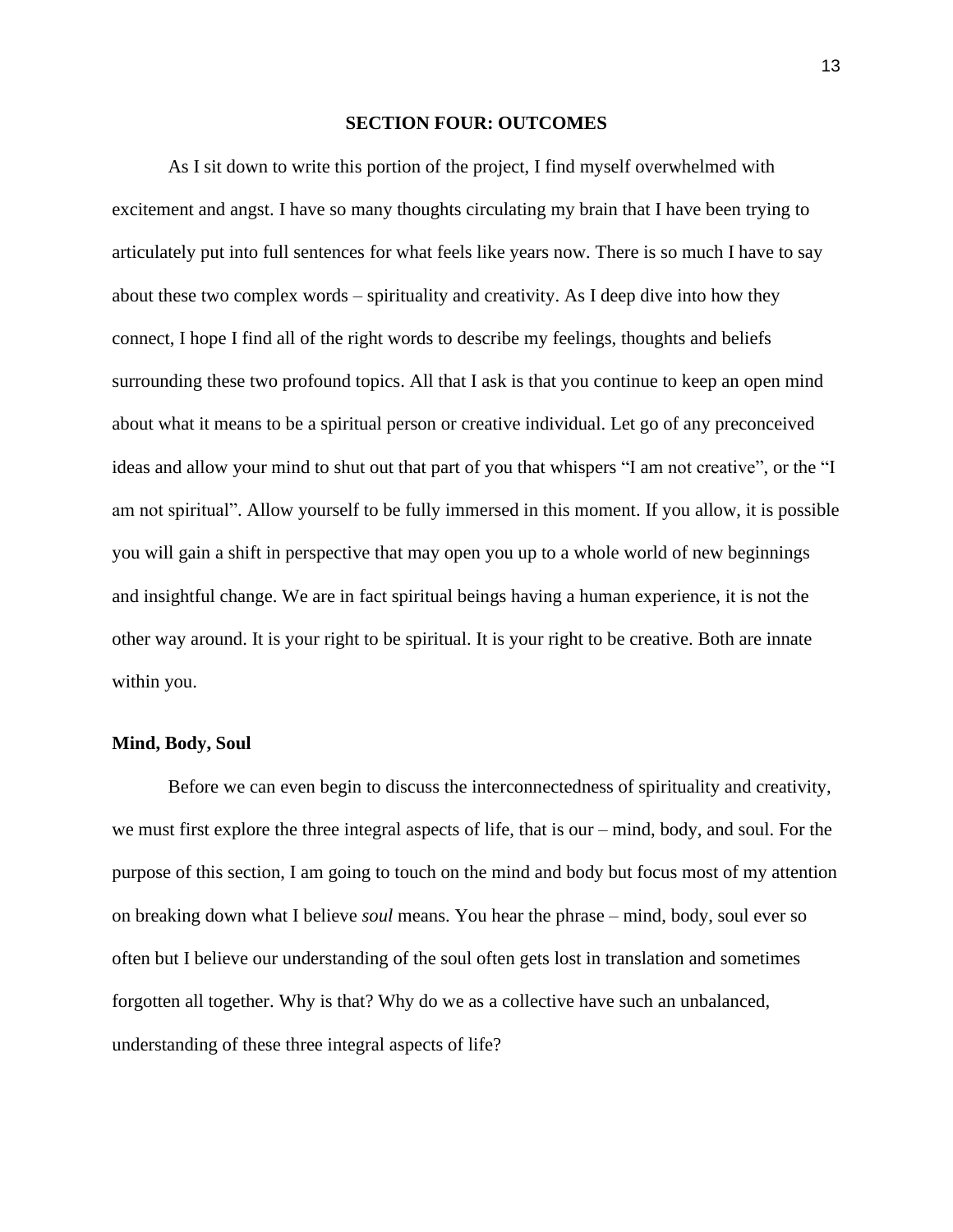As human begins, we want and crave for things to be tangible. Things that are tangible seem to make the most sense to us. The closest thing to we have to being tangible, of those three, is our body. We understand this the most, and that makes perfect sense. For most, "seeing is believing", or so they say... right? Our body is tangible. We can manipulate and move our body and that feels good to us because we as creatures like obvious reactions and real time results. Our society I would argue, focuses most of the attention on the body because it is already present and, in the moment, it is the easiest of the three to focus on. Each of these three counterparts play integral rolls, the body being the house and or home of the mind and soul. This is extremely important for obvious reasons. The body is what allows us to participate and experience life, without it, *life* would have a whole new meaning. This is where one may start to question, where do we go when we die, since our body is no longer an option? Now… obviously, I have many beliefs on this but that's a whole other master's project in and of itself. For now, ill refrain from going down that rabbit hole.

As of recent, our society has been stressing the importance of mental health and the implications it has on our quality of life. The mind is extremely complex. It is the vehicle for our conscious mind and subconscious mind, which gives us the ability to experience and actively participate in life. Our mind allows us to imagine, which I would argue is easily the most impressive and undervalued feature of being a human being. Our mind also houses all of our experiences and stores them as memories. It gives us the ability to learn and retain knowledge to help us grow into a healthy, self-actualized, well-rounded human being.

It is important to note that memories, emotions, and feelings can and often be stored in the body as energy. This is important because stored energy can have varying effects on the mind, body, and soul when ignored. Unresolved trauma can constrict the openness of our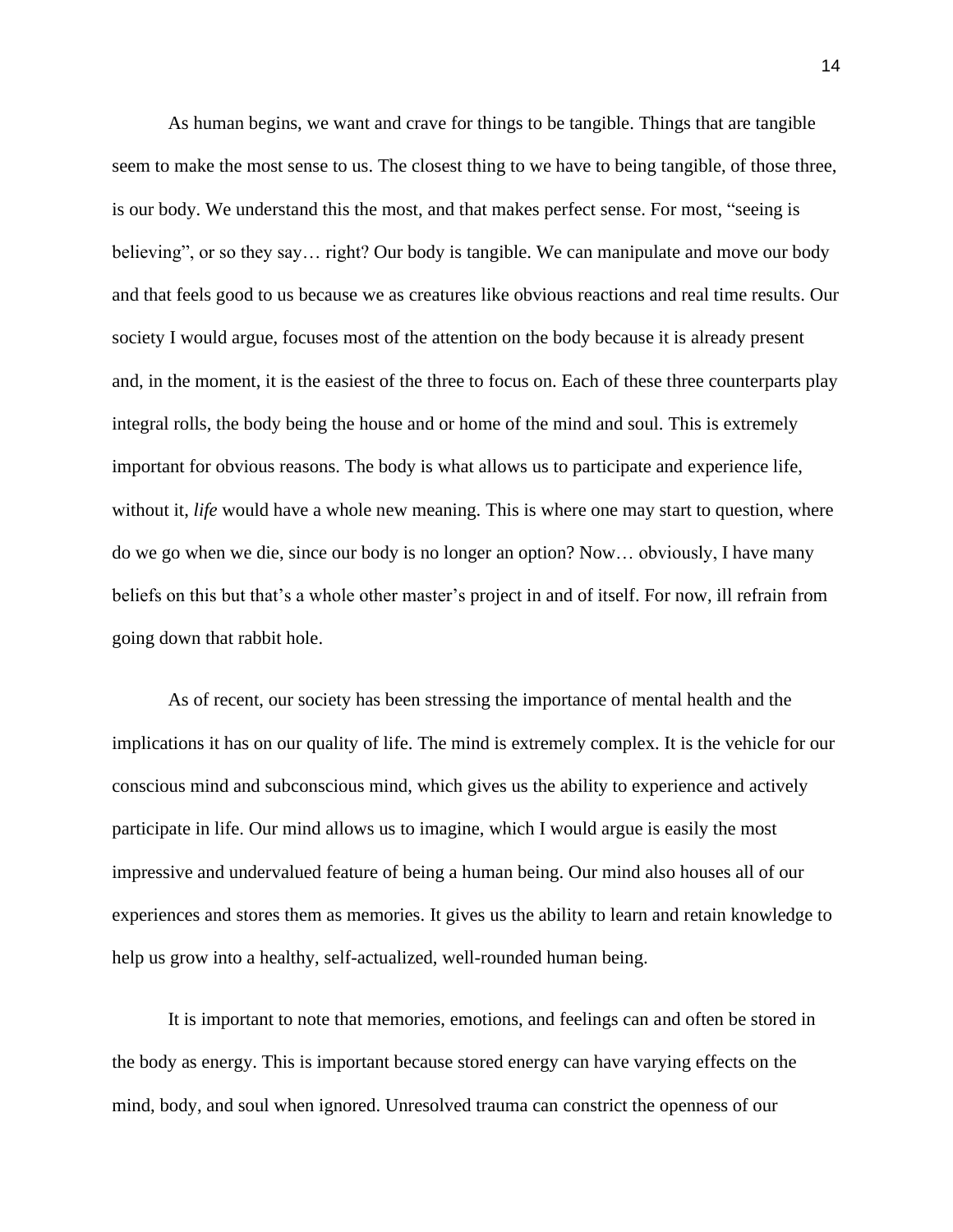imagination and flexibility of our consciousness. (Domash, 2021, p.5). When we constrict our ability to remain open to novelty and limit the depths of our imagination, we essentially cut ourselves off from the creative energy that resides within us. It is critical that we consider the health of our mind, body, and soul equally. Doing so will allow us to live in the free and fuller, more expansive version of ourselves.

How can one even being to define the complexity of  $a$  – soul. For clarity purposes, I reference soul and spirit interchangeably. Things of this nature are difficult to define, furthermore they can be hard to accept in our culture. It can be challenging gathering *proof* of something that is not obviously verifiable or scientifically measurable. Recently, more and more people are gracefully and sometimes not so gracefully awakened to this inner knowing that there is something greater going on within us. Within the context of spirituality this is often referred to as having a spiritual awakening. "We suddenly see with new eyes, experience profound insight, change our perspective and attitude, or receive a vision." (Judith, 2006, p. 366). Research has gathered that "Experiences of spiritual awakening, whether gradual or sudden, intentionally induced or spontaneous, typically evoke an ineffable sense of deep inner knowing, understanding, "remembering," or "unveiling" of one's true nature, as well as experiences of peace and equanimity, bliss, ecstasy and aliveness, feelings of awe, sacredness, gratitude, and reverence, and of abundant, unconditional love. (Corneille, Luke, 2021). Both references touch on this immeasurable truth that one comes to know. We are not our bodies. We are not our minds. Very simply put, we are souls that came here to have an experience. Our body and our mind allow our soul to experience life.

Time and time again you hear people having similar experiences, yet because science has a hard time proving something that is rather outwardly, many things associated with spirituality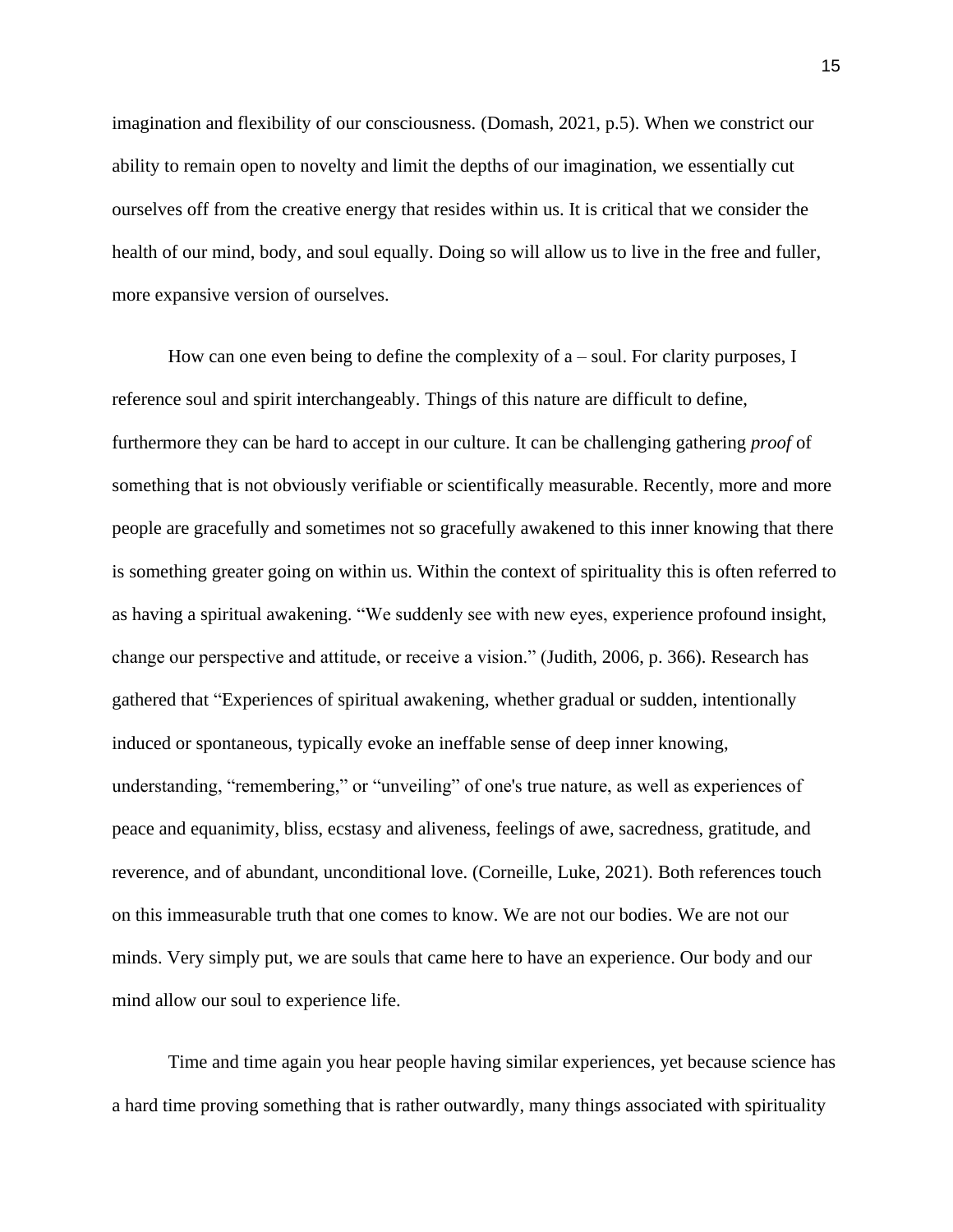often get categorized as "woo woo". The term spirituality can be off-putting to some because people attribute it to religion, something that as of recent many do not seem to align with. In theory, self-help or personal development are one in the same as spirituality. I sometimes refer to spirituality as the religion of thyself, however it also includes that inner know of something greater than thyself. Spirituality allows us to fall into flow within our mind, body, and soul. It grants us the gift of unwavering faith in knowing that our soul exists and that we are here to revel in the experience of being a human being. We are here to embody all that we are and express it with the world. We are here having an experience such as this to come to know our true nature, our Higher Selves and to live authentically in that.

#### **Authenticity**

Coming to know the true power of our soul, and the makeup of our Higher Self, grants us authority. It gifts us the beauty of knowing that our soul is uniquely our own. When we become aware of the fundamental nature of ourselves and what makes us all incredibly unique, we cultivate a deep sense of gratitude for the makeup of who we are.

When you tune in to your spiritual energy you are tuning into your Higher Self. I consider one's Higher Self as the most authentic Self. Authenticity is your absolute truth. Poet Walt Whitman believes, "whatever satisfies the soul is truth." (Kernis, Goldman, 2006). It feels expansive and satisfying to find comfort in being exactly who you are, does it not? There are many different opinions and perspectives of what defines the Higher Self. American Author, Anodea Judith notes, "How we define it is of little importance, for it remains an unprovable mystery. What is important is that it is an archetype that allows us to *receive information*. That information can be used for healing and guidance to bring us closer to wholeness." (2006, p.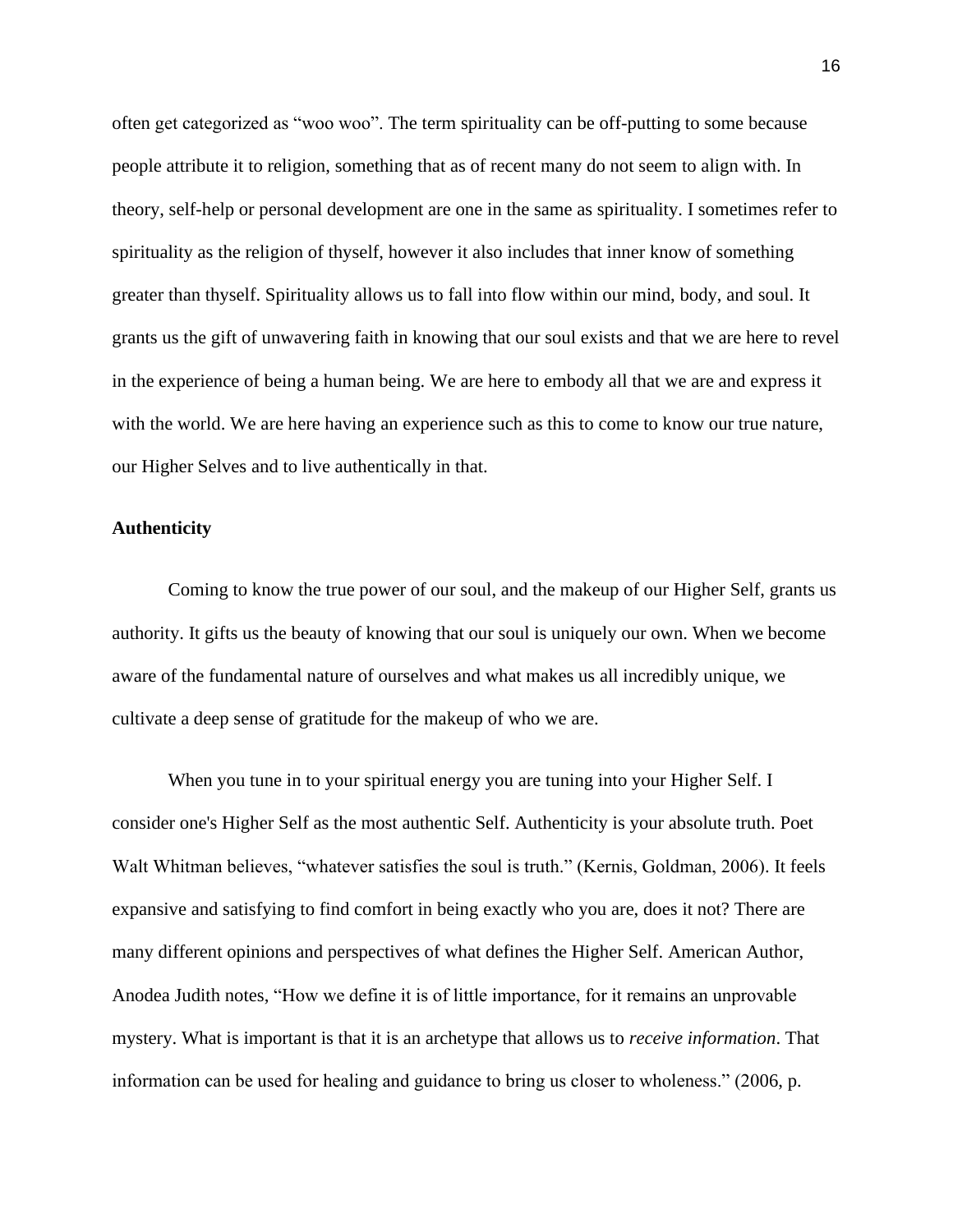428). There is a great deal of wisdom in the energy that surrounds our Higher Self. Many refer to this wisdom as an inner knowing. We cultivate an understanding and an impeccable trust bond when we tune in to that force that is greater within us. Our Higher Self is who you were and who you are destined to be in this lifetime. Turning inward to connect with and come to know the true nature of who you are allows you to stand firmly and proudly in what makes you, uniquely you.

Why is authenticity important for creativity? Originality is a requirement of creativity. Authenticity allows us to stand in our originality. Standing authentically in all of your "weirdness" and embracing all that you are allows you to be fully immersed in the moment. Your sense of self is no longer defined by the judgements or assumptions of those around you. Your mind is free because you have found beauty within. When you stand proudly and confidently in your most authentic Self, anything you express or share with the world was first formed in *you*. Therefore, you are what you express. Creativity is an act of true self-expression.

#### **Finding Balance Within**

Authenticity empowers you to embrace your originality while also making space for others to embrace theirs. You come to appreciate all of the unique attributes and contributions of every person you interact with, for you now know that we were all destined to be divinely unique. Living authentically allows you to come to know the beauty that resides within you and all that surrounds you.

Authenticity allows us to stand in our own power while also making us aware that it is both necessary and beautiful adhering to societal norms. Why is this important? In 1975 a man by the name Barry Johnson coined the term *Polarity Thinking*. He defines it as, "where there is truth and wisdom on more than one side of an issue; each side is incomplete without the wisdom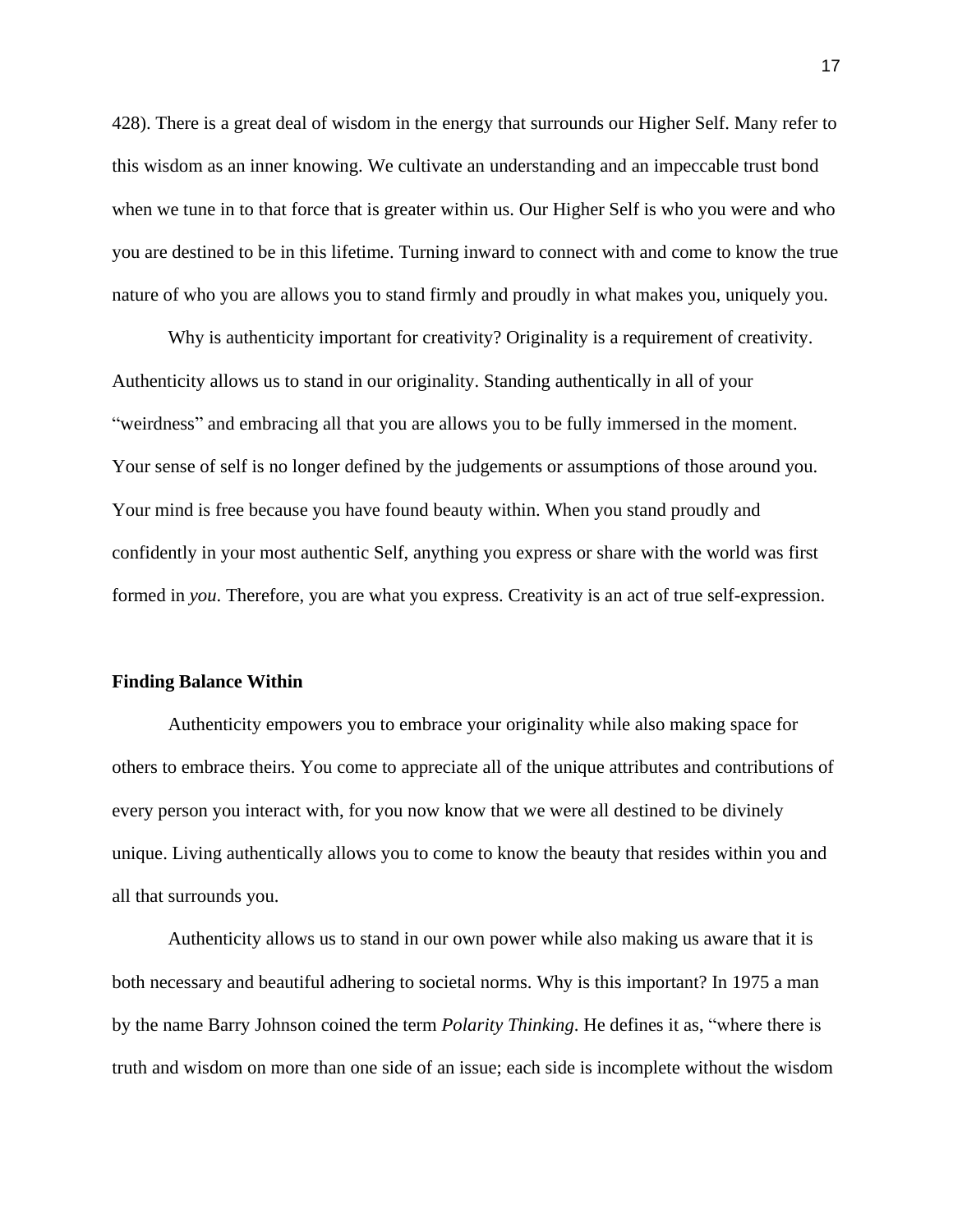and input of the other." (Kise, 2022). Previously I mentioned Cartwright's theory of the Yin Yang; "inseparable and contradictory opposites. (2018). Both scholars, although referring to different things here are essentially speaking of the same thing, a connection two interdepended systems share with one another.

Creativity Scholar Dr. Gerard Puccio identified a polarity between conformity and creativity. (2022). Conforming brings stability and predictability whereas creativity cultivates growth and innovation. In order for harmony and evolution to exist we must have both. By conforming we create opportunity for change because we grant ourselves moments of stable ground. Conforming also allows creativity the time to experiment and bloom. Creativity then takes the roots that were formed while conforming and evolves them into something new. Just like that of the Yin Yang we must have both masculine and feminine energies in continuous flow. Conformity representing that of the masculine and creativity representing that of the feminine.

I want to take this a step further and compare the feminine and masculine energies that reside in all of us to the divergent and convergent thinking phases that occur while in the creative problem-solving process. American Psychologist, J.P. Guilford founded divergent and convergent thinking in 1956. Divergent thinking is the expansive part of the creative problemsolving process whereas convergent thinking is more retractive. Generating as many ideas as possible and exploring all options is the foundation of divergent thinking. "There are four key principles that make divergent thinking work in CPS: (1) Defer Judgement; (2) Go for Quantity; (3) Make Connections; and (4) Seek Novelty." (Puccio, Mance, & Murdock, 2011, p. 86). Residing in that of our feminine side allows us to remain open, be receptive, explore our curiosities, let go of judgement, and intuitively create. Convergent thinking is the process that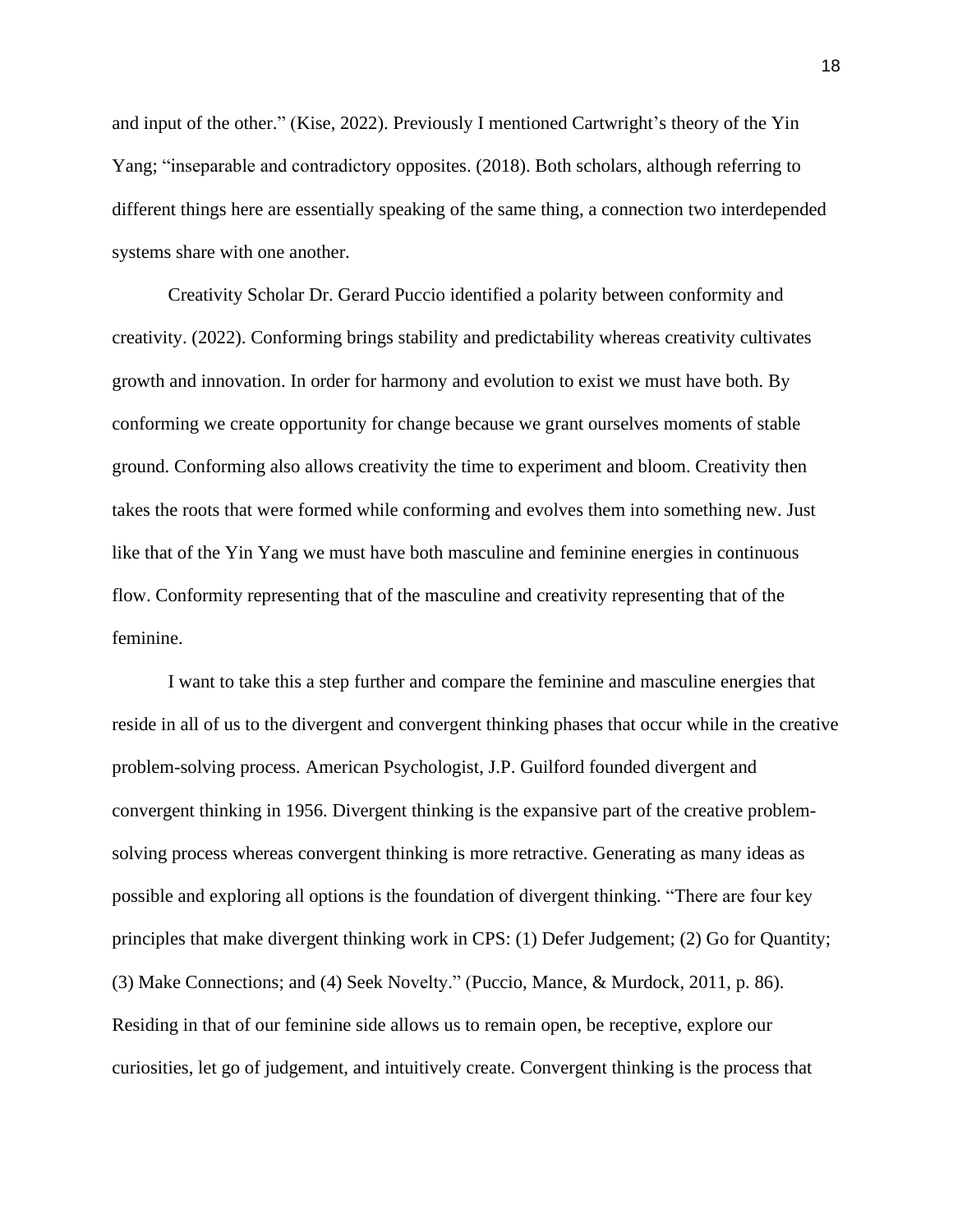seeks to obtain a well-rounded solution to the problem at hand. "There are four principles that guide the convergent phases within CPS: (1) Apply Affirmative Judgement; (2) Keep Novelty Alive; (3) Check Your Objectives and (4) Stay Focused." (Puccio, Mance, & Murdock, 2011, p. 96). Residing in that of our masculine allows us to think logically, to see things clearly, stay focused, and take decisive action.

When we are able to equally give and take from both our feminine and masculine energies, we find harmony and balance within. It is clear that our feminine energy closely resembles the divergent thinking process and the same could be said for our masculine energy and the convergent thinking process. Research has proven, time and time again that creativity and be learned. I would argue that it is not so much learned as it is enhanced and found within. For I believe creativity resides in all of us abundantly. However, one can be trained to become more aware of these thinking process that occur when participating in a creative problem-solving session. Furthermore, I believe connecting to one's spirituality and nurturing both the feminine and masculine energies within will also deeply enhance the ability to think creatively.

#### **Now**

Mindfulness, like creativity has many different definitions, what it comes down to is the context in which you are using the word. I define mindfulness as, purposefully choosing to become aware of the exact moment at hand without judgment, intrusive thoughts, or expectations. One intentionally brings awareness to their current reality and state of being. When we practice mindfulness, we set the intention to be present, aware, and receptive to what our environment has to offer. When we consciously do this daily and integrate this practice into our lives, great change takes place and flow states become a habitual routine.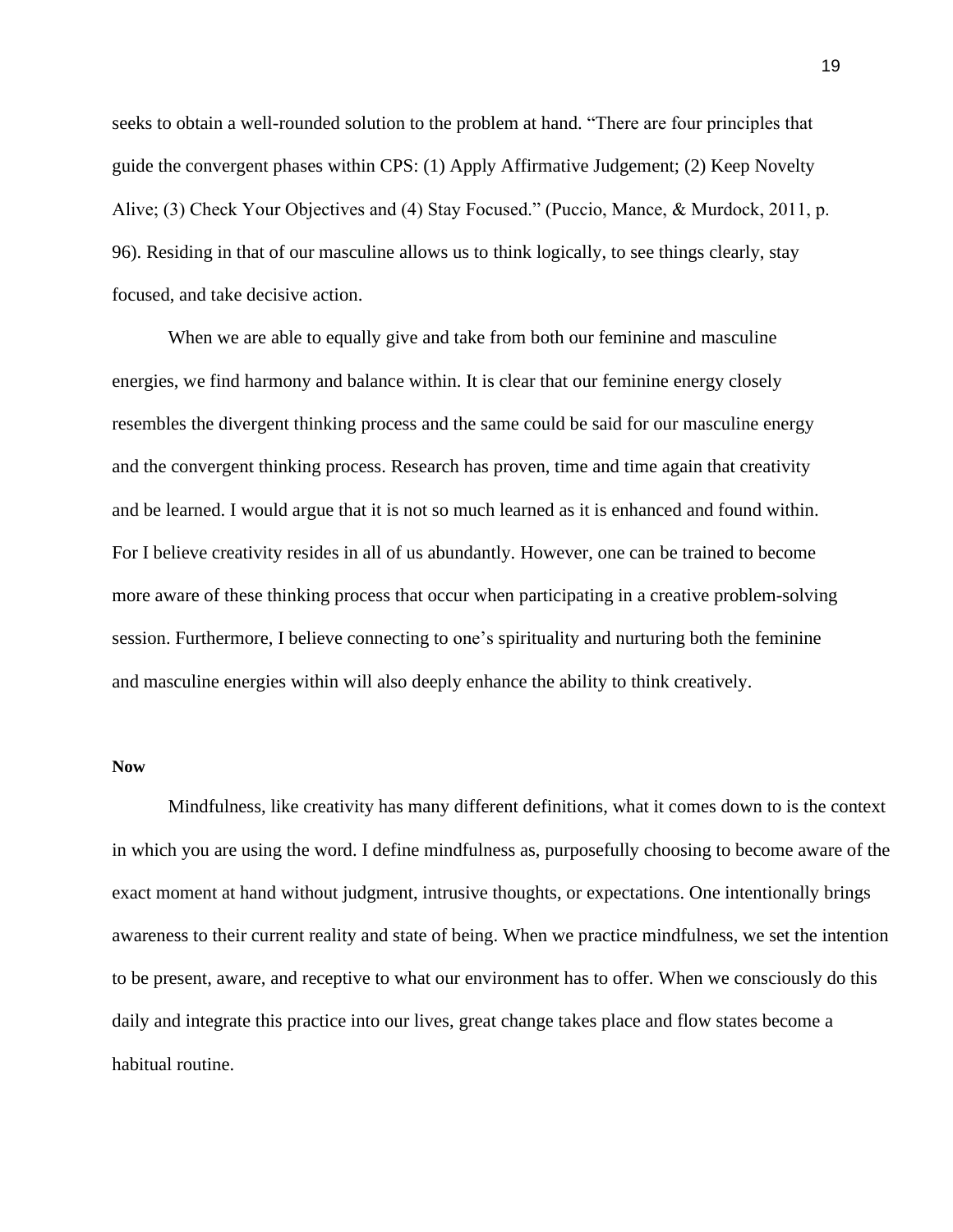What is flow? Why does it matter? If I define mindfulness as the conscious intention, we practice to fully experience present moments in our lives, then flow must be when we have seamlessly integrated mindfulness into our lives, which results in being unconsciously mindful. Hungarian-American Psychologist, Mihaly Csikszentmihalyi coined the term *flow* in 1990. He defines it as "a human state of optimal functioning, a dynamic balance of challenge and skill. In the proper activities and under the proper conditions we become one with our lives, enacting "a complete focusing of attention on the task at hand-thus leaving no room in the mind for irrelevant information." (Nelson-Isaacs, 2019, p. 5). He believes flow to be a state of consciousness and more often than not, this flow state typically involves one's creative abilities. We become so present in the moment that everything else seems to simply drift away. For this very moment in time nothing else matters, we master the act of just being.

Flow was only discovered thirty-two years ago. There is still so much we have yet to uncover about what flow states fully embody. Author Sky Nelson-Isaacs was so fascinated with the theories Csikszentmihalyi gifted us he decided to elaborate on them further. Nelson-Isaacs believed "flow is intimately tied to the focus of our attention." (Nelson-Isaacs, 2019, p. 22). He understood that one does not have to just experience moments of flow but rather we could learn to *live in flow*. Living in flow allows us to be fully present and immersed in every aspect of our lives. It is accepting and appreciating that we are exactly where we are supposed to be at this specific moment in time. By living in flow, we allow ourselves to no longer be bogged down by the external standards or expectations of how things should be or should have been. We notice the here and now for what it is. We let go of pressure. We release judgment. We simply just---be. In order to live in flow, we must *allow* things to flow. Spiritual Teacher and self-help author, Eckhart Tolle describes the same theories and or concepts in his book *The Power of Now: A Guide to Spiritual Enlightenment.* And I quote, "Realize deeply that the present moment is all you have. Make the Now the primary focus of your life." (Tolle, 1997).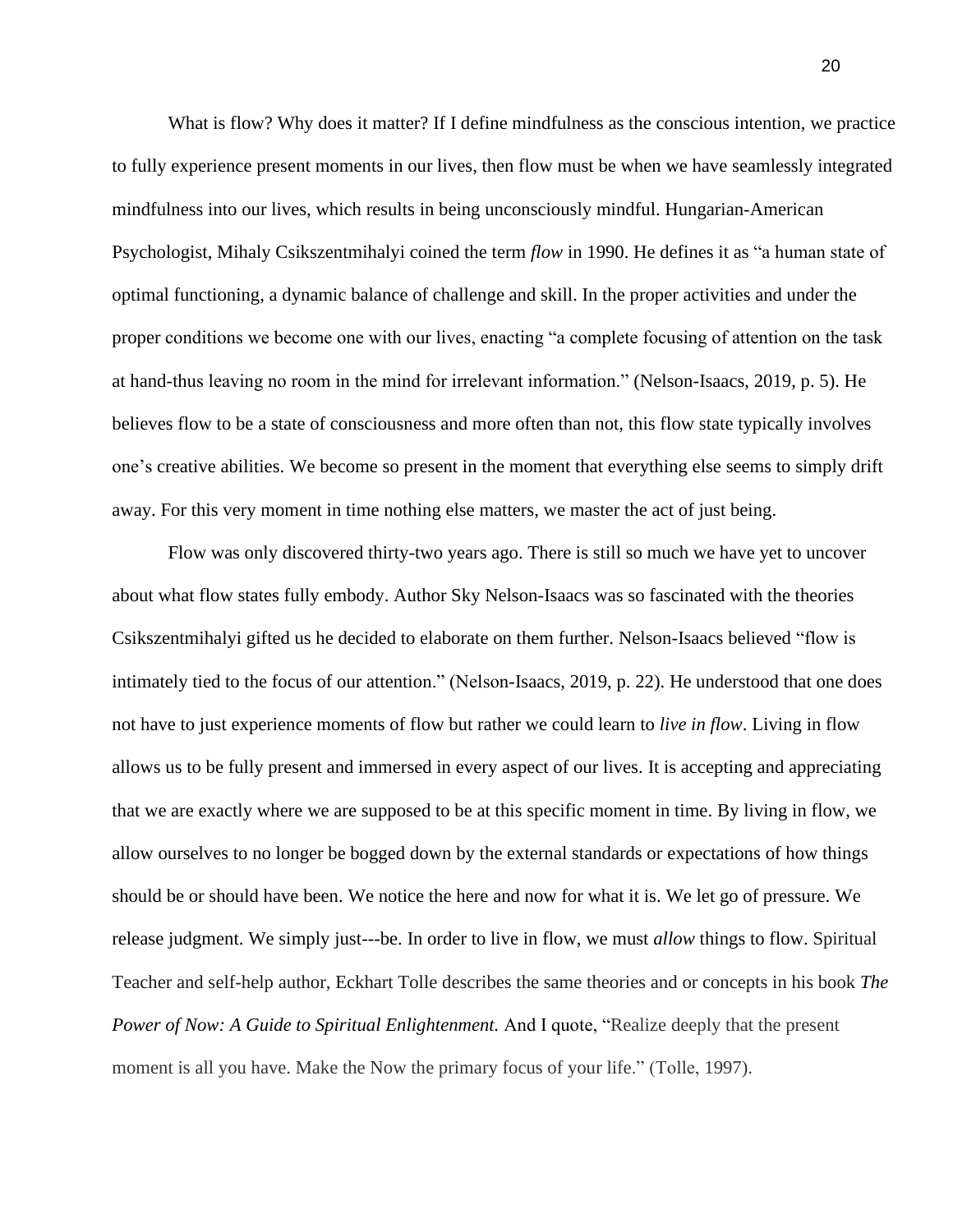Living in flow allows us to pay tribute to all that is us and all that is one with the universe. Sky Nelson-Isaacs said it best when he stated, "Instead of controlling our environment, we find ourselves in a symbolic exchange, an act of mutual creation" (2019).

#### **Inner Stillness**

Contemporary spiritual teacher Eckhart Tolle explains, "All true artists, whether they know it or not, create from a place of no-mind, from inner stillness. The mind then gives form to the creative impulse or insight." (1997, p. 24). We are always creating, which would make each and every one of us an artist. Finding comfort in that inner stillness is the precursor for discovering novel and original ideas. Practicing meditation allows our waking mind time and space free from thought. This practice enhances our ability to focus and concentrate. "To open inner sight requires an ability to calm and control the mind and keep it one-pointed." (Judith, 2004, p.387). Mediation is a practice that brings us into alignment with that inner knowing. "Its purpose is to train the mind to enter subtler states of consciousness and transcend the petty concerns that usually occupy the mind, allowing us to access a deeper, grander state of awareness." (Judith, 2004, p. 422).

As I mentioned previously, the health and well-being of our mind, body and soul is needed in order to function as a healthy human being. "Those who practice meditation on a regular basis usually report an increased level of functioning in many aspects of their life, not just their thinking processes. Increased physical health and well-being, greater productivity in their work, better concentration, increased creativity, and more personal satisfaction are some of the effects that have been reported." (Judith, 2004, p. 422). Meditation enhances every aspect of life. It helps our mind, body, and soul work together in unison, and leads us into the depths of our soul. When we pause and intentionally center ourselves in the present moment, weather that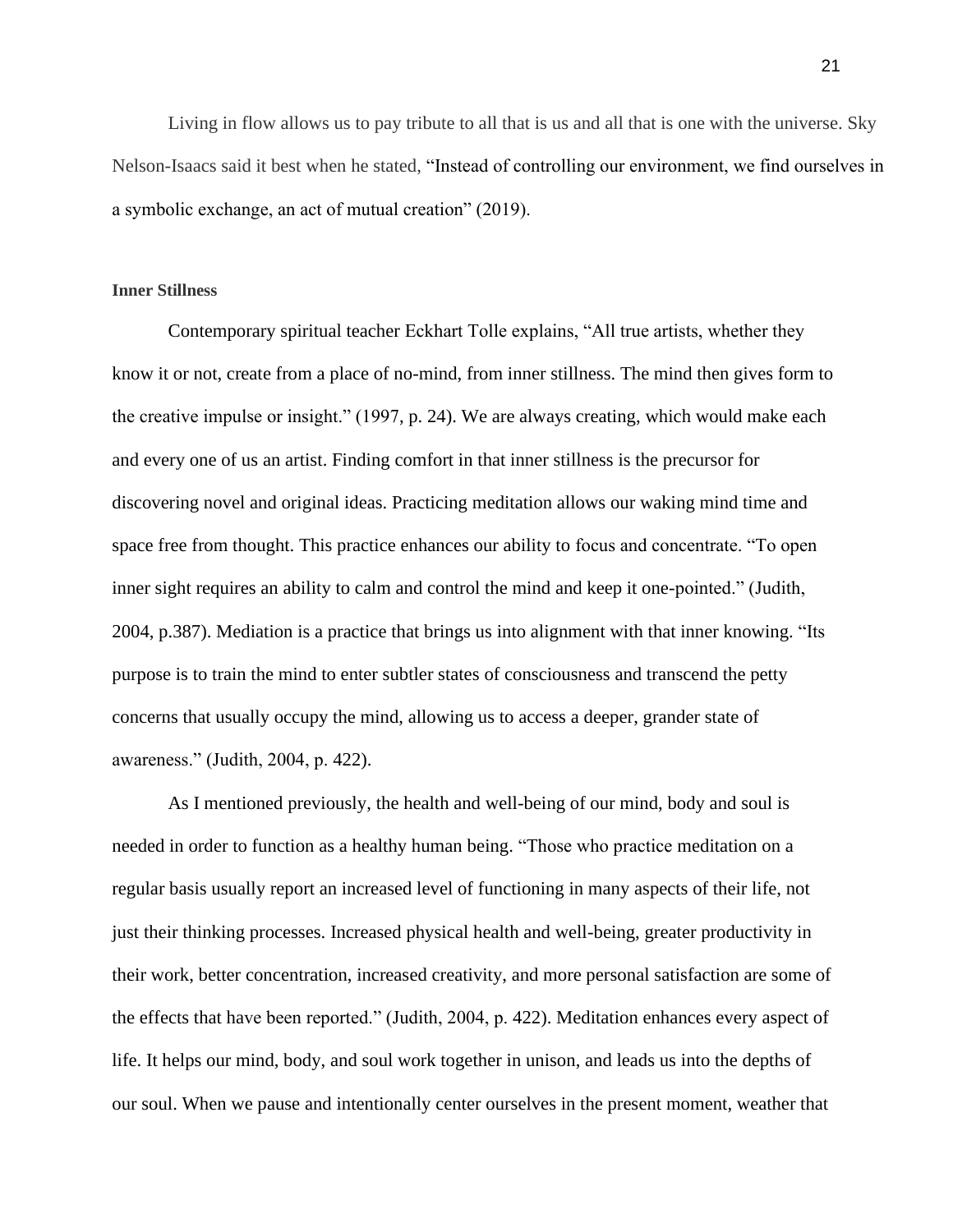be through mindfulness or meditation, we allow space to exist within our minds. This space opens up room for new ideas to be birthed into existence.

Meditation positivity impacts the three integral aspects of life. It focuses heavy attention on quieting the mind but in doing our body and soul benefit immensely. Yoga does the same but instead places much of its focus on the body. In turn however, the practice of yoga positively aids in the health and well-being of the mind and soul as well. "Practicing yoga promotes relaxation and flexibility, softly dissolving blocks that bind tension." (Judith, 2004, p. 216). As I noted earlier, the traumas we experience, whether they be big T trauma or little t trauma, if they go unaddressed, can get stored in the body as energy. These "energy pockets" of stored trauma can cause blockages that repress our authentic creative energy to flow through. Stored trauma can inhibit our ability to *live in flow*. Simply put, from the wise words of Doctor and Author, Bessel van der Kolk, *The Body Keeps the Score.* (Kolk, 2014). "Yoga (which means "yoke") is a discipline designed to yoke together the individual with the divine, using mental and physical practices that join our mundane and spiritual lives. This goal is achieved by passing through steps of ever-expanding states of consciousness." (Judith, 2004, p. 4)

Practicing yoga grants our body the opportunity to clear stagnant energy. We release things that no longer serve us. Our body has the ability to move fluidly and consciously in the present moment. On the other hand, meditation gifts inner stillness. Practicing meditation and yoga create space in your body and mind for your soul to shine through. Both practices require a heightened sense of awareness, after prolonged exposure to these practices, I believe one not only becomes more self-aware, but they are also in tune with the environment around them.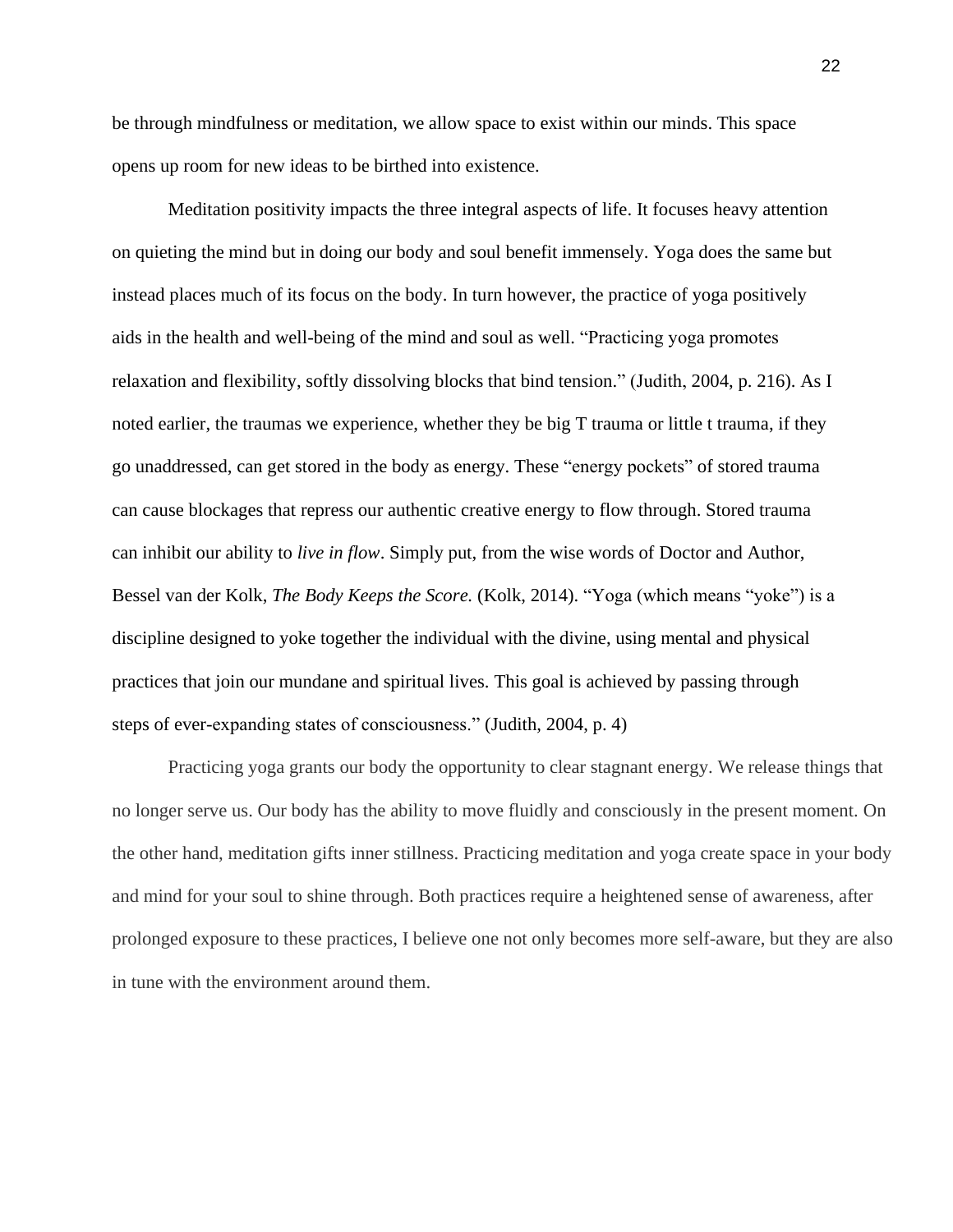#### **Synchronicities**

Cultivating a spiritual practice, weather that be through meditation, yoga, or possibility something different allows us to internalize and connect with the life force energy that resides within us all. Habitual practices allow us to become aware of who we truly and the environment that surrounds. "Noticing is the doorway to the transcendental self." (Morrissey, 2021). Transcendental signifies the Higher Self. When are awareness is heightened we begin to notice moments in our lives that are quite literally... magical.

Over the past two years I have grown significantly more curious about the science of synchronicities. What are synchronicities you might ask? Well according to author Sky Nelson-Isaacs, synchronicities are "an event that seems meaningfully related to what is going on in our lives, especially related to the choices we have made or are trying to make." (Nelson-Isaacs, 2019, p. 17). The word coincidence might come to mind here; however, a coincidence would be something like, you brought the same sandwich in as your coworker. This coincidence has no significance or deeper meaning attached to it. Where a synchronicity perfectly aligns with an aspect in your life and that specific moment in time soulfully resonates with you. The moment bought about insight, growth, or change in some way shape or form.

It is my thought that the word coincidence gained so much traction over that of synchronicity because unlike coincidences, synchronicities require a great deal of faith and knowing that this specific experience, this significant moment in time was meant for you. We place so much energy into writing things off as coincidence when really these magical moments happen for a divine reason. It is my belief that when these unexplainable things happen in our lives it is the universe connecting to the energy of our Higher Self, telling us that we are in fact on the right path, we are moving towards living our most authentic truth.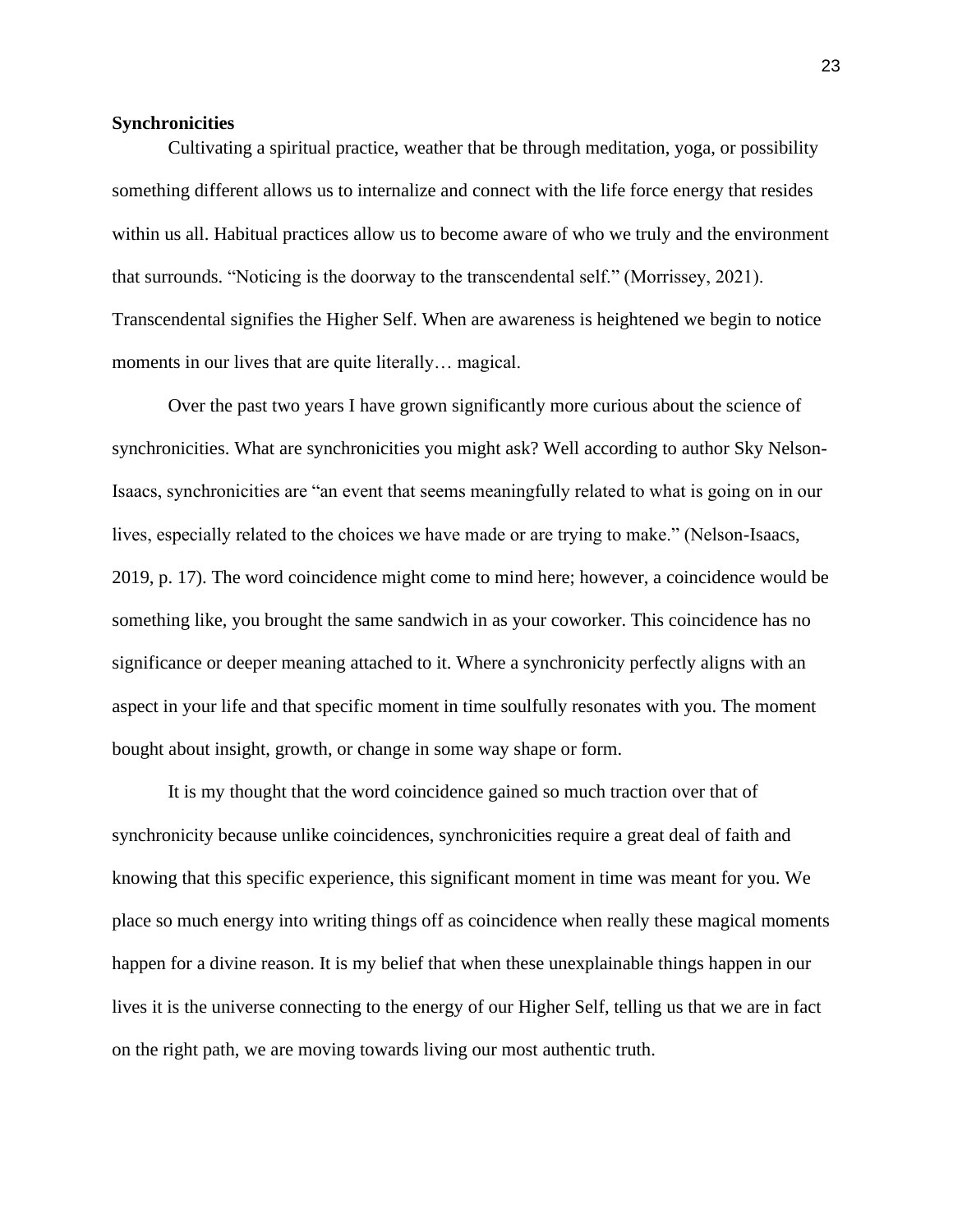Ironically, the fact that I am sitting here in this moment writing about what I would consider part of my life's purpose is a synchronicity in and of itself. I chose to enter into this master's program truthfully for one reason. That reason being, in order to teach Art Education here in New York State I would have to obtain a master's degree. I never considered that entering this program would have such a profound influence on my spiritual path and the overall trajectory of where I see my life going.

The connection between spirituality and creativity became more apparent and real to me when my *Current Issues in Creative Studies* professor, assigned a project that required us to find a relatively new creativity book. We would later write a blog post for our classmates about the overarching theme of the book. The book I synchcronistically stumbled upon was Sky Nelson-Isaacs *Living in Flow; The Science of Synchronicity and How Your Choices Shape Your World*. This is where the two paths collided, and I realized there is a significant relationship between ones spiritually and the strength of their personal creativity.

"Synchronicity and meaningful experiences exist at the crossroads between our sense of purpose (on the inside) and our practical experiences (on the outside)." (The Synchronicity Institute, 2017). Upon entering my final semester of this master's program, I knew in my heart I had to dive deeper into this newfound truth. I wanted to focus all of my attention on studying and forming my own beliefs around the relationship between creativity and spirituality. A couple weeks prior my cousin dropped off a bag of art education books that she had found gathering dust in our grandparents' basement. I am lucky to say that I come from a long line of artists and educators. I am sure my family's history ties into why these two paths are so clear to me and why the passion I have resides so deep in my heart. She figured these books may be of use to me, as I myself am an artist and have my undergraduate degree in art education. Within this stack of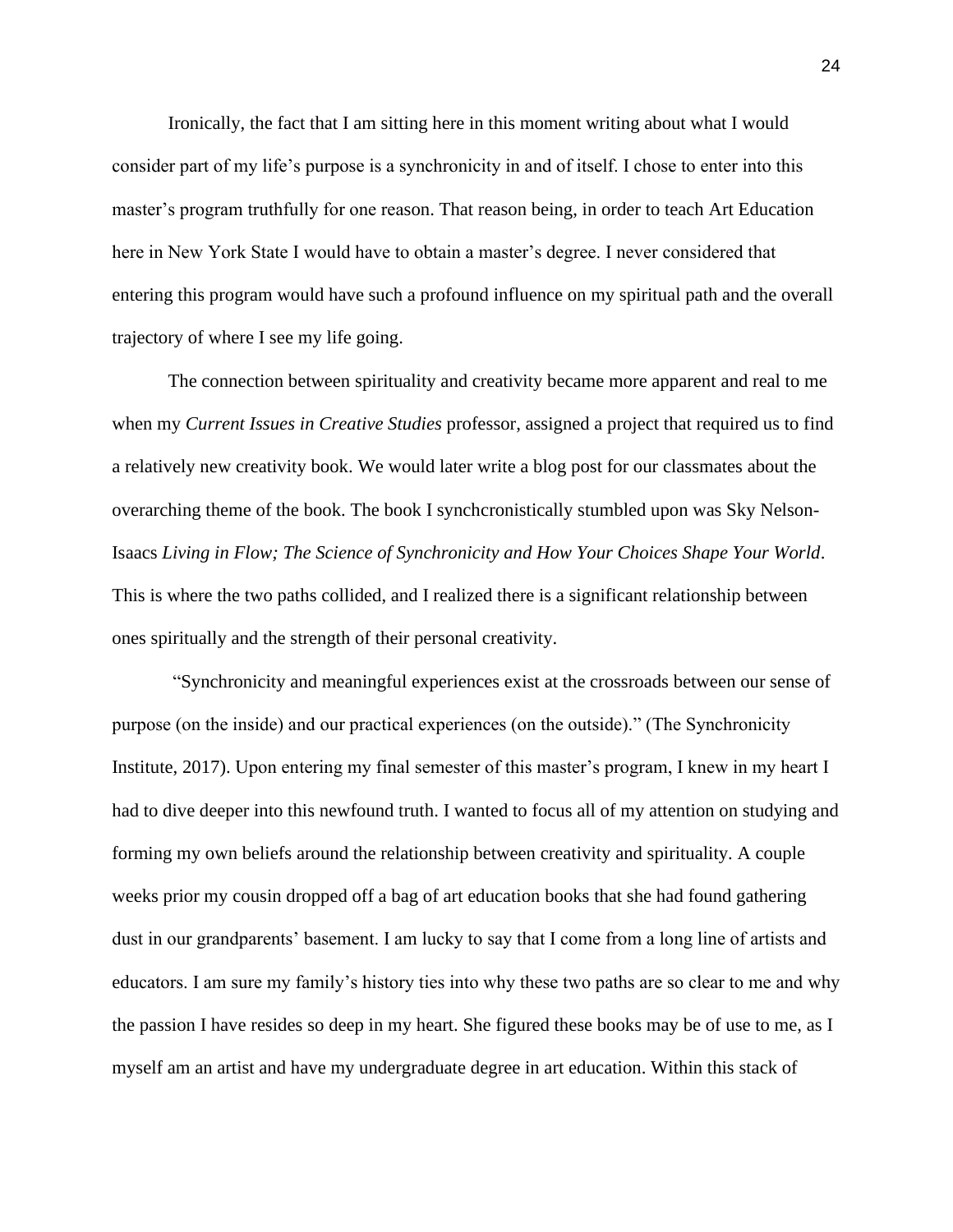books out falls a weathered, faded piece of paper that reads, "From the days of Plato to the

present time many people have tried to interpret what art is and what it does. Plato believed that

it caused harmony and order within the individual soul."

## Figure 1

*The Magical & Mysterious Synchronicity Paper*

**ELMIRA COLLEGE** Art Workshop June 23rd Mrs. Ruth B. Anderson.  $8:00 - 3:00$ Instructor INTRCDUCTION: From the days of Plato to the present time many people have tried to interpret what art is and what it does. Plato believed that it caused harmony and order within the individual soul. He thought it to be so influential that he insisted that stories, poems and music were censored so that the students were not influenced in unwanted ways. (He was afraid certain types of music might make the boys effeminate.) Susanne K. Langer speeks of art as shaping our inner lives. She says that art introduces order into the chaotic realm of our emotions by holding up before us images of shaped feeling. Freud and Sir Herbert Read see art as stemming from man's struggle with his submerged animal impulses to love and destruction. In this view the art is substituted for neurosis. Gyoray Kepes feels that we respond to the images of the artists because these forms and harmonies touch us at various levels of beings: sensational, rational and emotional. William Morris suggested during the industrial revolution that the rhythmic joy of work had been destroyed. We have heard time and again that art is needed in these troubled times to restore the wholeness of human experience. Cne justification for art in the public schools is that it trains the feeling side of life just as surely as some studies train the intellectual skills, while others perfect bodily skills. Art is a medium that makes life glow. It is for man's enjoyment and to provide him with experiences he needs as a personality who lives in a symbolic cultural world. This world is a product of creative artistic imagination that must be continually renewed to have any vitality and relevance to man's changing ways of living and his rising level of aspiration. Creative work does not just happen but occurs as a result of many aesthetic experiences which evokes the artist to creative effort in utilizing concepts, images and designs. The elementary school is the place where children can express them selves in imaginative ways as well as providing the basis for the development of potentially creative individuals. If administrators, curriculum planners and taxpayers could look at art education from this point of view it would be considered indispensable and urgently needed and not a frill which may be dropped when budgets get tight.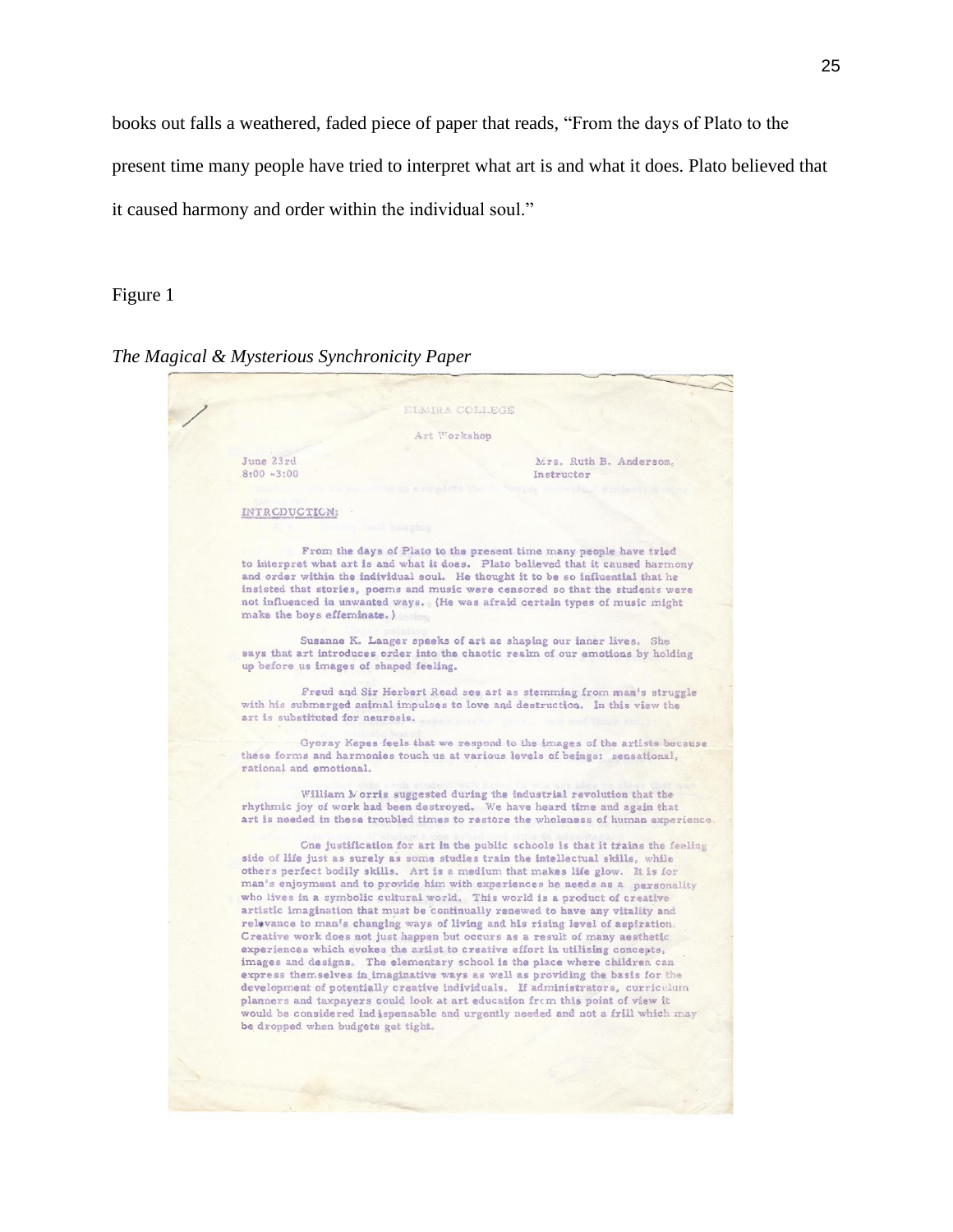Excuse me… what? The paper continues on with other statements that magically align with everything I am speaking of here. I gasped and suddenly felt my who body engulfed in those little goosebump tingles. You know exactly what I am referring to here, we've all felt it. The moment when your body energetically syncs with present reality. This instant change in my physical state – that's my body screaming YES! Your beliefs are real, and your thoughts have meaning. I knew in that moment... I *felt* in that moment that this piece of paper was supposed to find me and this topic that I have so much passion for is as real as I feel it to be in my soul.

"Syn-chron-icity means "arising together in time," and indicates a situation where surprising events fall into place in meaningful ways." (The Synchronicity Institute, 2017). Quite literally the synchronicity fell into my lap. What are the chances that a piece of paper, roughly from the 1960s, one in which clearly states a connection between the creative act of art and one's soul finds its way to me? Old me probably would have chalked that moment up to pure coincidence. New me knows that there is no way this significant moment should be overlooked or downplayed, and I must run with my inner knowing and passion behind the connection of these two profound topics.

Previously I mentioned that synchronicities and meaningful experiences exist at a crossroads. This intersection combines "our sense of purpose (one the inside) and our practical experiences (on the outside)." (The Synchronicity Institute, 2017). What is ironic about this definition is that American Psychologist, Carl Rogers also recognizes that "both internal & external conditions are necessary to enhance the creative process." (1959). Creativity thrives on our ability to notice connections. Coming to know one's true Higher Self opens up room for heightened awareness of both self and external sources. You become increasingly aware, you are able to see things as they are and use them to your benefit. "People who are good at having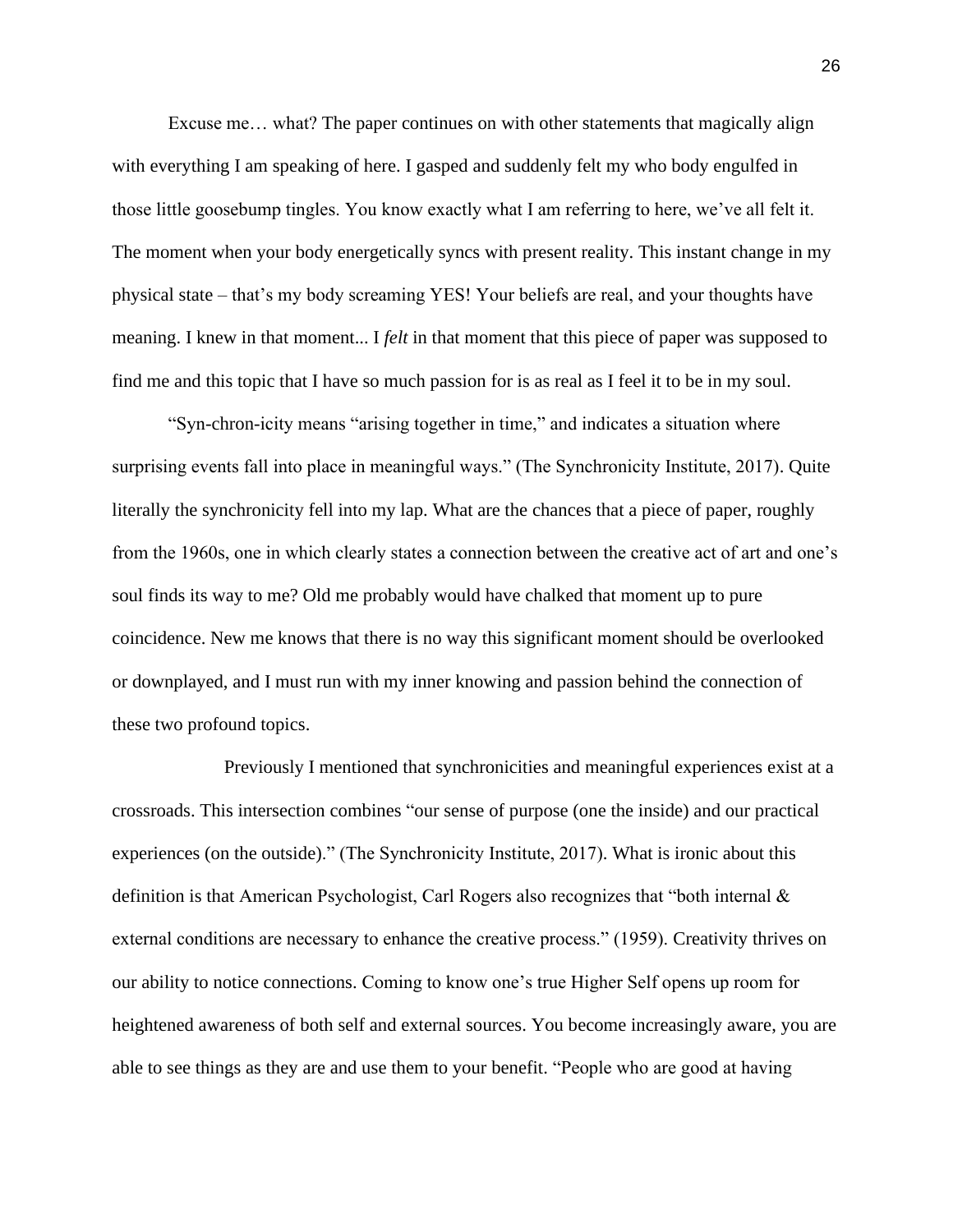creative ideas are good at seeing connections. By training your ability to see connections, you improve your capacity to think creatively." (Nielsen, Thurber, 2016, p. 18). The more you tune in, synchronistic moments will happen in your life more frequently. Your creativity will flourish because you are able to make connections and find a synergy between your Higher Self within and the external environment around you.

### **Dreams**

It is said that we spend nearly one-third of our lives sleeping or attempting to do so. Sleep is important for obvious reasons. It rejuvenates our bodies and allows us to rest, giving us ample energy to take on the next day. While all that is true and crucial for our well-being, sleep holds within it a lot more power than we give it credit. Specifically creative power. Sleep expert, Neil Stanley explains that roughly twenty-five percent of our night is spent dreaming. (Mckenna, 2020). This is true for everyone. It is said that every mammal dreams, but not every one of us remember our dreams, however with practice and intention this can be achieved.

There is still so much uncertainty about what dreams are and why we experience them. Are they messages? If so, from where? Do our dreams hold meaning? Are they facets of our imagination? Or are they simply just meant to be a mystery, an unexplainable aspect of lives? There is always research being done to better help us understand our dreams. However, it is clear that it can be rather difficult to gather data and attest to the validity of something that is so intangible and personal to every human being. According to Freud, "The interpretation of dreams is the royal road to a knowledge of the unconscious activities of the mind." (Freud, Strachey, 2010). I believe what he is saying here is that our dreams give us insight to what is happening behind the scenes and how our subconscious minds are interrupting our waking lives.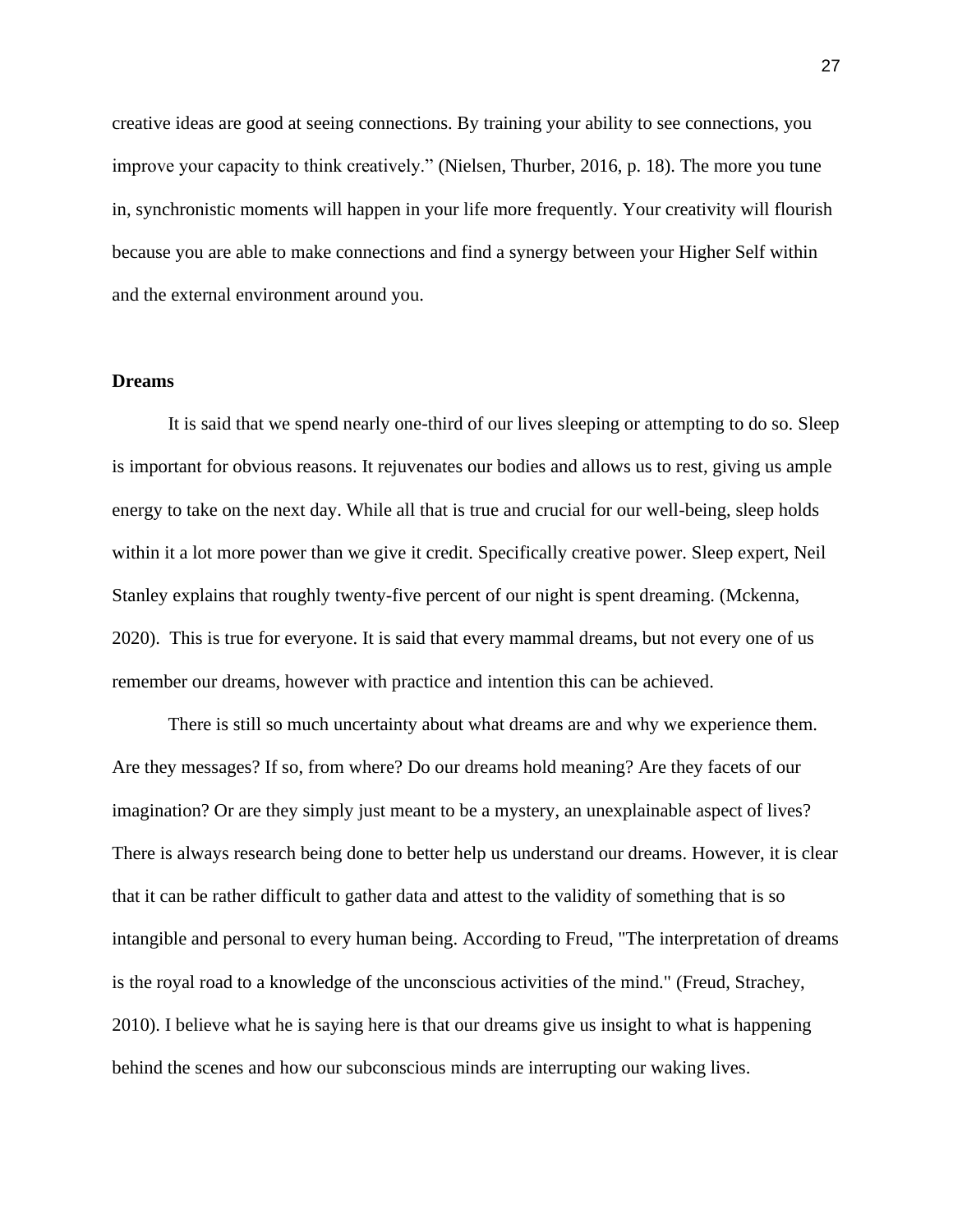There are many theories that suggest why we have dreams. Often times, a lot of these theories are very technical and for this reason it is hard for experts to come an agreement that looks at them with a more holistic approach. For something to be deemed valid and true, we expect proof as to what makes it that way. Like creativity, I believe dreams connect us to the soulful nature of being a spiritual being having a human experience. I believe dreams break down the barrier between the spiritual realm and our understanding of waking life. From my spiritual point of view, dreams are extremely personal and hold within them an abundance of creative energy. This creative insight is unique to each and every one of us.

What is even more exciting, from a scientific approach, recent studies suggest that there is a massive link between one's creativity and REM (Rapid Eye Movement) dreaming. In fact, Harvard psychiatrist J. Allen Hobson believes dreaming is the mental state most likely to foster creativity. (Hobson, Pace-Schott, Stickgold, 1970). When dreaming, "we gain access to emotions without the cognitive controls normally present, networks of associated memories that we cannot normally access. In REM, the brain is looking for new ways to connect these associative networks, allowing us to form novel associations. Stickgold et al. hypothesize that the brain identifies and evaluates these new connections, which can lead either to a strengthening or weakening of associations. If a new association is strengthened sufficiently, it gets laid down as new memory. This is the neurological correlate of a new idea or possibility for the patient." (Domash, 2021, p.122).

"Participants who were woken up during REM sleep were able to solve up to 35% more puzzles than participants who were woken during non-REM sleep. Moreover, participants that woken whilst dreaming reported the solution simply "popped" into their heads" (Atherton, 2021). This discovery may attest to why some of the most prominent creative individuals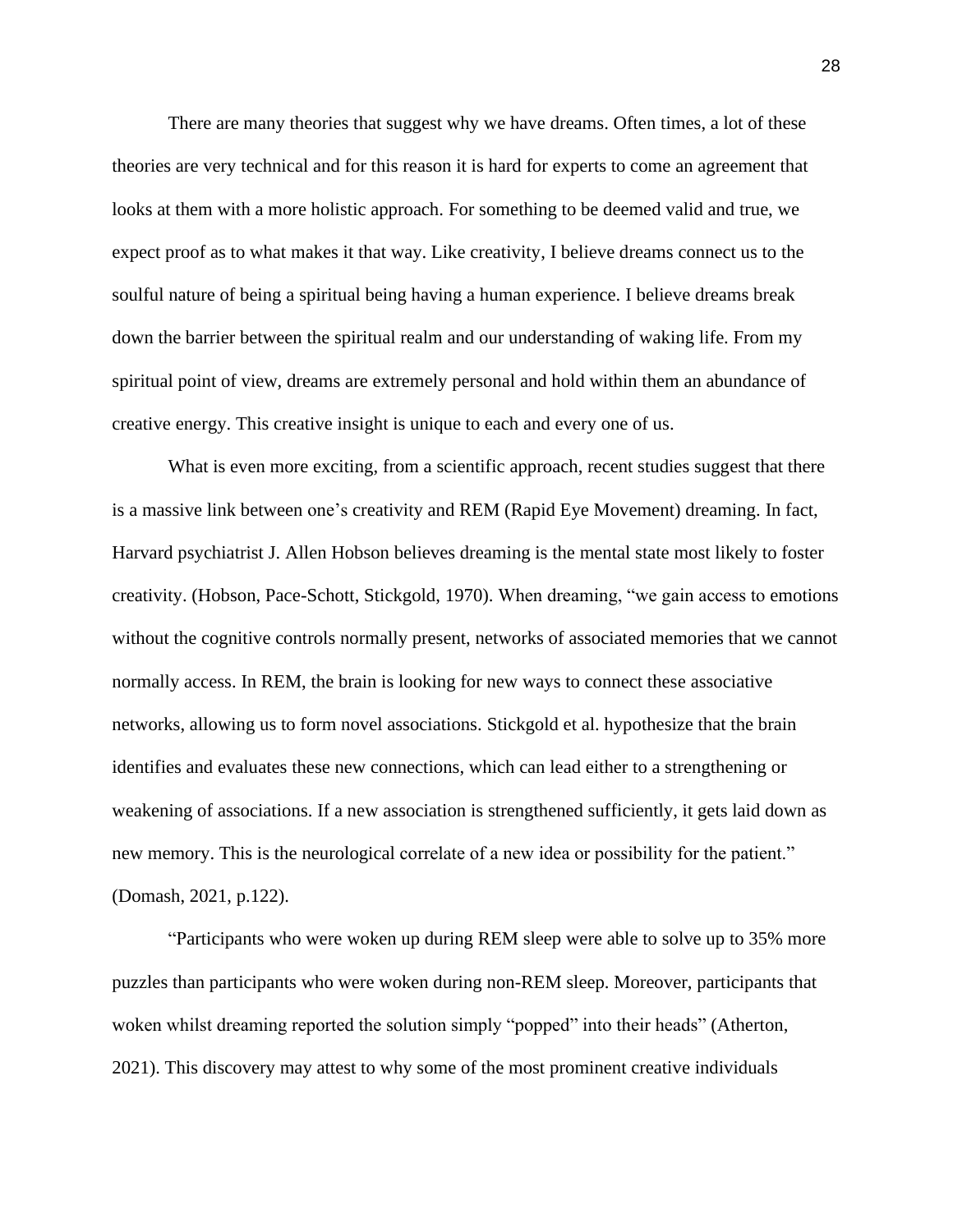discovered many of their most potent creative ideas in their dreams. Paul McCartney explains the melody for "Yesterday" was discovered in a dream. He woke up and immediately began composing what is now considered one of the greatest songs of the  $20<sup>th</sup>$  century. (Safi, 2015).

World renown Surrealist artist Salvador Dali and Inventor Thomas Edison both shared an appreciation for the dream world as well. They both would hold small inanimate objects in their hands over a hard surface while taking a cat nap. Just before they dozed off into a deep sleep, their hand would go limp causing the object to fall and startle them awake. Moments after awakening they would begin the process of bringing that dream to life for, they knew some of their best, most creative ideas were found in their dreamscapes. (Aridi, 2021).2w

Not every idea found is a dream may lead to a New York Times best seller or life enhancing invention, but it is obvious that there is creative vault in our dreamscapes. This creative source has the ability to enhance our lives and deepen our relations to cocreate with the universe. Through conscious intention we can capitalize on this creative energy that our dream state holds.

#### **Imagination**

The knowledge we gain and all of our experiences that turn into memories, are stored somewhere in our mind. Many of which are most likely stored in the conscious mind; however, I believe there is something special about the way we utilize our subconscious mind. I like to think of our subconscious as the library to our imagination. Mary Morrissey profoundly said, "The content of my life is the curriculum of my evolution". (Morrissey, 2019). When we daydream, we pull bits and pieces from the parts of our brain that have stored the memories and perceptions we have gather throughout our life. We pick apart moments and attach them to other memories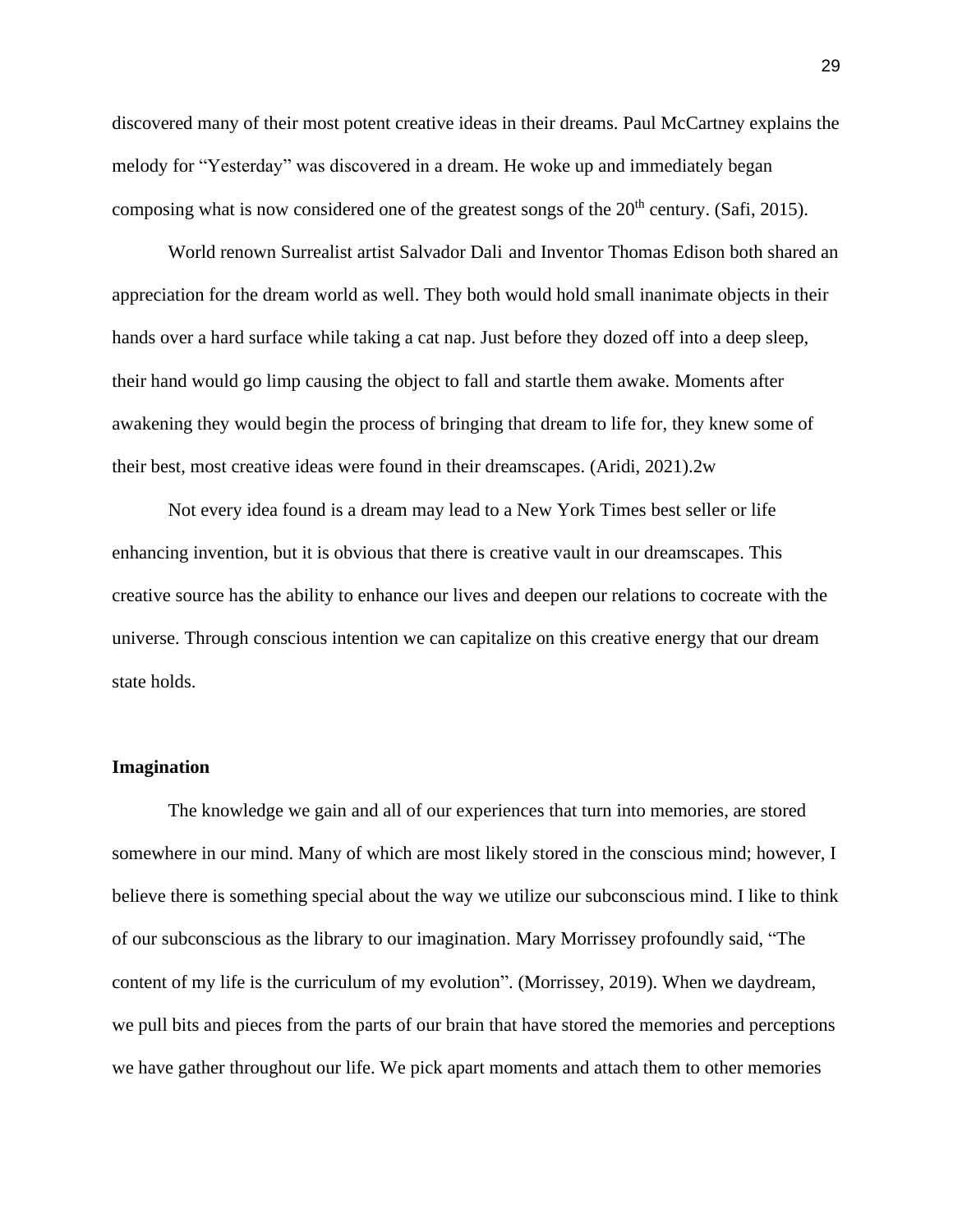and in doing so we create new visual images for ourselves. We foster new ideas. Carl Jung once said, "These subliminal aspects of everything that happens to us may seem to play very little part in our daily lives. But they are the almost invisible roots of our conscious thoughts." (Mlodinow, 2013, p. 3). We pick details from these moments, we add to our past experiences, we expand on past perceptions, and most importantly we play with the memories we have stored throughout our life. "The work done by the subconscious is a critical part of our evolutionary survival mechanism." (Mlodinow, 2013, p. 5) "That which is derived from the subconscious has a powerful effect in our evolution. That sounds a lot like creativity, does it not?" (Vesneske, 2022). Creativity is the vehicle for change. It is innovation and progress. Creativity evolves our way of being. Our imagination allows our creativity to take root.

"Our imagination is a true gift, and it should be utilized to its fullest potential every day. In fact, I believe the imagination is *play* for the soul." (Vesneske, 2022). "My inner playground was getting pretty interesting when I realized that gravity, scale, color and sound -- and whatever else -- could be controlled by me in an instant." (Koven, 2005). Bernie De Koven mastered the act of *play.* He knew that stretching and flexing one's imagination was crucial for the birth of new, authentic ideas. Our imagination is something we can call our very own, for there are no bounds within our own mind.

For a fun and comforting comparison "I see our imagination as a roommate to our soul. In order for them to live in harmony with one another they must interact through play. However, like any living situation, *silence* and moments for *self-reflection* is needed for both parties to exist peacefully. When we pause and center ourselves in the present moment, we allow space to exist within our minds. This space opens up room for new ideas to be birthed into existence." (Vesneske, 2022).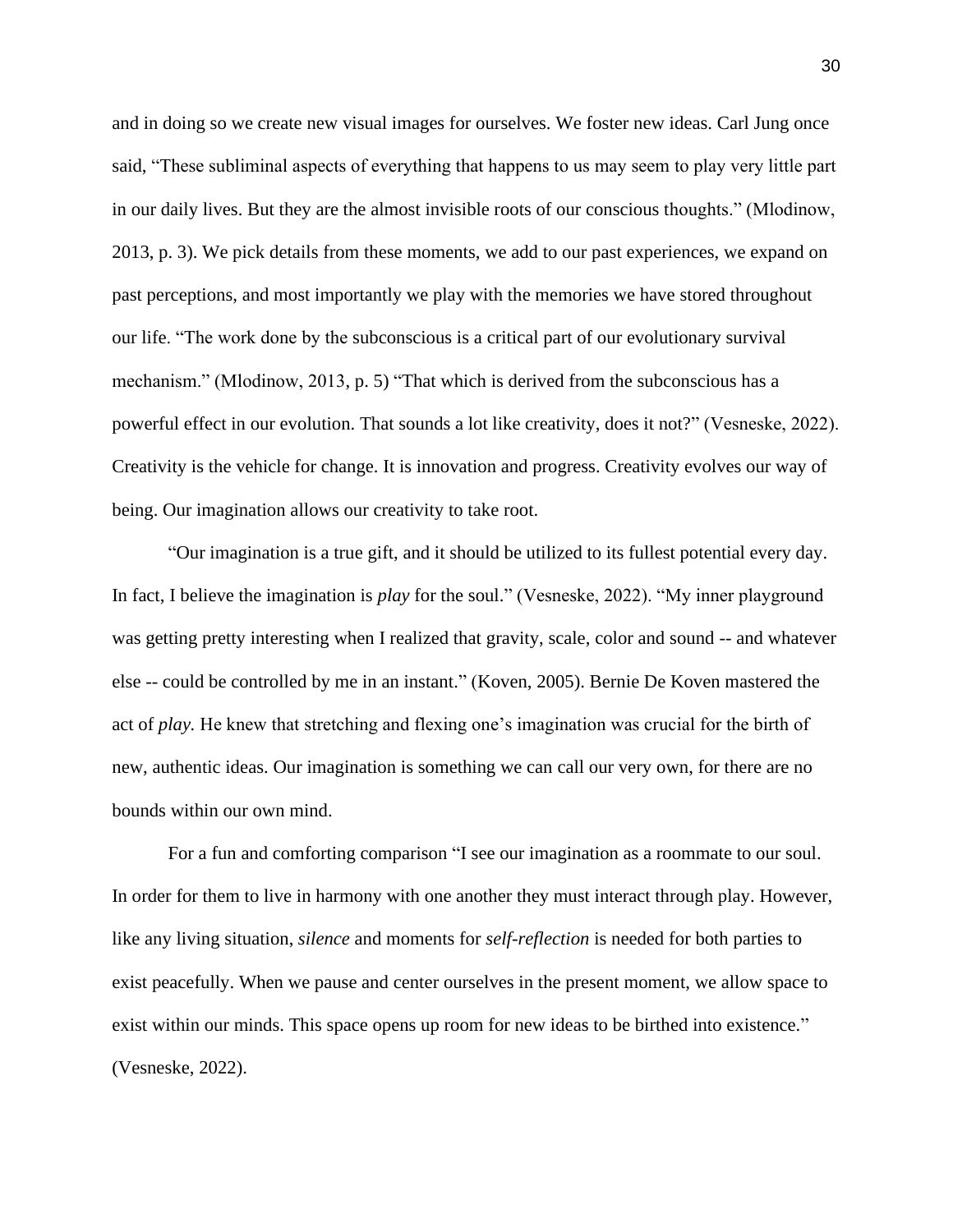Boredom and moments of that inner stillness we touched on previously are precursors for our imagination. With the rise of social media our attention span, I would argue has dramatically decreased. I know for myself that the act of being "bored" can be rather unstimulating at times. However, I have learned to change my perception and act upon those moments of both outward and inner stillness. I gift myself the opportunity to visualize, daydream, and imagine whatever I want for we have the power to think about absolutely anything we desire. Psychologist Leanne Domash writes "a goal is to encourage clinicians to explore the varieties of imagination open to them and their patients: the spiritual, the relational, the dreamworld, the aesthetic and the adaptive. Each provides a basis for creative living." (2021, p.5). She further explains that "Arnold Modell (2008) writes we are meant to express what is unique about ourselves, to selfactualize. This begins with freedom of the imagination, which leads to agency and the creation of new meanings." (Domash, 2021, p.5).

I believe, "creativity is the perfect combination of the inner workings of our soul, imagination, and the sweet spot where our minds pause and allow space for new things to be brought to light." (Vesneske, 2022). I know from personal experience that if you desire more creativity in your life allow yourself to daydream. Make up stories, play make believe, connect with your inner child, dance with your sense of wonder, and become aware of the things that intrigue your curiosity. Let your imagination run wild.

## **The Power of Art**

Most people when questioned if they are creative immediately think of their artistic abilities or lack thereof. There is no question that art and creativity connect with one another. Often times people who are… let's say, incapable of drawing realistically deem themselves not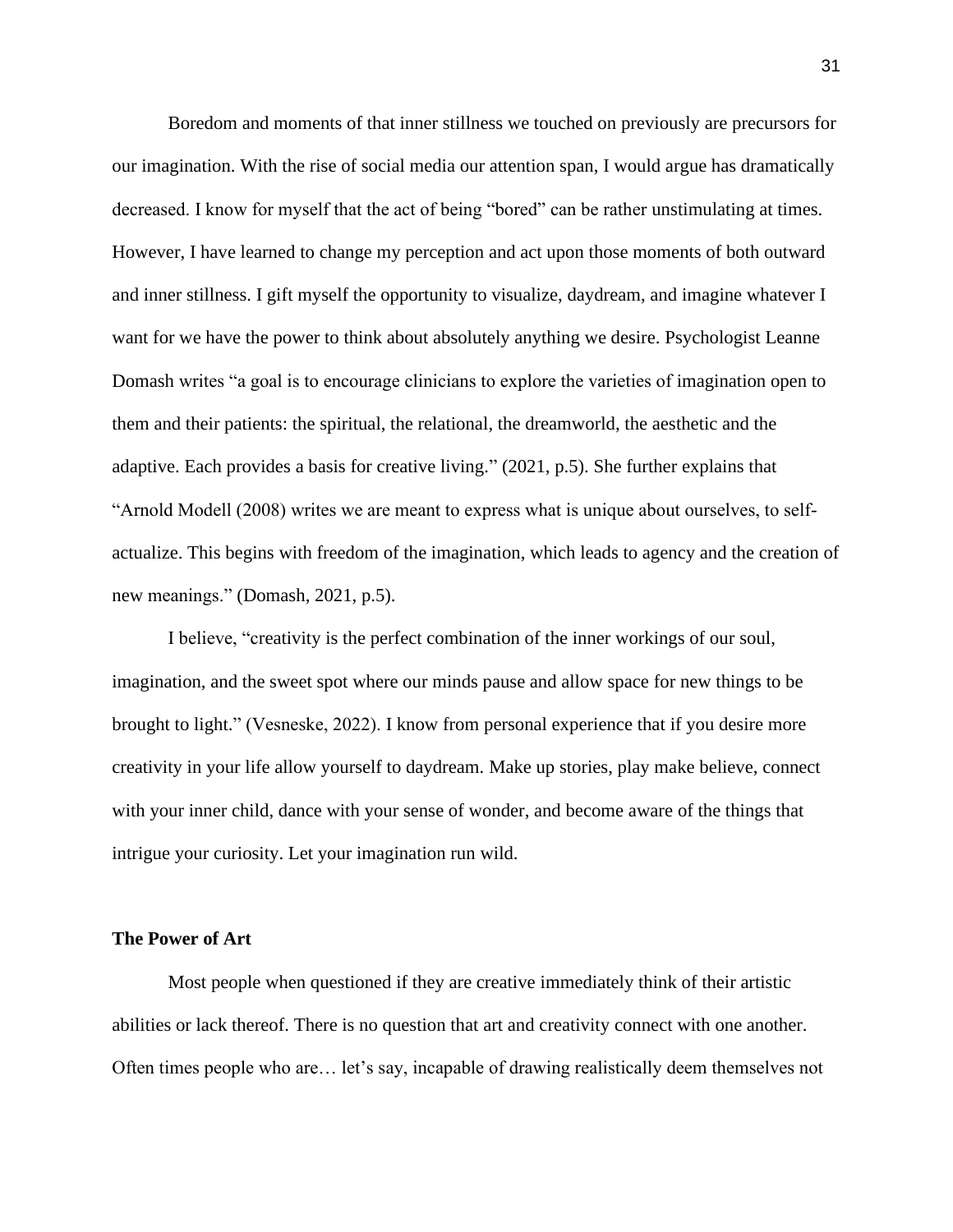creative. That is far from the truth. We now know and better understand that creativity is found in relativity every aspect of life. Just because someone cannot draw or paint a realistic figure or image that they consider beautiful does not mean they lack creativity or skill. Art can be and often times is extremely subjective. What one might view as striking another may view as hideous.

One of the many things I have learned having spent the past two years engulfed in the study of creativity is that it thrives in a non-judgmental atmosphere. What is interesting about this statement is… don't we thrive in a non-judgmental atmosphere as well? We do our best in life when we are surrounded by people who fully embrace all of the uniqueness and beauty we possess and express outward. Creativity is virtually the same. Release any limiting beliefs about whether or not you believe yourself to be an artist or creative individual. The truth of the matter is, we are always creating, therefor we are all artists.

"The aesthetic imagination heals. Instead of merely expressing the self, the artist reshapes it. She brings her unconscious thoughts and feelings into the external world and in so doing transforms them." (Domash, 2021, p.144). Art is healing and full of so much information. It is the gateway into our thoughts, feelings, energy, and emotion. Creating truly is an act of true selfexpression. When you immerse yourself in the act of artmaking and do so in a way that is nonjudgmental, you give yourself permission to make mistakes. Some of the most beautiful creations in life happened because of happy accidents.

Art quite literally creates a magic portal for us to experience the thoughts and feelings of its maker. It cultivates empathy. It expands our perception, and it touches us in ways we never thought possible. "A real piece of art is a window into the transcendental. And you need that in your life because you're finite and limited and bounded by your ignorance and your lack of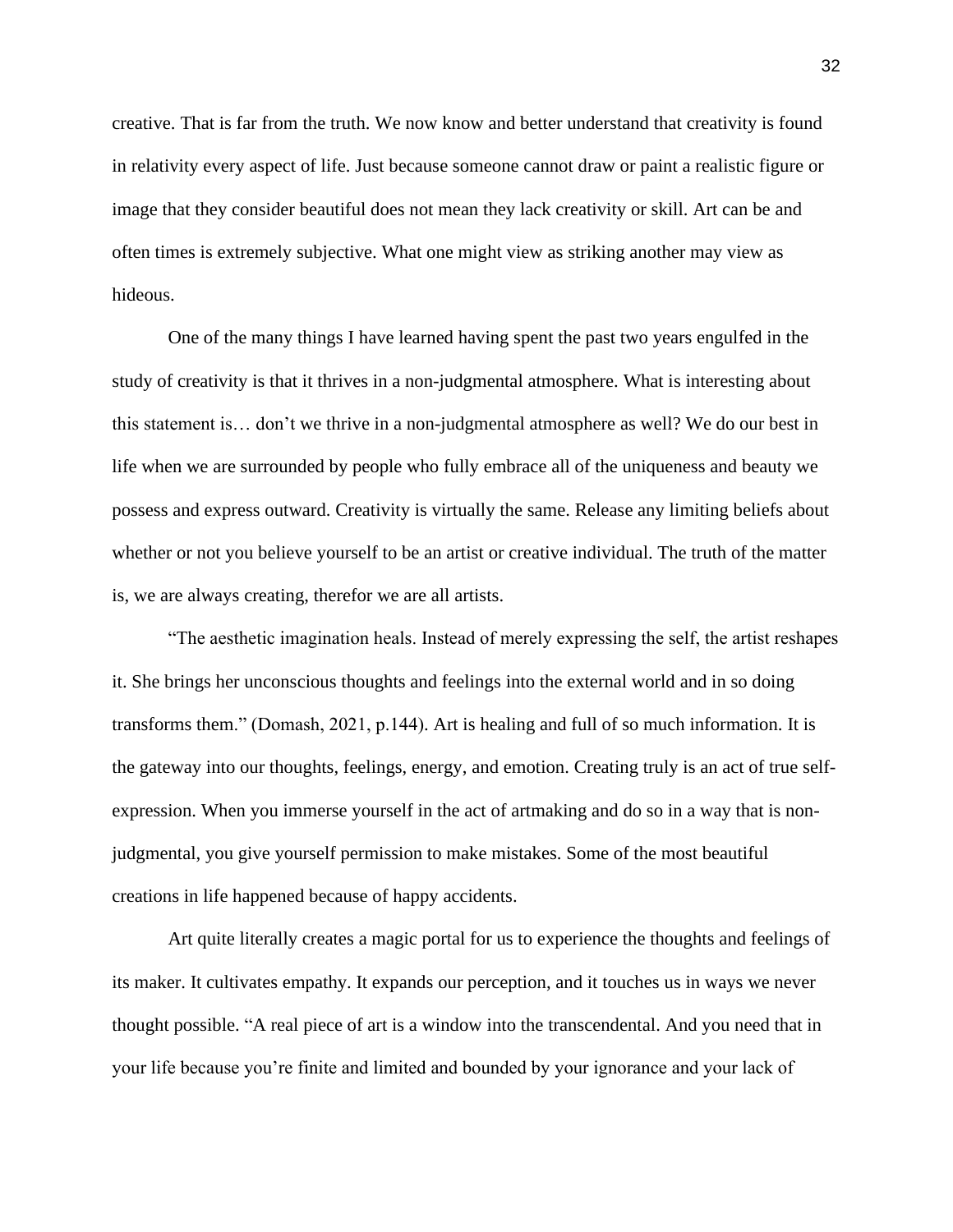knowing. And unless you can make a connection to the transcendental, then you don't have the strength to prevail." (Peterson, 2017). This quote is a lot to unbox, it touches on the power that art holds, the vulnerability it carries, and the maturity it possesses. Art gifts us the ability to evolve in every aspect of life. It connects us to one another in a personal and deeply meaningful way.

I urge you to spend time creating. Make a conscious intention to leave all judgment at the door and color just for the sake of coloring. Go and get your hands super messy. Experiment. If all of this seems a bit too daunting right now, then set aside time to go and view art instead. Spend the day at the museum. Sit in front of works and ponder them. Formulate your own beliefs about what it means or why it was created. Read the artist statement. Be open to being pleasantly surprised. Return the following week and do it again. I can almost guarantee that you will gain new insights and acquire an appreciation for works you were not drawn to the last time. Allow yourself to shift perspectives. Art is a window into the souls of those walking beside us. Appreciate the power of art and all of the beauty it possesses.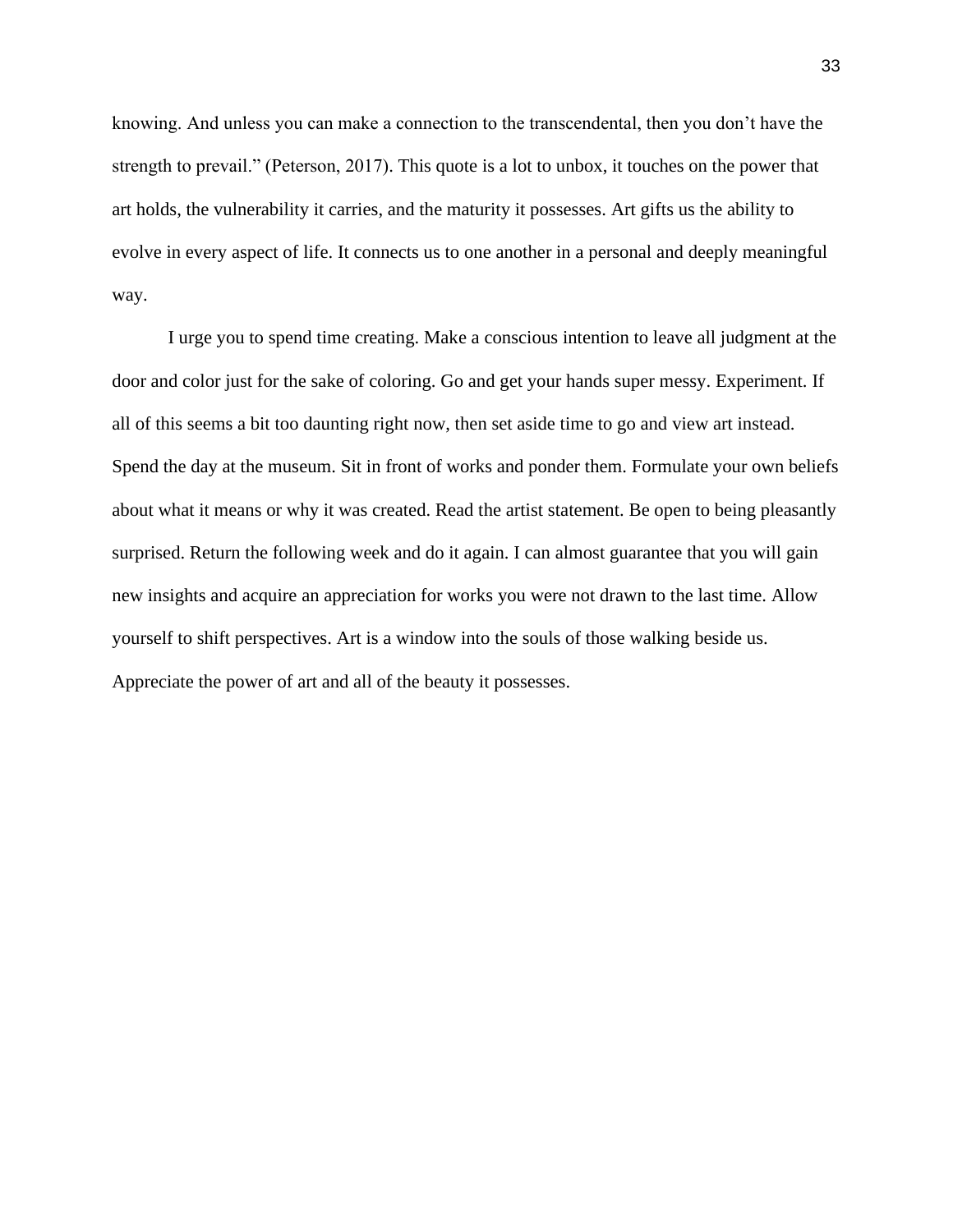#### **SECTION FIVE: KEY LEARNINGS**

## **Creativity & Spirituality**

"Creativity, on the other hand, is developed through the investment of energy over the long term" (Nelson-Isaacs, 2019, p.174). As I mentioned above, I believe spirituality is the religion of thyself. It is the intentional practice of coming to know who you truly are. Deepening one's spirituality is the golden ticket to unlocking the unique creative energy within you. Spiritual Teacher, Lada Ray is credited with stating, "Spiritual growth and creativity are two sides of the same coin." When you strengthen one the other strengthens equally as much. They go hand in hand.

Spirituality brings us back to the core; it aligns us with who we are. When we put forth the work to gain a better understanding of our true nature, we are then able to stand confidently and proudly in that truth. Anything we share with the world thereafter reflects that, that is within us. I believe creativity is the language of our souls. When we express our creative energy with the world, we are rightfully aligning with who we are at the core. In doing so we are physically making our soul tangible.

"Creativity is cyclical. It is as individual as it is universal." (Tilley, 2013). This quote very much resonated with me because I believe that we have an ever-flowing abundance of creativity within us and all around us. Living authentically is living creativity. Authenticity is not only additive because you have learned to stand in your power, but it is also magnetic. When we express our creativity with the world, we inspire others to do the same. It is a never-ending cycle. The more we give and express the more we receive it back in abundance.

Spirituality is a lifelong practice. There are many beautiful ways you can connect with your Higher Self which will allow you comfort in knowing who you truly are. I have only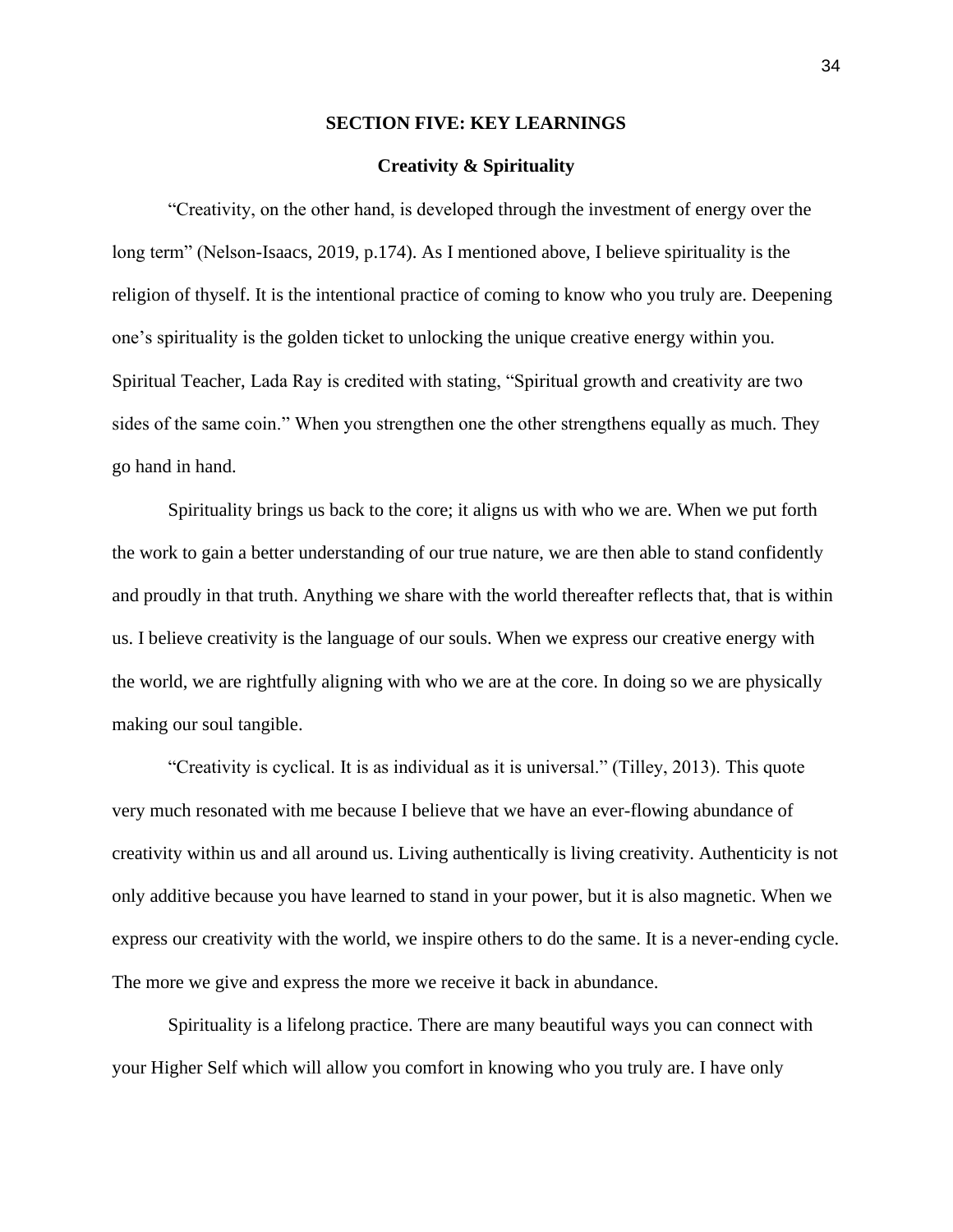touched on a handful of practices and teachings one can implement into their lives but for a recap lets quickly refresh our memory.

Feed your *mind, body, and soul*, every day. Start by doing even just one thing a day that focuses on each of these integral parts of life. Embrace your weirdness! Release fear of what others think. Fear kills *authenticity*. Nurture both the masculine and feminine energies that reside within you. *Find balance within*. Focus on the present moment. Set the intention to be mindful at least once a day until you can make a habit of it. Set the goal to live in flow. Be here. Be *Now*. Mediate and find home within that *inner stillness*. Stretch! Dance! Throw your headphones on and have a silent disco with yourself. Be silly, be goofy, move your body! Become aware of the connections and *synchronicities* in your life. Be receptive to them. Turn to nature, she will show you the patterns. Keep a dream journal. Instead of checking your phone first thing in the morning, grab a pen, record your *dreams*. Pay attention to what they are showing you, your Higher Self is coming through to communicate. Get inspired. Daydream! Utilize the power of your *imagination* every single day. Cultivate empathy. Get messy!! Go create something rad and share it with the world! Go look at *art*. It is powerful. Gain a new perspective and then buy it and hang it on your wall to be inspired every day. Share your vibrant, creative, authentic self with the world and watch the magic of your life unfold.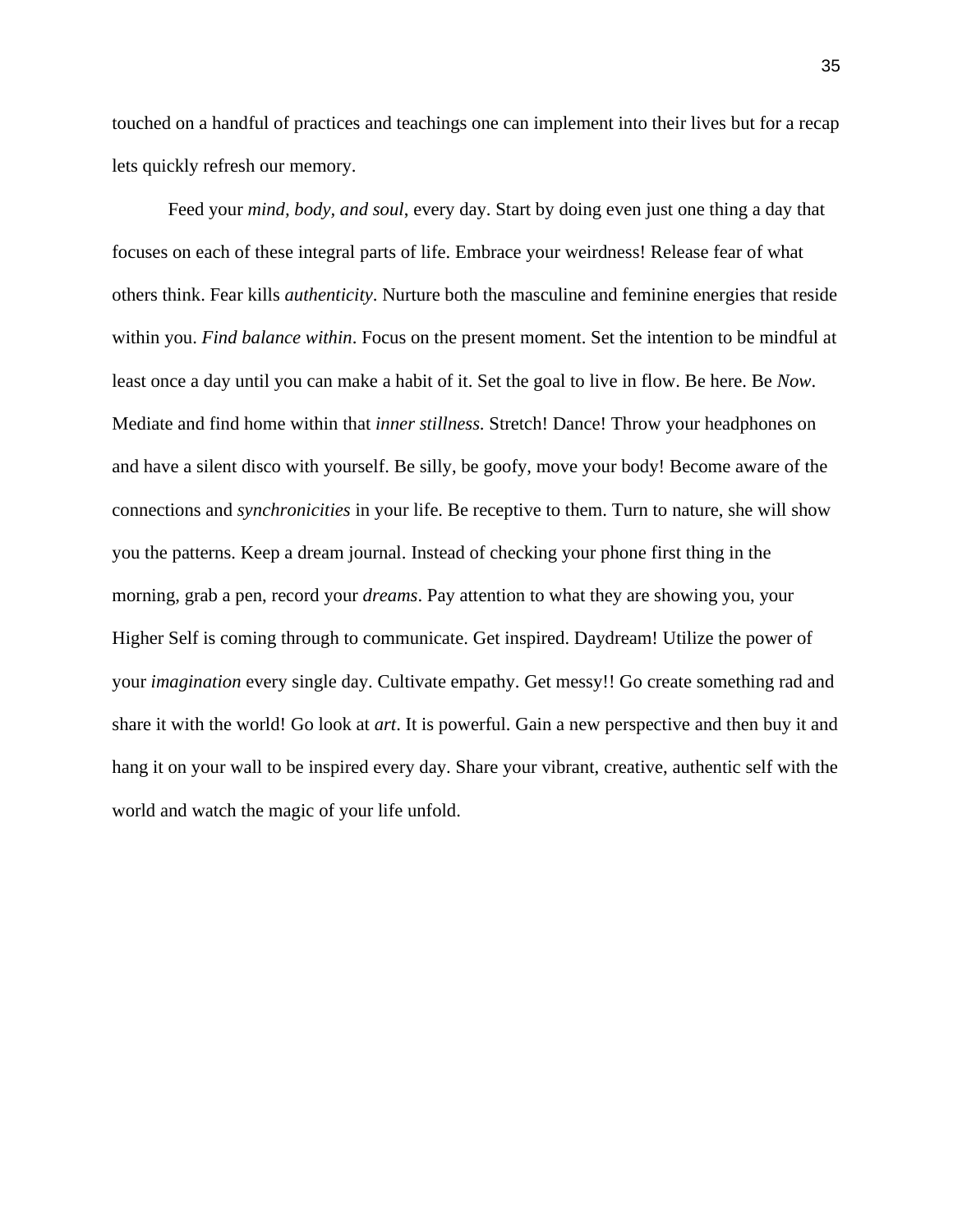#### **SECTION SIX: CONCLUSION**

What better way to end this than in a "sychronistic" fashion? As I was sifting through YouTube for TEDx talks related to my paper topic I grazed at the comments under the video I was watching and came across this, "In order to be open to creativity, one must have the capacity for constructive use of solitude. One must overcome the fear of being alone." (May, 2009, p. 101). Psychologist, Rollo Reece May put into words, very simply the essence of what my paper explored.

Taking the time to discover who you truly are is the best gift you could possibly give yourself. I would argue it is the best gift you can give those around you as well. Your courageous action to live authentically will inspire everyone you come in contact with to do the same.

It is never my intention to bestow my beliefs upon anyone. All I can do is share my truth and hope that my voice and perspective find those who need it most. Wayne W. Dyer is quoted saying, "We are not human beings having a spiritual experience; we are spiritual beings having a human experience." I believe creativity is undoubtedly linked to our innate spiritual nature. The depth at which one knows thyself is the depth of one's creativity. When you search to discover the truth of who you are, your Higher Self and creativity will meet you on the other side. It is your right to be spiritual. It is your right to be creative. Both are innate within you, and I hope you share them both with the world.

"Make me a channel for Divine creativity, use me as an instrument for a Higher Will." (Baron-Reid).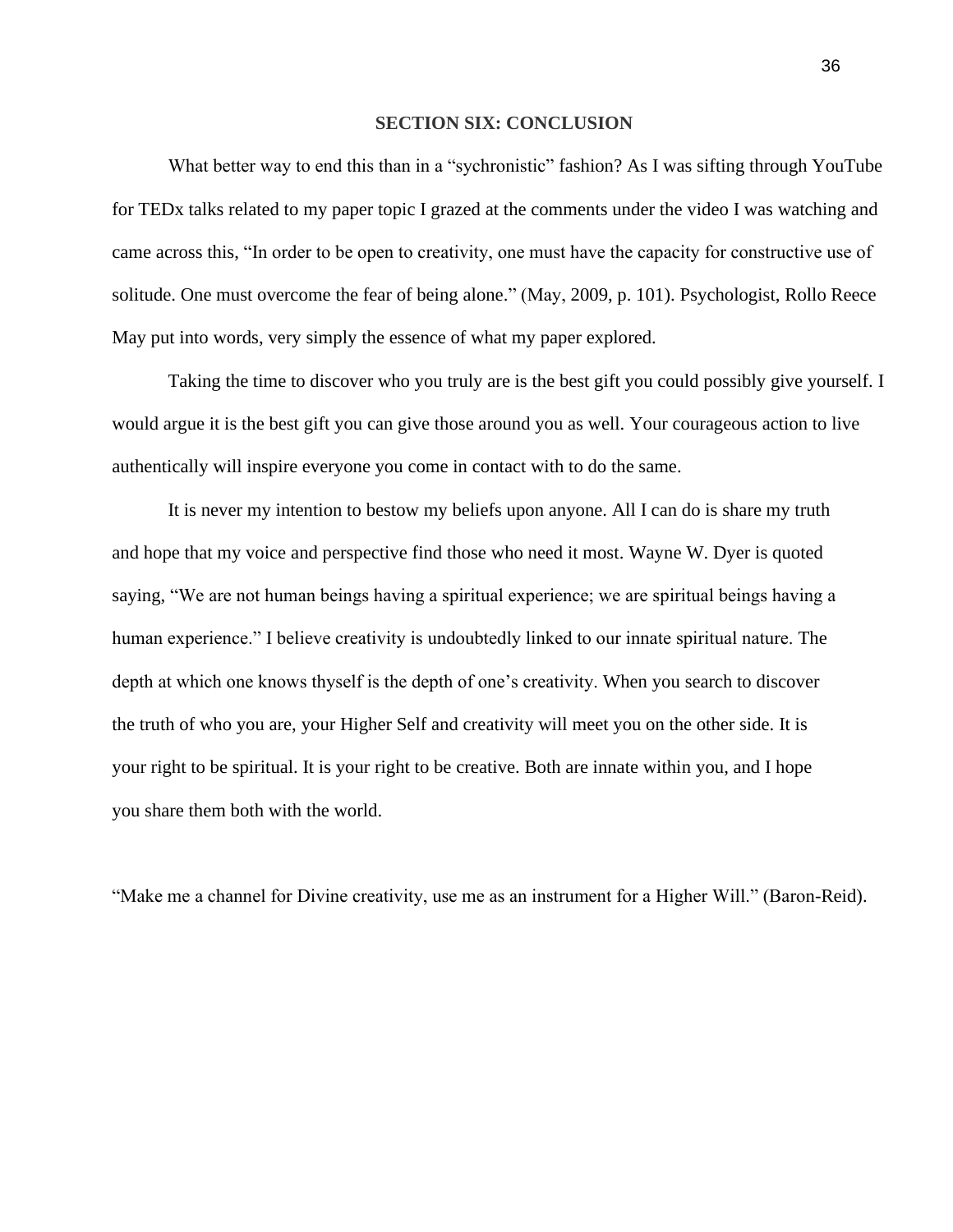# **References**

- Aridi, R. (2021, December 13). Need a creative boost? nap like Thomas Edison and Salvador Dalí. *Smithsonian.com.* https://www.smithsonianmag.com/smart-news/the-first-stageof-sleep-is-a-creative-sweet-spot-180979211/#:~:text=When%20artist%20Salvador%20Dal%C3%AD%20and,they%20 started%20to%20doze%20off.
- Atherton, S. (2021, March 25). Dream meanings: What dreams mean & why do we have them? *The Sleep Matters Club.* [https://www.dreams.co.uk/sleep-matters-club/do](https://www.dreams.co.uk/sleep-matters-club/do-people-actually-believe-dreams-mean-something-to-us)[people-actually-believe-dreams-mean-something-to-us](https://www.dreams.co.uk/sleep-matters-club/do-people-actually-believe-dreams-mean-something-to-us)
- Baron-Reid, C. (2014, May 14). Birth-rebirth. *ColetteBaronReid.* https://www.colettebaronreid.com/oracle/birth-rebirth/
- Cartwright, M. (2018, May 16). Yin and yang. *World History Encyclopedia.* https://www.worldhistory.org/Yin\_and\_Yang/#:~:text=In%20Mythology%20%26%20 Religion&text=In%20Chinese%20mythology%2C%20Yin%20and,ku)%2C%20the% 20first%20human.
- Corneille, J. S., & Luke, D. (2021, August 19). *Spontaneous spiritual awakenings: Phenomenology, altered states, individual differences, and well-being*. Frontiers. https://www.frontiersin.org/articles/10.3389/fpsyg.2021.720579/full

Create (n.d.). *In Dictionary.com*. <https://www.dictionary.com/browse/spiritual>

- Domash, L. (2021). *Imagination, creativity and spirituality in psychotherapy: Welcome to wonderland*. Routledge, Taylor & Francis Group.
- Freud, S. (1900). *The interpretation of dreams.* https://psychclassics.yorku.ca/Freud/Dreams/dreams.pdf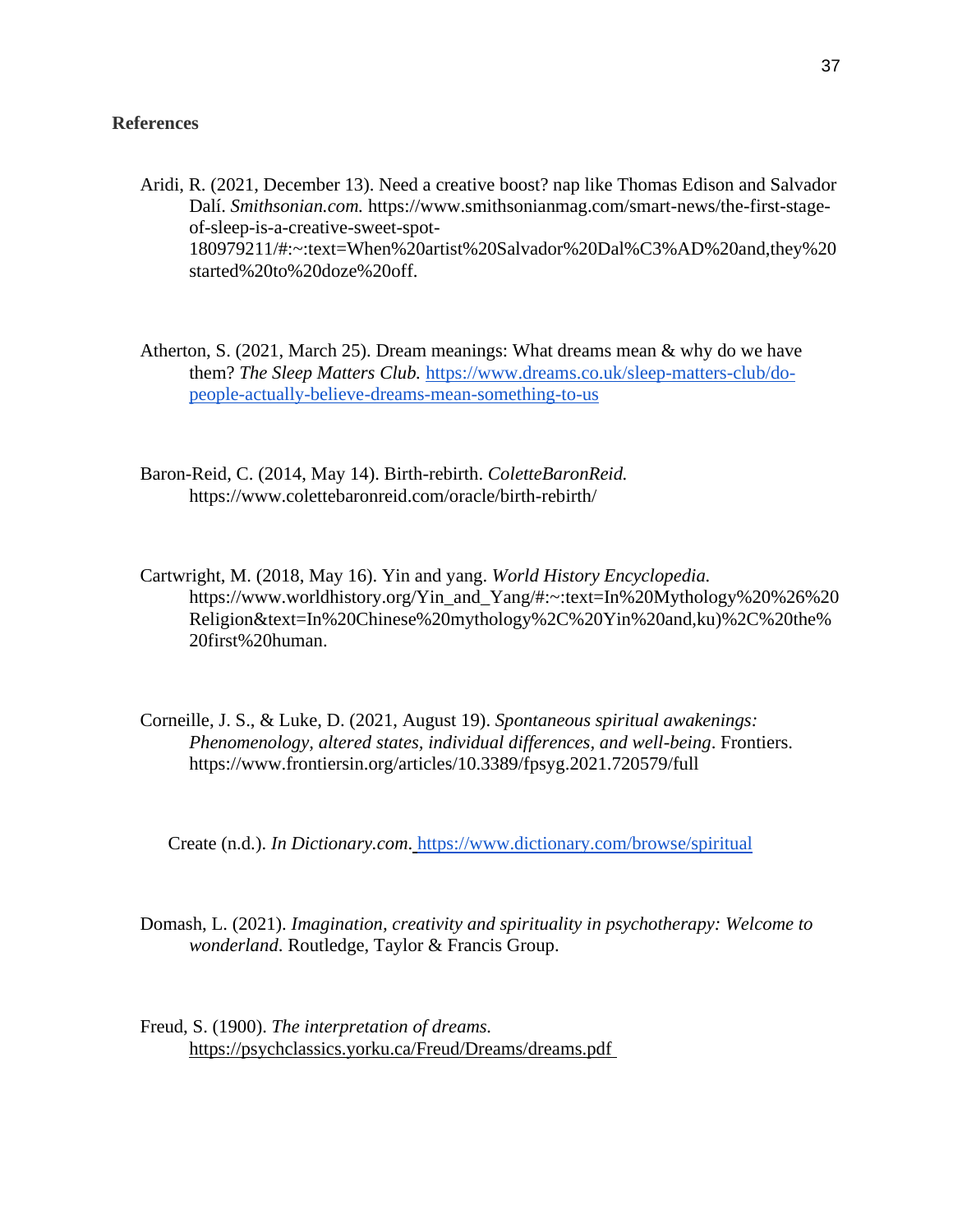Hobson, J. A., Pace-Schott, E. F., & Stickgold, R. (1970, February). *Dreaming and the brain: Toward a Cognitive Neuroscience of Conscious States*. ResearchGate. https://www.researchgate.net/profile/Edward-Pace-Schott/publication/2599957\_Dreaming\_and\_the\_Brain\_Toward\_a\_Cognitive\_Neurosc ience\_of\_Conscious\_States/links/02e7e52f240372e115000000/Dreaming-and-the-Brain-Toward-a-Cognitive-Neuroscience-of-Conscious-States.pdf

- Judith, A. (2006). *Eastern body, western mind psychology and the chakra system as a path to the self*. Celestial Arts.
- Kernis, M. H., & Goldman, B. M. (2006, May 7). A multicomponent conceptualization of authenticity: Theory and research. *Advances in Experimental Social Psychology.* https://www.sciencedirect.com/science/article/abs/pii/S0065260106380069
- Kise, J. (2021, December 2). Polarity Thinking Framework. *Differentiated Coaching Associates.* [https://www.janekise.com](https://www.janekise.com/)
- Koven, B. D. (2016, September 29). *"my inner playground was getting pretty interesting"*. DeepFUN. https://www.deepfun.com/my-inner-playground-was-getting-prettyinteresting/

May, R. (2009). *Man's search for himself*. Norton.

- McKenna, P. (2020, January 28). *What do dreams mean? Sleep Matters* from Dreams Podcast. Dreams. [https://www.youtube.com/watch?v=\\_uuCDCT7qjw](https://www.youtube.com/watch?v=_uuCDCT7qjw)
- Mlodinow, L. (2013). *Subliminal How Your Unconscious Mind Rules Your Behavior*. Vintage.
- Morrissey, M. (2019, July 24). *Everything is created twice | Mary Morrissey*. YouTube. https://www.youtube.com/watch?v=1fHl2CS33a4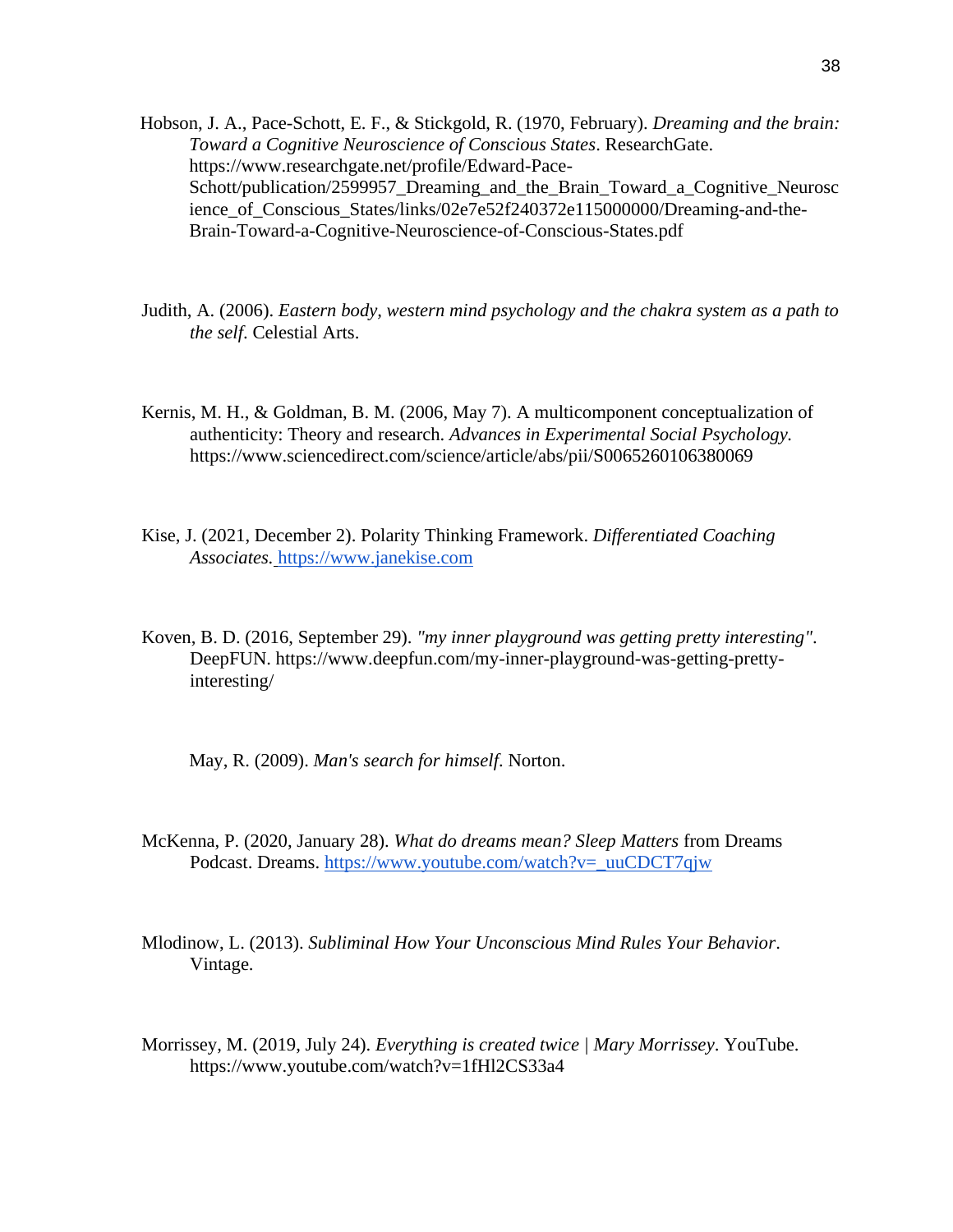- Morrissey, M. (2021, February 25). *My law of attraction journey: 50 Years of manifestation*. Brave Thinking Institute. https://www.bravethinkinginstitute.com/blog/lifetransformation/law-of-attraction-journey
- Nelson-Isaacs. S. (2019). *Living in flow: the science of synchronicity and how your choices shape your world*. North Atlantic Books.

Nelson-Isaacs, S. (n.d.). The Synchronicity Institute. https://synchronicityinstitute.com/

- Nielsen, D., & Thurber, S. (2020). *The secret of the highly creative thinker: How to make connections others don't.* BIS Publishers.
- Peterson, J. (2017, August 8). *Biblical Series X: Abraham: Father of Nations - Why you need art in your life*. https://www.youtube.com/watch?v=7z3mg6fjmzw
- Puccio, G. J., Mance, M., & Murdock, M. C. (2011). *Creative leadership: Skills that drive change*. 2nd ed. SAGE.
- Puccio, G. (2022, April). *Lecture: Polarity Management and Thinking*. In creativity and change leadership. SUNY Buffalo State.
- Rattan, S. K. (2020, October 27). "To be spiritual is to create". *Spirituality Is Medicine. h*[ttps://www.spiritualityismedicine.com/blog/to-be-spiritual-is-to-create](https://www.spiritualityismedicine.com/blog/to-be-spiritual-is-to-create)
- Rogers, C. (1959). A theory of therapy, personality and interpersonal relationships as developed in the client-centered framework. In (ed.) S. Koch, *Psychology: A study of a science. Vol. 3: Formulations of the person and the social context*. New York: McGraw Hill.
- Safi, M. (2015, August 21). *Beatles song "Yesterday" was born in a dream.* Dream Social. https://dreamsocial.co/famous-dreams-yesterday-beatles-song-mccartney/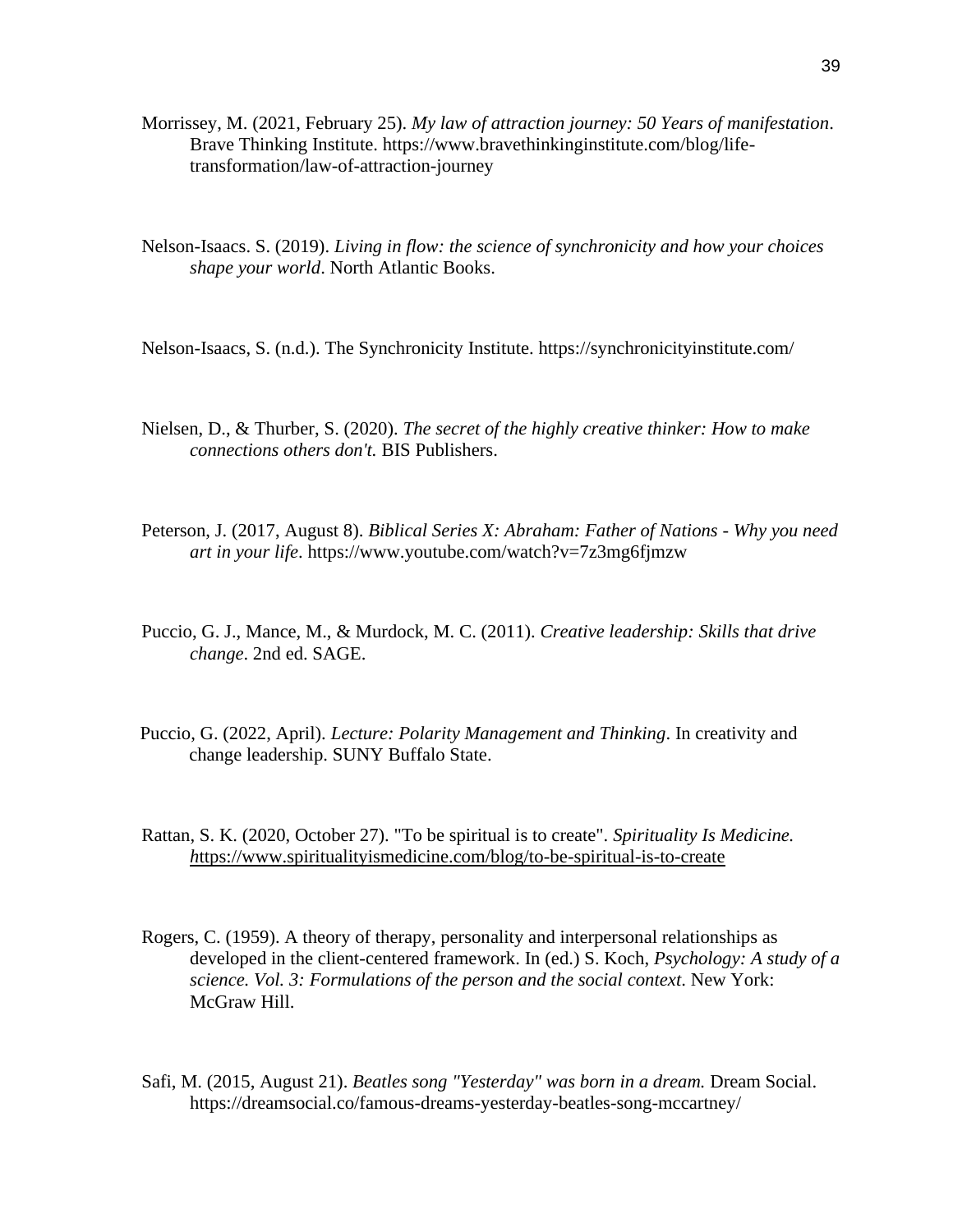Sarikas, C. (2021, February 24). *Yin and yang: What does the symbol mean?* <https://blog.prepscholar.com/yin-yang-symbol>

Spiritual (n.d.). *In Dictionary.com*. https://www.dictionary.com/browse/spiritual

- Tilley, J. (2013, December 11). What creativity is trying to tell you: Jonathan Tilley at TEDx. *YouTube*. https://www.youtube.com/watch?v=eMOqIJ9V\_K4
- Tolle, E. (2004). *The power of now: A guide to spiritual enlightenment*. Distributed to the trade by Publishers Group West.

Vesneske, E. (2022, April 28). *The spiritual truth of creativity: The act of making our souls tangible.* Essay written in masters course: Creativity and change leadership. SUNY Buffalo State.